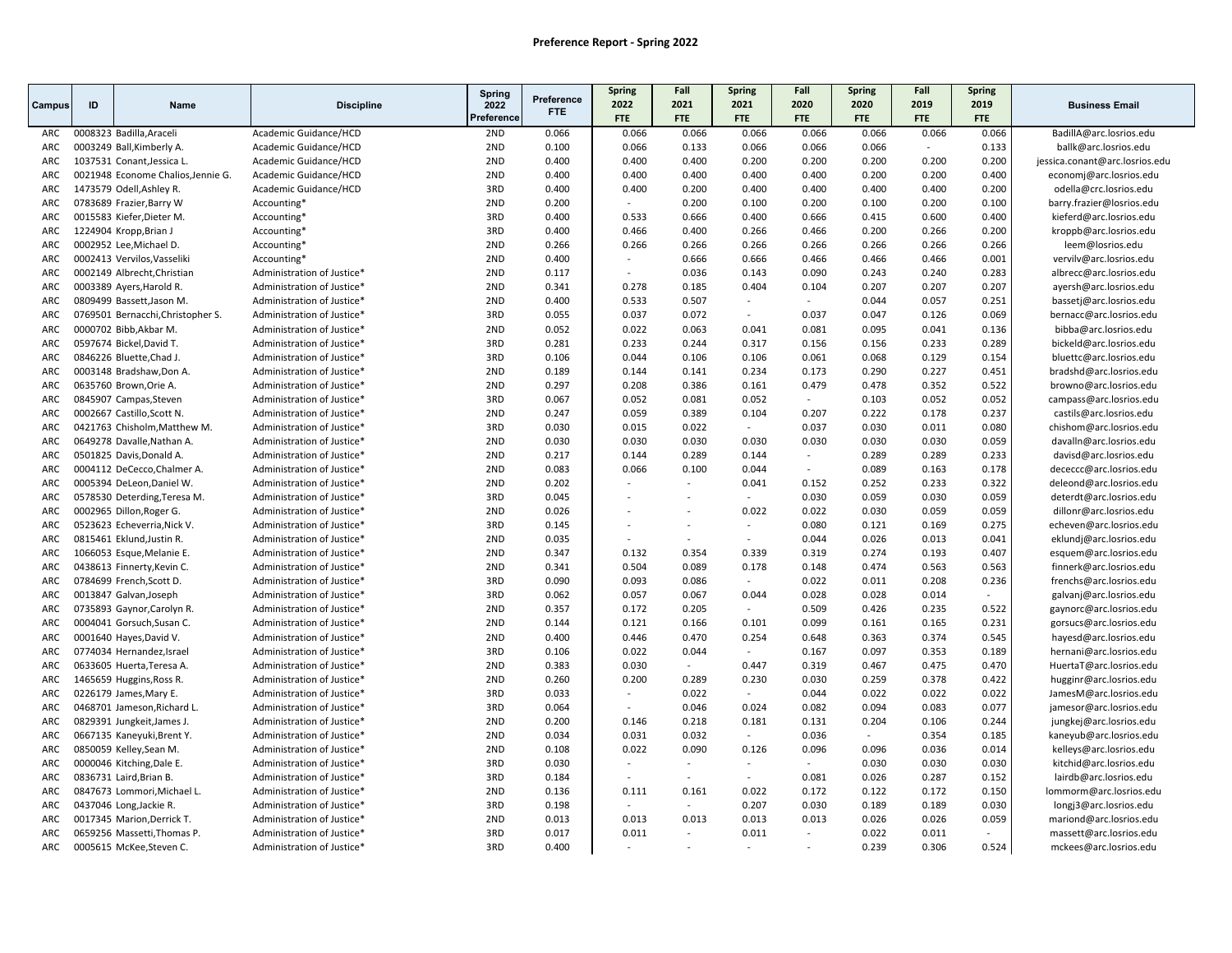| Spring<br>Preference<br>2020<br>2019<br>2022<br>2021<br>2021<br>2020<br>2019<br>ID<br><b>Discipline</b><br>2022<br><b>Name</b><br>Campus<br>FTE.<br>Preference<br>FTE<br>FTE<br>FTE<br><b>FTE</b><br>FTE<br><b>FTE</b><br>FTE<br>2ND<br>0.104<br>0.044<br>0.193<br>0000237 Michaels, Craig<br>Administration of Justice*<br>0.015<br>0.163<br>0.222<br>ARC<br>$\overline{\phantom{a}}$<br>$\sim$<br>2ND<br>0.400<br>0.317<br>0.404<br>0.463<br>0.447<br>0.278<br>0855757 Montoya, Sally<br>0.606<br>0.466<br>ARC<br>Administration of Justice*<br>2ND<br>0.433<br>ARC<br>0604722 Mueller, Robert G.<br>Administration of Justice*<br>0.300<br>0.267<br>0.267<br>0.333<br>0.337<br>0.314<br>$\sim$<br>2ND<br>ARC<br>1035077 Pezone, John P.<br>Administration of Justice*<br>0.400<br>0.459<br>0.215<br>0.400<br>0.400<br>0.437<br>0.230<br>0.519<br>2ND<br>0.274<br>0.357<br>0.033<br>0.128<br>0.151<br>ARC<br>0791123 Ponce, Carlos F.<br>0.316<br>Administration of Justice*<br>$\sim$<br>$\overline{\phantom{a}}$<br>2ND<br>0.400<br>0.600<br>0.411<br>0.411<br>0.433<br>0.422<br>0.411<br>0.400<br>ARC<br>0336166 Powers, Matthew T.<br>Administration of Justice*<br>2ND<br>0.496<br>0.463<br>0.517<br>0.552<br>ARC<br>0579103 Ramos, Gabriel F.<br>0.348<br>0.200<br>0.001<br>0.200<br>Administration of Justice*<br>2ND<br>0.178<br><b>ARC</b><br>0005032 Robinson, Donna L.<br>Administration of Justice*<br>0.198<br>0.182<br>0.213<br>0.085<br>0.237<br>0.119<br>$\sim$<br>ARC<br>1076880 Robison, Bradley O.<br>2ND<br>0.059<br>0.059<br>0.059<br>0.059<br>0.059<br>0.059<br>Administration of Justice*<br>$\sim$<br>$\sim$<br>ARC<br>0002742 Rose, David A.<br>2ND<br>0.400<br>0.289<br>0.289<br>0.572<br>0.111<br>0.511<br>0.422<br>0.400<br>Administration of Justice*<br>2ND<br>0.083<br>0.033<br>0.129<br>0.185<br>ARC<br>0001945 Rowe, Harold E.<br>Administration of Justice*<br>0.037<br>0.214<br>$\sim$<br>$\overline{a}$<br>3RD<br>0.376<br>0.407<br>0785341 Shepherd, Elden B.<br>0.187<br>0.161<br>0.213<br>0.044<br>0.269<br>0.114<br>ARC<br>Administration of Justice*<br>ARC<br>2ND<br>0.400<br>0.436<br>0.578<br>0.465<br>0.298<br>0.455<br>0.525<br>0.543 |                                                    |
|---------------------------------------------------------------------------------------------------------------------------------------------------------------------------------------------------------------------------------------------------------------------------------------------------------------------------------------------------------------------------------------------------------------------------------------------------------------------------------------------------------------------------------------------------------------------------------------------------------------------------------------------------------------------------------------------------------------------------------------------------------------------------------------------------------------------------------------------------------------------------------------------------------------------------------------------------------------------------------------------------------------------------------------------------------------------------------------------------------------------------------------------------------------------------------------------------------------------------------------------------------------------------------------------------------------------------------------------------------------------------------------------------------------------------------------------------------------------------------------------------------------------------------------------------------------------------------------------------------------------------------------------------------------------------------------------------------------------------------------------------------------------------------------------------------------------------------------------------------------------------------------------------------------------------------------------------------------------------------------------------------------------------------------------------------------------------------------------------------------------------------------------------------------------------------------|----------------------------------------------------|
|                                                                                                                                                                                                                                                                                                                                                                                                                                                                                                                                                                                                                                                                                                                                                                                                                                                                                                                                                                                                                                                                                                                                                                                                                                                                                                                                                                                                                                                                                                                                                                                                                                                                                                                                                                                                                                                                                                                                                                                                                                                                                                                                                                                       | <b>Business Email</b>                              |
|                                                                                                                                                                                                                                                                                                                                                                                                                                                                                                                                                                                                                                                                                                                                                                                                                                                                                                                                                                                                                                                                                                                                                                                                                                                                                                                                                                                                                                                                                                                                                                                                                                                                                                                                                                                                                                                                                                                                                                                                                                                                                                                                                                                       |                                                    |
|                                                                                                                                                                                                                                                                                                                                                                                                                                                                                                                                                                                                                                                                                                                                                                                                                                                                                                                                                                                                                                                                                                                                                                                                                                                                                                                                                                                                                                                                                                                                                                                                                                                                                                                                                                                                                                                                                                                                                                                                                                                                                                                                                                                       | michaec@arc.losrios.edu                            |
|                                                                                                                                                                                                                                                                                                                                                                                                                                                                                                                                                                                                                                                                                                                                                                                                                                                                                                                                                                                                                                                                                                                                                                                                                                                                                                                                                                                                                                                                                                                                                                                                                                                                                                                                                                                                                                                                                                                                                                                                                                                                                                                                                                                       | montoys@arc.losrios.edu                            |
|                                                                                                                                                                                                                                                                                                                                                                                                                                                                                                                                                                                                                                                                                                                                                                                                                                                                                                                                                                                                                                                                                                                                                                                                                                                                                                                                                                                                                                                                                                                                                                                                                                                                                                                                                                                                                                                                                                                                                                                                                                                                                                                                                                                       | mueller@arc.losrios.edu                            |
|                                                                                                                                                                                                                                                                                                                                                                                                                                                                                                                                                                                                                                                                                                                                                                                                                                                                                                                                                                                                                                                                                                                                                                                                                                                                                                                                                                                                                                                                                                                                                                                                                                                                                                                                                                                                                                                                                                                                                                                                                                                                                                                                                                                       | PezoneJ@arc.losrios.edu                            |
|                                                                                                                                                                                                                                                                                                                                                                                                                                                                                                                                                                                                                                                                                                                                                                                                                                                                                                                                                                                                                                                                                                                                                                                                                                                                                                                                                                                                                                                                                                                                                                                                                                                                                                                                                                                                                                                                                                                                                                                                                                                                                                                                                                                       | carlos.ponce@arc.losrios.edu                       |
|                                                                                                                                                                                                                                                                                                                                                                                                                                                                                                                                                                                                                                                                                                                                                                                                                                                                                                                                                                                                                                                                                                                                                                                                                                                                                                                                                                                                                                                                                                                                                                                                                                                                                                                                                                                                                                                                                                                                                                                                                                                                                                                                                                                       | PowersM@arc.losrios.edu                            |
|                                                                                                                                                                                                                                                                                                                                                                                                                                                                                                                                                                                                                                                                                                                                                                                                                                                                                                                                                                                                                                                                                                                                                                                                                                                                                                                                                                                                                                                                                                                                                                                                                                                                                                                                                                                                                                                                                                                                                                                                                                                                                                                                                                                       | ramosg@arc.losrios.edu                             |
|                                                                                                                                                                                                                                                                                                                                                                                                                                                                                                                                                                                                                                                                                                                                                                                                                                                                                                                                                                                                                                                                                                                                                                                                                                                                                                                                                                                                                                                                                                                                                                                                                                                                                                                                                                                                                                                                                                                                                                                                                                                                                                                                                                                       | robinsd@arc.losrios.edu                            |
|                                                                                                                                                                                                                                                                                                                                                                                                                                                                                                                                                                                                                                                                                                                                                                                                                                                                                                                                                                                                                                                                                                                                                                                                                                                                                                                                                                                                                                                                                                                                                                                                                                                                                                                                                                                                                                                                                                                                                                                                                                                                                                                                                                                       | robisob@arc.losrios.edu                            |
|                                                                                                                                                                                                                                                                                                                                                                                                                                                                                                                                                                                                                                                                                                                                                                                                                                                                                                                                                                                                                                                                                                                                                                                                                                                                                                                                                                                                                                                                                                                                                                                                                                                                                                                                                                                                                                                                                                                                                                                                                                                                                                                                                                                       | rosed@arc.losrios.edu                              |
|                                                                                                                                                                                                                                                                                                                                                                                                                                                                                                                                                                                                                                                                                                                                                                                                                                                                                                                                                                                                                                                                                                                                                                                                                                                                                                                                                                                                                                                                                                                                                                                                                                                                                                                                                                                                                                                                                                                                                                                                                                                                                                                                                                                       | roweh@arc.losrios.edu                              |
|                                                                                                                                                                                                                                                                                                                                                                                                                                                                                                                                                                                                                                                                                                                                                                                                                                                                                                                                                                                                                                                                                                                                                                                                                                                                                                                                                                                                                                                                                                                                                                                                                                                                                                                                                                                                                                                                                                                                                                                                                                                                                                                                                                                       | shephee@arc.losrios.edu                            |
| 0002383 Simmons, Floyd Raymond<br>Administration of Justice*                                                                                                                                                                                                                                                                                                                                                                                                                                                                                                                                                                                                                                                                                                                                                                                                                                                                                                                                                                                                                                                                                                                                                                                                                                                                                                                                                                                                                                                                                                                                                                                                                                                                                                                                                                                                                                                                                                                                                                                                                                                                                                                          | simmonf@arc.losrios.edu                            |
| 2ND<br>0.400<br>0.358<br>0.551<br>0.568<br>0.502<br>0.530<br>0.310<br>0.330<br>ARC<br>0552190 Sowards, Timothy L.<br>Administration of Justice*                                                                                                                                                                                                                                                                                                                                                                                                                                                                                                                                                                                                                                                                                                                                                                                                                                                                                                                                                                                                                                                                                                                                                                                                                                                                                                                                                                                                                                                                                                                                                                                                                                                                                                                                                                                                                                                                                                                                                                                                                                       | sowardt@arc.losrios.edu                            |
| 1025783 Stapleton, Michael E.<br>2ND<br>0.237<br>0.089<br>0.385<br>0.385<br>ARC<br>Administration of Justice*<br>0.193<br>0.148<br>0.148                                                                                                                                                                                                                                                                                                                                                                                                                                                                                                                                                                                                                                                                                                                                                                                                                                                                                                                                                                                                                                                                                                                                                                                                                                                                                                                                                                                                                                                                                                                                                                                                                                                                                                                                                                                                                                                                                                                                                                                                                                              | StapleM@arc.losrios.edu                            |
| 0.100<br>ARC<br>0005656 Stincelli, Carl A.<br>Administration of Justice*<br>2ND<br>0.056<br>0.030<br>0.030<br>0.081<br>0.100<br>$\sim$<br>$\sim$                                                                                                                                                                                                                                                                                                                                                                                                                                                                                                                                                                                                                                                                                                                                                                                                                                                                                                                                                                                                                                                                                                                                                                                                                                                                                                                                                                                                                                                                                                                                                                                                                                                                                                                                                                                                                                                                                                                                                                                                                                      | stincec@losrios.edu                                |
| 2ND<br>0.059<br>0.119<br>ARC<br>0722382 Swanson, Maureen A.<br>0.130<br>0.141<br>0.059<br>0.119<br>0.059<br>0.119<br>Administration of Justice*                                                                                                                                                                                                                                                                                                                                                                                                                                                                                                                                                                                                                                                                                                                                                                                                                                                                                                                                                                                                                                                                                                                                                                                                                                                                                                                                                                                                                                                                                                                                                                                                                                                                                                                                                                                                                                                                                                                                                                                                                                       | swansom@arc.losrios.edu                            |
| ARC<br>2ND<br>0.327<br>0.103<br>0.437<br>0.216<br>0.537<br>0.248<br>0.248<br>0.148<br>0821829 Sweeney, Thomas D.<br>Administration of Justice*                                                                                                                                                                                                                                                                                                                                                                                                                                                                                                                                                                                                                                                                                                                                                                                                                                                                                                                                                                                                                                                                                                                                                                                                                                                                                                                                                                                                                                                                                                                                                                                                                                                                                                                                                                                                                                                                                                                                                                                                                                        | sweenet@arc.losrios.edu                            |
| 2ND<br>0.400<br>0.267<br>0.444<br>0.593<br>0.281<br>0.533<br>ARC<br>0525945 Swift, Charles A.<br>0.444<br>Administration of Justice*<br>$\sim$                                                                                                                                                                                                                                                                                                                                                                                                                                                                                                                                                                                                                                                                                                                                                                                                                                                                                                                                                                                                                                                                                                                                                                                                                                                                                                                                                                                                                                                                                                                                                                                                                                                                                                                                                                                                                                                                                                                                                                                                                                        | swiftc@arc.losrios.edu                             |
| 2ND<br>0.200<br>ARC<br>0651081 Toomey, Daniel P.<br>Administration of Justice*<br>0.400<br>0.400<br>0.400<br>0.200<br>0.200<br>0.200<br>0.200                                                                                                                                                                                                                                                                                                                                                                                                                                                                                                                                                                                                                                                                                                                                                                                                                                                                                                                                                                                                                                                                                                                                                                                                                                                                                                                                                                                                                                                                                                                                                                                                                                                                                                                                                                                                                                                                                                                                                                                                                                         | toomeyd@arc.losrios.edu                            |
| ARC<br>0003946 Uptegrove, Jim L.<br>2ND<br>0.277<br>0.084<br>0.173<br>0.380<br>0.295<br>0.291<br>0.448<br>0.537<br>Administration of Justice*                                                                                                                                                                                                                                                                                                                                                                                                                                                                                                                                                                                                                                                                                                                                                                                                                                                                                                                                                                                                                                                                                                                                                                                                                                                                                                                                                                                                                                                                                                                                                                                                                                                                                                                                                                                                                                                                                                                                                                                                                                         | UptegrJ@arc.losrios.edu                            |
| 3RD<br>0.015<br>0.015<br>0.015<br>ARC<br>0831705 Walker, Eric S.<br>0.015<br>0.015<br>0.015<br>Administration of Justice*<br>$\overline{\phantom{a}}$<br>$\sim$                                                                                                                                                                                                                                                                                                                                                                                                                                                                                                                                                                                                                                                                                                                                                                                                                                                                                                                                                                                                                                                                                                                                                                                                                                                                                                                                                                                                                                                                                                                                                                                                                                                                                                                                                                                                                                                                                                                                                                                                                       | walkere@arc.losrios.edu                            |
| 2ND<br>0.400<br>0.556<br>0.433<br>0.456<br>ARC<br>0004779 Warren, Marshall T.<br>Administration of Justice*<br>$\sim$<br>$\sim$<br>$\sim$                                                                                                                                                                                                                                                                                                                                                                                                                                                                                                                                                                                                                                                                                                                                                                                                                                                                                                                                                                                                                                                                                                                                                                                                                                                                                                                                                                                                                                                                                                                                                                                                                                                                                                                                                                                                                                                                                                                                                                                                                                             | WarrenM@arc.losrios.edu                            |
| 3RD<br>0.126<br>ARC<br>0600611 Wilson, Keri K.<br>0.166<br>0.029<br>0.206<br>0.306<br>Administration of Justice*<br>$\overline{\phantom{a}}$                                                                                                                                                                                                                                                                                                                                                                                                                                                                                                                                                                                                                                                                                                                                                                                                                                                                                                                                                                                                                                                                                                                                                                                                                                                                                                                                                                                                                                                                                                                                                                                                                                                                                                                                                                                                                                                                                                                                                                                                                                          | wilsonk@arc.losrios.edu                            |
| 2ND<br>0.298<br>ARC<br>0772889 Winford, Geoffrey M.<br>Administration of Justice*<br>0.139<br>0.139<br>0.139<br>0.139<br>0.280<br>0.195<br>0.169<br>2ND<br>0.100<br>$\sim$                                                                                                                                                                                                                                                                                                                                                                                                                                                                                                                                                                                                                                                                                                                                                                                                                                                                                                                                                                                                                                                                                                                                                                                                                                                                                                                                                                                                                                                                                                                                                                                                                                                                                                                                                                                                                                                                                                                                                                                                            | WinforG@arc.losrios.edu                            |
| 0008173 Wong, Kim W.<br>0.061<br>0.022<br>0.022<br>0.022<br>0.033<br>0.022<br>ARC<br>Administration of Justice*                                                                                                                                                                                                                                                                                                                                                                                                                                                                                                                                                                                                                                                                                                                                                                                                                                                                                                                                                                                                                                                                                                                                                                                                                                                                                                                                                                                                                                                                                                                                                                                                                                                                                                                                                                                                                                                                                                                                                                                                                                                                       | wongk@arc.losrios.edu                              |
| 0015524 Araujo, Frank P.<br>2ND<br>0.400<br>0.400<br>0.600<br>0.400<br>0.400<br>0.400<br>0.400<br>ARC<br>Anthropology<br>0.600<br>3RD<br>0.560<br>0.300<br>0.500<br>ARC<br>0642386 Bowden, Ellen<br>0.400<br>0.520<br>0.560<br>0.560<br>0.150                                                                                                                                                                                                                                                                                                                                                                                                                                                                                                                                                                                                                                                                                                                                                                                                                                                                                                                                                                                                                                                                                                                                                                                                                                                                                                                                                                                                                                                                                                                                                                                                                                                                                                                                                                                                                                                                                                                                         | araujof@arc.losrios.edu                            |
| Anthropology<br>3RD<br>0.400<br>0.360<br>0.520<br>0.560<br>0.520<br>0.300<br>0.350<br>0.500<br>ARC<br>1111333 Delgadillo, Marisol                                                                                                                                                                                                                                                                                                                                                                                                                                                                                                                                                                                                                                                                                                                                                                                                                                                                                                                                                                                                                                                                                                                                                                                                                                                                                                                                                                                                                                                                                                                                                                                                                                                                                                                                                                                                                                                                                                                                                                                                                                                     | bowdene@arc.losrios.edu<br>delgadm@arc.losrios.edu |
| Anthropology<br>ARC<br>0003172 Hoffman, Dale H.<br>2ND<br>0.360<br>0.360<br>0.360<br>0.360<br>0.360<br>0.350<br>0.350<br>0.350                                                                                                                                                                                                                                                                                                                                                                                                                                                                                                                                                                                                                                                                                                                                                                                                                                                                                                                                                                                                                                                                                                                                                                                                                                                                                                                                                                                                                                                                                                                                                                                                                                                                                                                                                                                                                                                                                                                                                                                                                                                        | hoffmad@flc.losrios.edu                            |
| Anthropology<br>3RD<br>0.400<br>0.400<br>0.400<br>0.200<br>0.200<br>0.200<br>ARC<br>0003194 Kingsnorth, Alice M.<br>Anthropology<br>$\overline{a}$<br>$\sim$                                                                                                                                                                                                                                                                                                                                                                                                                                                                                                                                                                                                                                                                                                                                                                                                                                                                                                                                                                                                                                                                                                                                                                                                                                                                                                                                                                                                                                                                                                                                                                                                                                                                                                                                                                                                                                                                                                                                                                                                                          | kingsna@losrios.edu                                |
| 2ND<br>0.375<br>0.350<br>0.350<br>0.400<br>ARC<br>0831433 Vittitow, Linda M.<br>Anthropology<br>0.400<br>$\overline{a}$                                                                                                                                                                                                                                                                                                                                                                                                                                                                                                                                                                                                                                                                                                                                                                                                                                                                                                                                                                                                                                                                                                                                                                                                                                                                                                                                                                                                                                                                                                                                                                                                                                                                                                                                                                                                                                                                                                                                                                                                                                                               | vittitl@arc.losrios.edu                            |
| 3RD<br>ARC<br>1034223 Barela, Jesus A.<br>Art<br>0.400<br>0.566<br>0.566<br>0.283<br>0.283<br>0.283<br>0.566<br>0.331                                                                                                                                                                                                                                                                                                                                                                                                                                                                                                                                                                                                                                                                                                                                                                                                                                                                                                                                                                                                                                                                                                                                                                                                                                                                                                                                                                                                                                                                                                                                                                                                                                                                                                                                                                                                                                                                                                                                                                                                                                                                 | barelaj@arc.losrios.edu                            |
| 2ND<br>0.283<br>0.566<br><b>ARC</b><br>0386632 Bertinuson, Joy A.<br>Art<br>0.400<br>0.566<br>0.566<br>0.566<br>0.566<br>0.566                                                                                                                                                                                                                                                                                                                                                                                                                                                                                                                                                                                                                                                                                                                                                                                                                                                                                                                                                                                                                                                                                                                                                                                                                                                                                                                                                                                                                                                                                                                                                                                                                                                                                                                                                                                                                                                                                                                                                                                                                                                        | bertinj@arc.losrios.edu                            |
| 3RD<br>0.283<br>0.283<br>0.283<br>0.283<br>0.283<br>ARC<br>1580123 Constantino, Valerie<br>Art<br>$\overline{\phantom{a}}$                                                                                                                                                                                                                                                                                                                                                                                                                                                                                                                                                                                                                                                                                                                                                                                                                                                                                                                                                                                                                                                                                                                                                                                                                                                                                                                                                                                                                                                                                                                                                                                                                                                                                                                                                                                                                                                                                                                                                                                                                                                            | constav@arc.losrios.edu                            |
| $2ND*$<br>0.600<br>0.600<br>0.600<br>0.600<br>0.600<br>0.600<br>0.400<br>ARC<br>0464284 Lui, Diane C.<br>Art<br>0.600                                                                                                                                                                                                                                                                                                                                                                                                                                                                                                                                                                                                                                                                                                                                                                                                                                                                                                                                                                                                                                                                                                                                                                                                                                                                                                                                                                                                                                                                                                                                                                                                                                                                                                                                                                                                                                                                                                                                                                                                                                                                 | diane.lui@losrios.edu                              |
| 3RD<br>0.075<br>ARC<br>0008273 Mirmobiny, Shadieh<br>Art<br>0.200<br>0.200<br>0.200<br>0.200<br>0.400<br>0.200<br>0.200                                                                                                                                                                                                                                                                                                                                                                                                                                                                                                                                                                                                                                                                                                                                                                                                                                                                                                                                                                                                                                                                                                                                                                                                                                                                                                                                                                                                                                                                                                                                                                                                                                                                                                                                                                                                                                                                                                                                                                                                                                                               | shadieh.mirmobiny@flc.losrios.edu                  |
| 3RD<br>ARC<br>0002795 Mott, Rodney E.<br>Art<br>0.267<br>0.283<br>0.200<br>0.250<br>0.200<br>0.283<br>0.566<br>0.566                                                                                                                                                                                                                                                                                                                                                                                                                                                                                                                                                                                                                                                                                                                                                                                                                                                                                                                                                                                                                                                                                                                                                                                                                                                                                                                                                                                                                                                                                                                                                                                                                                                                                                                                                                                                                                                                                                                                                                                                                                                                  | mottr@arc.losrios.edu                              |
| 2ND<br>0.283<br>0.283<br>0.566<br>0.483<br>0000888 Samborski,Dan W.<br>0.283<br>0.283<br>0.283<br>0.566<br>ARC<br>Art                                                                                                                                                                                                                                                                                                                                                                                                                                                                                                                                                                                                                                                                                                                                                                                                                                                                                                                                                                                                                                                                                                                                                                                                                                                                                                                                                                                                                                                                                                                                                                                                                                                                                                                                                                                                                                                                                                                                                                                                                                                                 | SamborD@arc.losrios.edu                            |
| 3RD<br>0.350<br>0.350<br>0.350<br>ARC<br>1487983 Byrd, Steven D.<br>Automotive Collision Repair*<br>0.350                                                                                                                                                                                                                                                                                                                                                                                                                                                                                                                                                                                                                                                                                                                                                                                                                                                                                                                                                                                                                                                                                                                                                                                                                                                                                                                                                                                                                                                                                                                                                                                                                                                                                                                                                                                                                                                                                                                                                                                                                                                                             | byrds@arc.losrios.edu                              |
| 3RD<br>0.400<br>0.620<br>0.670<br>0.616<br>0.350<br>0.600<br>0.650<br>0.636<br>ARC<br>0308603 Hartman, Galen L<br>Automotive Collision Repair*                                                                                                                                                                                                                                                                                                                                                                                                                                                                                                                                                                                                                                                                                                                                                                                                                                                                                                                                                                                                                                                                                                                                                                                                                                                                                                                                                                                                                                                                                                                                                                                                                                                                                                                                                                                                                                                                                                                                                                                                                                        | hartmag@arc.losrios.edu                            |
| 3RD<br>ARC<br>0514333 Stickel, Mike E.<br>Automotive Collision Repair*<br>0.400<br>0.430<br>0.380<br>0.350<br>0.350<br>0.350<br>0.350<br>0.350                                                                                                                                                                                                                                                                                                                                                                                                                                                                                                                                                                                                                                                                                                                                                                                                                                                                                                                                                                                                                                                                                                                                                                                                                                                                                                                                                                                                                                                                                                                                                                                                                                                                                                                                                                                                                                                                                                                                                                                                                                        | stickem@arc.losrios.edu                            |
| 2ND<br>0.271<br>0.300<br>0.241<br>0.011<br>0.329<br>0.329<br>0.350<br>ARC<br>0784244 Carleton, Christopher J.<br>Automotive Technology*<br>$\overline{a}$                                                                                                                                                                                                                                                                                                                                                                                                                                                                                                                                                                                                                                                                                                                                                                                                                                                                                                                                                                                                                                                                                                                                                                                                                                                                                                                                                                                                                                                                                                                                                                                                                                                                                                                                                                                                                                                                                                                                                                                                                             | carletc@arc.losrios.edu                            |
| 3RD<br>0.416<br>0.416<br>0.368<br>ARC<br>0002637 Carlisle, Ralph R.<br>Automotive Technology*<br>0.400<br>$\overline{a}$<br>$\sim$<br>$\sim$<br>$\sim$                                                                                                                                                                                                                                                                                                                                                                                                                                                                                                                                                                                                                                                                                                                                                                                                                                                                                                                                                                                                                                                                                                                                                                                                                                                                                                                                                                                                                                                                                                                                                                                                                                                                                                                                                                                                                                                                                                                                                                                                                                | carlisr@losrios.edu                                |
| 3RD<br>0.329<br>0.591<br>0.011<br>0.329<br>0.329<br>ARC<br>0626805 Clinciu, Dorin G.<br>Automotive Technology*<br>0.400<br>0.241<br>0.398                                                                                                                                                                                                                                                                                                                                                                                                                                                                                                                                                                                                                                                                                                                                                                                                                                                                                                                                                                                                                                                                                                                                                                                                                                                                                                                                                                                                                                                                                                                                                                                                                                                                                                                                                                                                                                                                                                                                                                                                                                             | clincid@arc.losrios.edu                            |
| 2ND<br>0.329<br>0.329<br>0.329<br>0.200<br>0.329<br>0.329<br>0.350<br>ARC<br>0019667 Gunn, Martin E.<br>Automotive Technology*<br>$\sim$                                                                                                                                                                                                                                                                                                                                                                                                                                                                                                                                                                                                                                                                                                                                                                                                                                                                                                                                                                                                                                                                                                                                                                                                                                                                                                                                                                                                                                                                                                                                                                                                                                                                                                                                                                                                                                                                                                                                                                                                                                              | gunnm@arc.losrios.edu                              |
| ARC<br>0803934 Gutierrez, Julio S.<br>3RD<br>0.383<br>0.525<br>0.241<br>0.011<br>0.525<br>0.525<br>0.467<br>Automotive Technology*<br>$\sim$                                                                                                                                                                                                                                                                                                                                                                                                                                                                                                                                                                                                                                                                                                                                                                                                                                                                                                                                                                                                                                                                                                                                                                                                                                                                                                                                                                                                                                                                                                                                                                                                                                                                                                                                                                                                                                                                                                                                                                                                                                          | gutierj@arc.losrios.edu                            |
| 2ND<br>0.400<br>0.629<br>0.659<br>0.241<br>0.011<br>0.659<br>0.659<br>0.523<br>ARC<br>0336250 Hawe, Larry E.<br>Automotive Technology*                                                                                                                                                                                                                                                                                                                                                                                                                                                                                                                                                                                                                                                                                                                                                                                                                                                                                                                                                                                                                                                                                                                                                                                                                                                                                                                                                                                                                                                                                                                                                                                                                                                                                                                                                                                                                                                                                                                                                                                                                                                | hawel@arc.losrios.edu                              |
| 3RD<br>0.400<br>0.329<br>0.329<br><b>ARC</b><br>0852097 Keith, Jason D.<br>Automotive Technology <sup>*</sup><br>0.365<br>0.200<br>0.200                                                                                                                                                                                                                                                                                                                                                                                                                                                                                                                                                                                                                                                                                                                                                                                                                                                                                                                                                                                                                                                                                                                                                                                                                                                                                                                                                                                                                                                                                                                                                                                                                                                                                                                                                                                                                                                                                                                                                                                                                                              | keithj@arc.losrios.edu                             |
| 3RD<br>ARC<br>0535488 North, Daniel R<br>0.300<br>0.200<br>0.400<br>0.200<br>Automotive Technology*<br>$\sim$<br>$\overline{a}$                                                                                                                                                                                                                                                                                                                                                                                                                                                                                                                                                                                                                                                                                                                                                                                                                                                                                                                                                                                                                                                                                                                                                                                                                                                                                                                                                                                                                                                                                                                                                                                                                                                                                                                                                                                                                                                                                                                                                                                                                                                       | northd@arc.losrios.edu                             |
| 2ND<br>0.350<br>0.400<br>0.329<br>0.525<br>ARC<br>0009675 Schaumburg, Timothy A.<br>Automotive Technology*<br>$\sim$<br>$\overline{a}$<br>$\sim$<br>$\sim$                                                                                                                                                                                                                                                                                                                                                                                                                                                                                                                                                                                                                                                                                                                                                                                                                                                                                                                                                                                                                                                                                                                                                                                                                                                                                                                                                                                                                                                                                                                                                                                                                                                                                                                                                                                                                                                                                                                                                                                                                            | SchaumT@arc.losrios.edu                            |
| ARC<br>2ND<br>0.400<br>0.525<br>0.669<br>0.241<br>0.329<br>0.525<br>0.635<br>0.630<br>0008211 Tsushima, Cheryl L.<br>Automotive Technology*                                                                                                                                                                                                                                                                                                                                                                                                                                                                                                                                                                                                                                                                                                                                                                                                                                                                                                                                                                                                                                                                                                                                                                                                                                                                                                                                                                                                                                                                                                                                                                                                                                                                                                                                                                                                                                                                                                                                                                                                                                           | TsushiC@arc.losrios.edu                            |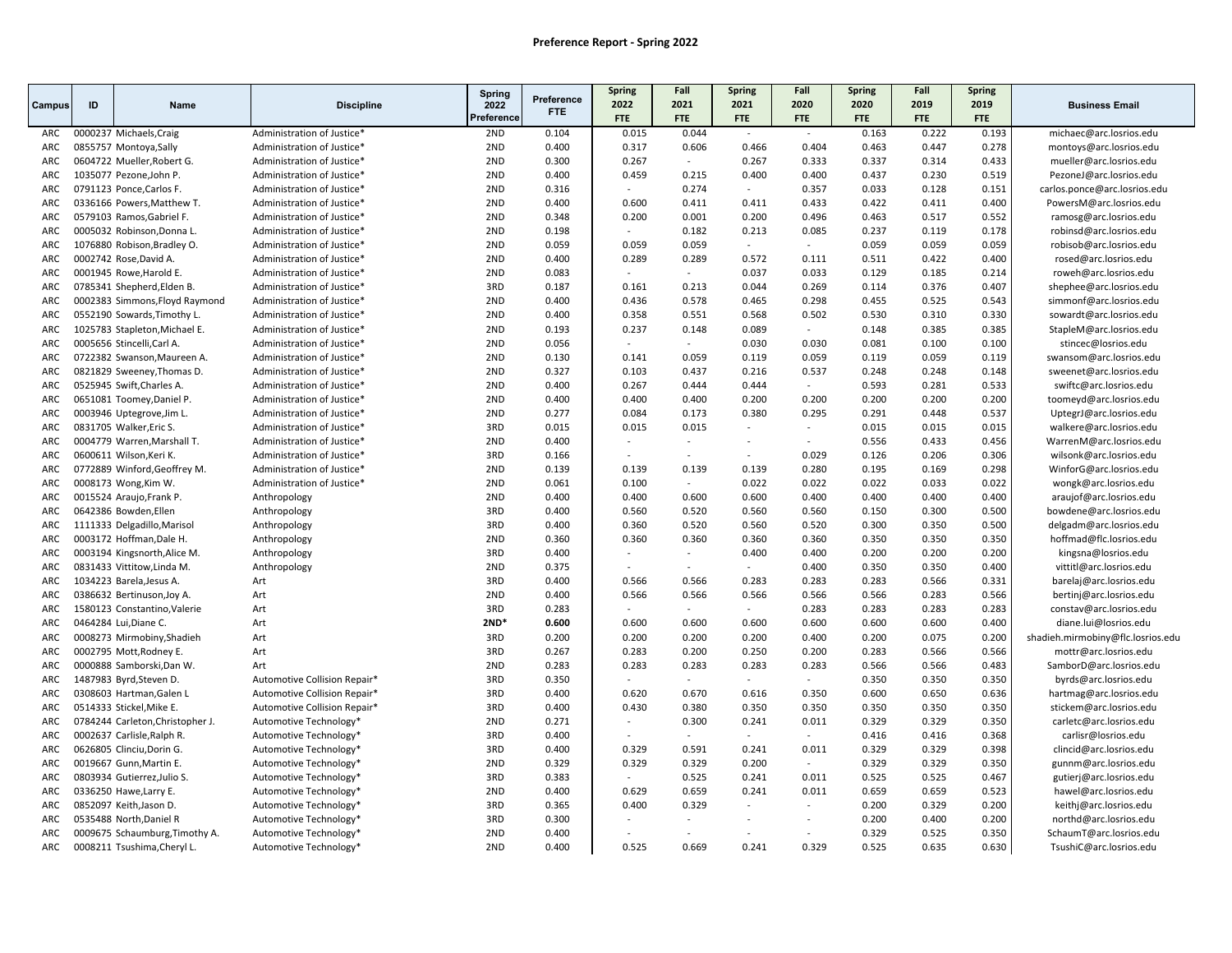|                   |                                                            |                                                     | Spring     | Preference     | Spring         | Fall           | <b>Spring</b>            | Fall           | <b>Spring</b>  | Fall                     | <b>Spring</b>  |                                                       |
|-------------------|------------------------------------------------------------|-----------------------------------------------------|------------|----------------|----------------|----------------|--------------------------|----------------|----------------|--------------------------|----------------|-------------------------------------------------------|
| ID<br>Campus      | <b>Name</b>                                                | <b>Discipline</b>                                   | 2022       | FTE.           | 2022           | 2021           | 2021                     | 2020           | 2020           | 2019                     | 2019           | <b>Business Email</b>                                 |
|                   |                                                            |                                                     | Preference |                | <b>FTE</b>     | <b>FTE</b>     | <b>FTE</b>               | <b>FTE</b>     | <b>FTE</b>     | <b>FTE</b>               | <b>FTE</b>     |                                                       |
| ARC               | 1120257 Badea-Mic, Mihaela C.                              | Biology, General                                    | 2ND        | 0.400          | 0.640          | 0.520          | 0.360                    | 0.360          | 0.350          | 0.350                    | 0.350          | badeamm@arc.losrios.edu                               |
| ARC               | 0954306 Carney, Diane                                      | Biology, General                                    | 2ND        | 0.360          | $\sim$         | 0.360          | 0.360                    | 0.360          | 0.350          | 0.350                    | 0.550          | diane.carney@losrios.edu                              |
| ARC               | 0005663 Davis, William E.                                  | Biology, General                                    | 2ND        | 0.200          | 0.200          | 0.200          | 0.200                    | 0.200          | 0.200          | 0.200                    | 0.200          | davisw@arc.losrios.edu                                |
| ARC               | 0005899 Engstrom, Karina H.                                | Biology, General                                    | 2ND        | 0.400          | 0.560          | 0.400          | 0.400<br>$\sim$          | 0.400          | 0.550          | 0.400                    | 0.400          | engstrk@arc.losrios.edu                               |
| ARC               | 0012694 Farahnak, Fereydoon                                | Biology, General                                    | 3RD<br>2ND | 0.400          | 0.640          | 0.520          | 0.520                    | $\sim$         | 0.400          | 0.400                    | 0.400          | farahnf@arc.losrios.edu                               |
| ARC               | 0840027 Garfield Elizabeth T.                              | Biology, General                                    | 3RD        | 0.400          | 0.360          |                |                          | 0.520<br>0.360 | 0.500<br>0.350 | 0.500<br>0.200           | 0.500<br>0.550 | garfiee@arc.losrios.edu                               |
| ARC               | 0001390 Gerhart, Karen L                                   | Biology, General                                    | 2ND        | 0.360          | 0.520          | 0.360          | 0.360<br>0.520           |                |                |                          |                | gerhark@arc.losrios.edu                               |
| ARC               | 0000205 Hoban-Higgins, Tana M.                             | Biology, General                                    |            | 0.400          |                | 0.520          |                          | 0.520          | 0.500          | 0.500                    | 0.500          | hoban-t@arc.losrios.edu                               |
| ARC<br><b>ARC</b> | 1194405 Lindgren, Erica<br>1059448 Nichols, Tye A          | Biology, General<br>Biology, General                | 2ND<br>3RD | 0.400<br>0.360 | 0.360<br>0.360 | 0.520<br>0.360 | 0.520<br>0.200           | 0.520<br>0.200 | 0.350<br>0.350 | 0.350<br>0.350           | 0.550<br>0.350 | lindgre@arc.losrios.edu<br>tye.nichols@losrios.edu    |
| ARC               |                                                            |                                                     | 2ND        | 0.360          | $\sim$         | 0.360          | 0.200                    | 0.360          | $\sim$         | 0.350                    | 0.350          |                                                       |
| ARC               | 1216378 Pellerin, Kristie J.                               | Biology, General                                    | 3RD        | 0.400          | 0.520          | 0.360          | 0.360                    | 0.200          | 0.350          | 0.200                    | 0.350          | pellerk@flc.losrios.edu                               |
| ARC               | 1640471 Perez, Kristine A.<br>0003281 Regan, Debra Sue     | Biology, General<br>Biology, General                | 2ND        | 0.400          | 0.001          | 0.560          | 0.560                    | 0.560          | 0.550          | 0.550                    | 0.603          | perezk@arc.losrios.edu<br>ReganD@arc.losrios.edu      |
| ARC               |                                                            |                                                     | 3RD        | 0.400          | 0.413          | 0.413          |                          |                |                |                          | $\sim$         |                                                       |
| ARC               | 0968103 Rennie, Sharilyn M.<br>1140243 Roberts, Jeffrey C. | Biology, General                                    | 3RD        | 0.400          | 0.560          | 0.520          | 0.520<br>0.520           | 0.450<br>0.590 | 0.500          | 0.350<br>0.350           | 0.400          | rennies@arc.losrios.edu                               |
| ARC               | 0000469 Scott, Steven                                      | Biology, General                                    | 2ND        | 0.400          | 0.413          | 0.413          | 0.413                    | 0.413          | 0.400          | 0.400                    | 0.400          | robertj@arc.losrios.edu<br>scotts@arc.losrios.edu     |
| ARC               | 1619055 Sundin, Daniel R.                                  | Biology, General                                    | 3RD        | 0.400          | 0.413          | 0.413          | 0.413                    | 0.413          | 0.400          | 0.400                    | 0.400          |                                                       |
| ARC               | 1449063 Bastian, Gregory A.                                | Biology, General<br><b>Business Administration*</b> | 2ND        | 0.200          |                | 0.200          | 0.200                    | 0.200          | 0.200          | 0.200                    | 0.200          | sundind@arc.losrios.edu                               |
| ARC               | 0811878 Crook, Michael V                                   | Business Administration*                            | 3RD        | 0.200          | 0.200          | 0.200          | 0.200                    | 0.200          | 0.200          | 0.200                    | 0.200          | gregory.bastian@scc.losrios.edu<br>crookm@losrios.edu |
| ARC               | 0002024 Hernandez, Henry V.                                | Business Administration*                            | 2ND        | 0.300          | 0.200          | 0.400          | 0.200                    | 0.400          | 0.200          | 0.600                    | 0.400          | hernanh@arc.losrios.edu                               |
| ARC               | 0594188 Narvand, Payam                                     | <b>Business Administration*</b>                     | 2ND        | 0.300          | 0.400          | 0.200          | 0.200                    | 0.200          | 0.200          |                          | 0.200          | narvanp@arc.losrios.edu                               |
| ARC               | 1033606 O'Donnell, Daniel G.                               | Business Administration*                            | 2ND        | 0.400          | 0.600          | 0.550          | 0.600                    | 0.550          | 0.400          | 0.500                    | 0.400          | odonned@arc.losrios.edu                               |
| <b>ARC</b>        | 1074509 Parmelee, Michael A.                               | Business Administration*                            | 2ND        | 0.200          | 0.200          | 0.200          | 0.200                    | 0.200          | 0.200          | 0.200                    | 0.400          | parmelm@arc.losrios.edu                               |
| ARC               | 0016406 Rix, Sheryl Marie                                  | <b>Business Administration*</b>                     | 2ND        | 0.400          | 0.200          | 0.400          | 0.400                    | 0.600          | 0.600          | 0.400                    | 0.400          | rixs@arc.losrios.edu                                  |
| ARC               | 1633710 Speck, Christian A.                                | Business Administration*                            | 3RD        | 0.400          | 0.400          | $\sim$         | 0.200                    | 0.400          | 0.520          | 0.600                    | 0.400          | speckc@arc.losrios.edu                                |
| ARC               | 0004110 Carlson, Don L                                     | <b>Business Management*</b>                         | 3RD        | 0.066          | 0.066          | 0.066          | $\overline{a}$           | 0.066          | $\mathbf{r}$   | 0.132                    |                | carlsod@arc.losrios.edu                               |
| ARC               | 0600781 Hill, Michael S.                                   | Business Management*                                | 2ND        | 0.200          | 0.200          | 0.200          | 0.200                    | 0.200          | 0.400          | 0.400                    | 0.600          | hillm2@arc.losrios.edu                                |
| ARC               | 0152701 Kovar, Timothy J.                                  | <b>Business Management*</b>                         | 2ND        | 0.400          |                | 0.400          | 0.200                    | 0.400          | 0.466          | 0.400                    | 0.466          | kovart@arc.losrios.edu                                |
| ARC               | 0959617 Majhail, Radhika                                   | Business Management*                                | 2ND        | 0.400          | 0.400          | 0.400          | 0.400                    | 0.400          | 0.200          | 0.400                    | 0.400          | MajhaiR@arc.losrios.edu                               |
| ARC               | 0594188 Narvand, Payam                                     | Business Management*                                | 3RD        | 0.200          | 0.200          | 0.200          | 0.200                    | 0.200          | 0.200          | 0.400                    | 0.200          | narvanp@arc.losrios.edu                               |
| ARC               | 0769180 Welch, Nicole M.                                   | Business Management*                                | 2ND        | 0.200          | 0.200          | 0.200          | 0.200                    | 0.200          | 0.400          | 0.200                    | 0.200          | welchn@arc.losrios.edu                                |
| ARC               | 0535777 Wheeler, Susan R.                                  | Business Management*                                | 2ND        | 0.400          | 0.466          | 0.266          | 0.399                    | 0.266          | 0.133          | 0.266                    | 0.133          | wheeles@arc.losrios.edu                               |
| ARC               | 0742227 Campbell, Morgan T.                                | Chemistry, General                                  | 3RD        | 0.400          | 0.586          | 0.586          | 0.586                    | 0.520          | 0.566          | 0.566                    | 0.300          | campbem2@arc.losrios.edu                              |
| ARC               | 0005347 Corwin, Charles H.                                 | Chemistry, General                                  | 2ND        | 0.400          | 0.426          | 0.426          | 0.426                    | 0.426          | 0.266          | 0.266                    | 0.266          | corwinc@arc.losrios.edu                               |
| ARC               | 0711418 Ghasemiyeh, Soraya Z.                              | Chemistry, General                                  | 3RD        | 0.400          |                | 0.520          | $\overline{\phantom{a}}$ | 0.520          | 0.566          | 0.500                    | 0.300          | ghasems@arc.losrios.edu                               |
| ARC               | 0000833 Gottke, Darren J.                                  | Chemistry, General                                  | 2ND        | 0.400          | 0.586          | 0.586          | 0.586                    | 0.586          | 0.566          | 0.566                    | 0.566          | GottkeD@arc.losrios.edu                               |
| ARC               | 0645261 Amrhein, Jeannette A.                              | Child Development/Early Care and Education*         | 3RD        | 0.200          |                |                | $\mathbf{r}$             | $\sim$         | 0.200          | 0.200                    | 0.133          | amrheij@arc.losrios.edu                               |
| ARC               | 0003872 Carr, Lisa A.                                      | Child Development/Early Care and Education*         | 2ND        | 0.400          | 0.400          | 0.400          | 0.533                    | 0.400          | 0.400          | 0.400                    | 0.400          | CarrL@arc.losrios.edu                                 |
| ARC               | 0005673 Carter, Kathy A.                                   | Child Development/Early Care and Education*         | 2ND        | 0.200          | 0.200          | 0.200          | 0.200                    | 0.200          | 0.200          | 0.200                    | 0.200          | CarterK@arc.losrios.edu                               |
| ARC               | 0007405 Daniels, Joyce Anne                                | Child Development/Early Care and Education*         | 2ND        | 0.200          | $\sim$         | $\sim$         | 0.200                    | 0.200          | 0.200          | 0.200                    | 0.200          | joyce.daniels@flc.losrios.edu                         |
| ARC               | 0948702 Hall, Neda Nicole                                  | Child Development/Early Care and Education*         | 2ND        | 0.400          | 0.400          | 0.600          | 0.400                    | 0.400          | 0.400          | 0.400                    | 0.200          | halln@arc.losrios.edu                                 |
| ARC               | 0767594 Hickman, Lauren Rose                               | Child Development/Early Care and Education*         | 3RD        | 0.400          | 0.600          | 0.600          | 0.600                    | 0.600          | 0.400          | 0.600                    | 0.400          | hickmal@arc.losrios.edu                               |
| ARC               | 0649947 Jeske, Dawn L.                                     | Child Development/Early Care and Education*         | 2ND        | 0.200          |                |                |                          |                | 0.200          | 0.200                    | 0.200          | jesked@losrios.edu                                    |
| ARC               | 0550986 Kiefer, Michelle L.                                | Child Development/Early Care and Education*         | 3RD        | 0.400          | 0.400          | 0.600          | 0.200                    | 0.200          | 0.200          | 0.400                    | 0.200          | kieferm@arc.losrios.edu                               |
| ARC               | 1297028 Rivera-Carpenter, Veronica M.                      | Child Development/Early Care and Education*         | 3RD        | 0.400          | 0.400          | 0.400          | 0.400                    | 0.200          | 0.200          | 0.200                    | 0.200          | riverav@arc.losrios.edu                               |
| ARC               | 0804304 Salluzzo, Michelle Anne                            | Child Development/Early Care and Education*         | 2ND        | 0.400          | 0.400          | 0.400          | 0.400                    | 0.400          | 0.400          | 0.200                    | 0.200          | salluzm@scc.losrios.edu                               |
| ARC               | 1550777 Thomas, Ramona S.                                  | Child Development/Early Care and Education*         | 3RD        | 0.400          | 0.400          | 0.400          | 0.200                    | 0.399          | 0.200          | 0.400                    | 0.200          | thomasr@arc.losrios.edu                               |
| ARC               | 1192869 Cook, Frank D.                                     | Commercial Music*                                   | 2ND        | 0.250          | 0.200          | 0.200          | $\sim$                   |                |                | $\overline{\phantom{a}}$ | 0.300          | cookf@arc.losrios.edu                                 |
| ARC               | 0667148 Duffey, Brendan C.                                 | Commercial Music*                                   | 3RD        | 0.400          | 0.566          | 0.566          | 0.566                    | 0.566          | 0.566          | 0.566                    | 0.566          | duffeyb@arc.losrios.edu                               |
| ARC               | 0713781 Glynn, Harley A.                                   | Commercial Music*                                   | 3RD        | 0.400          | 0.433          | 0.467          | 0.200                    | 0.200          | 0.200          | 0.300                    | $\sim$         | harley.glynn@scc.losrios.edu                          |
| ARC               | 0451576 Johnson, Robert S.                                 | Commercial Music*                                   | 2ND        | 0.400          | 0.533          | 0.516          | 0.400                    | 0.216          | 0.400          | 0.400                    | 0.400          | johnsor@arc.losrios.edu                               |
| ARC               | 0777484 Garcia, Louie G.                                   | Construction Crafts Technology*                     | 2ND        | 0.308          | 0.308          | 0.308          | 0.308                    | 0.308          |                |                          | 0.616          | garcial@arc.losrios.edu                               |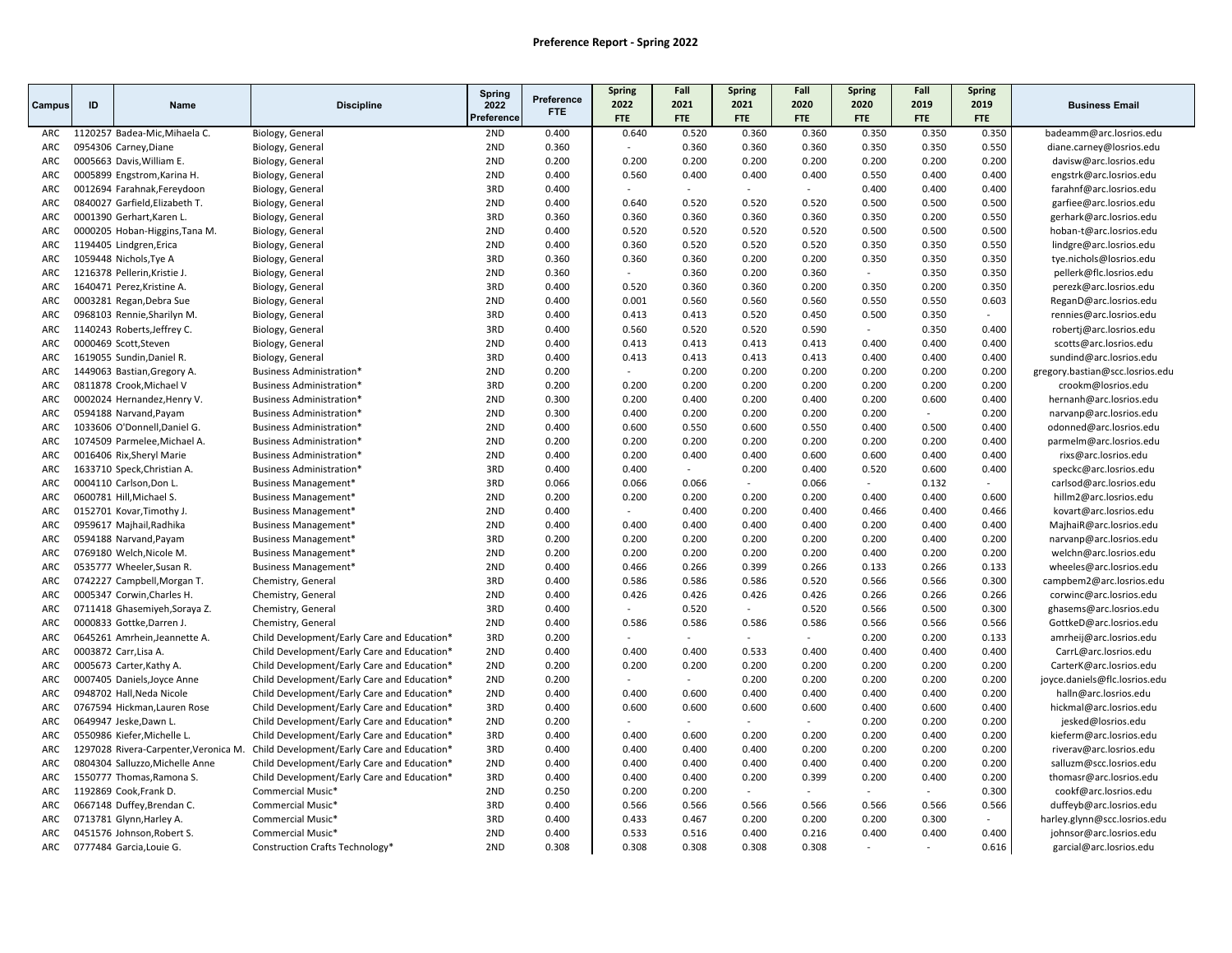|               |    |                                                               |                                                                        | <b>Spring</b> |                          | <b>Spring</b>   | Fall                     | Spring          | Fall           | <b>Spring</b>            | Fall           | <b>Spring</b>   |                                                    |
|---------------|----|---------------------------------------------------------------|------------------------------------------------------------------------|---------------|--------------------------|-----------------|--------------------------|-----------------|----------------|--------------------------|----------------|-----------------|----------------------------------------------------|
| <b>Campus</b> | ID | <b>Name</b>                                                   | <b>Discipline</b>                                                      | 2022          | Preference<br><b>FTE</b> | 2022            | 2021                     | 2021            | 2020           | 2020                     | 2019           | 2019            | <b>Business Email</b>                              |
|               |    |                                                               |                                                                        | Preference    |                          | <b>FTE</b>      | <b>FTE</b>               | <b>FTE</b>      | <b>FTE</b>     | <b>FTE</b>               | FTE            | FTE             |                                                    |
| ARC           |    | 0769025 Tran, Ocean V.                                        | Construction Crafts Technology*                                        | 3RD           | 0.346                    | 0.308           | 0.383                    | 0.308           | 0.308          | 0.551                    | 0.616          | 0.308           | trano@arc.losrios.edu                              |
| ARC           |    | 0550986 Kiefer, Michelle L.                                   | Coordinator - CDTC                                                     | 3RD           | 0.114                    |                 | $\sim$                   |                 | $\sim$         | 0.113                    | 0.115          | 0.089           | kieferm@arc.losrios.edu                            |
| ARC           |    | 1083063 Adams, Jane P.                                        | Counselor                                                              | 2ND           | 0.400                    | 0.529           | 0.596                    | 0.576           | 0.598          | 0.581                    | 0.399          | 0.574           | AdamsJ@arc.losrios.edu                             |
| ARC           |    | 0729195 Anderegg, Kristen M.                                  | Counselor                                                              | 2ND           | 0.022                    |                 | 0.006                    |                 | 0.012          | 0.032                    | 0.034          | 0.057           | anderek@arc.losrios.edu                            |
| ARC           |    | 1265494 Casillas, Griselda                                    | Counselor                                                              | 3RD           | 0.325                    | 0.052           | 0.034                    | 0.597           | 0.595          | 0.594                    | 0.590          | 0.596           | casillg@arc.losrios.edu                            |
| ARC           |    | 0022150 Dilgard, Sylvia B.                                    | Counselor                                                              | 2ND           | 0.400                    |                 | $\overline{a}$           |                 | 0.195          | 0.596                    | 0.516          | 0.581           | DilgarS@arc.losrios.edu                            |
| ARC           |    | 0021948 Econome, Jennie G.                                    | Counselor                                                              | 2ND           | 0.118                    | 0.001           | 0.034                    | 0.046           | $\sim$         | $\blacksquare$           |                | 0.190           | economj@arc.losrios.edu                            |
| ARC           |    | 0004247 Farias, Imelda                                        | Counselor                                                              | $2ND*$        | 0.600                    | 0.596           | 0.593                    | 0.598           | 0.598          | 0.596                    | 0.590          | 0.595           | fariasi@arc.losrios.edu                            |
| ARC           |    | 1219716 Fernandez, Joyce M.                                   | Counselor                                                              | 2ND           | 0.153                    | 0.130           | 0.104                    | 0.175           | 0.238          | 0.090                    | 0.083          | 0.089           | fernanj@arc.losrios.edu                            |
| ARC           |    | 1506171 Herman, Kathryn M.                                    | Counselor                                                              | 2ND           | 0.400                    | 0.599           | 0.595                    | 0.598           | 0.590          | 0.598                    | 0.589          | 0.598           | hermank@arc.losrios.edu                            |
| ARC           |    | 0003535 Hoag, Steven E.                                       | Counselor                                                              | 2ND           | 0.168                    | $\sim$          | $\overline{\phantom{a}}$ | $\sim$          | 0.052          | 0.121                    | 0.215          | 0.319           | hoags@arc.losrios.edu                              |
| ARC           |    | 1174930 Hughes, Heather V.                                    | Counselor                                                              | 2ND           | 0.400                    | 0.597           | 0.597                    | 0.592           | 0.569          | 0.001                    | 0.241          | 0.596           | HughesH@arc.losrios.edu                            |
| ARC           |    | 0650450 Kientz, Michelle L.                                   | Counselor                                                              | 3RD           | 0.400                    | 0.597           | 0.586                    | 0.591           | 0.583          | 0.588                    | 0.596          | 0.574           | kientzm@arc.losrios.edu                            |
| ARC           |    | 0000172 Klar, Janice E.                                       | Counselor                                                              | 2ND           | 0.167                    | 0.139           | 0.162                    | 0.172           | 0.157          | 0.208                    | 0.384          | 0.398           | klarj@arc.losrios.edu                              |
| ARC           |    | 0017738 Miranda, Mee                                          | Counselor                                                              | 3RD           | 0.400                    | 0.598           | 0.497                    | 0.392           | 0.598          | 0.598                    | 0.598          | 0.595           | mee.miranda@arc.losrios.edu                        |
| ARC           |    | 0017136 Nielsen, Ruth C.                                      | Counselor                                                              | 3RD           | 0.163                    | 0.136           | 0.057                    | 0.189           | 0.442          | 0.286                    | 0.425          | 0.091           | nielser@flc.losrios.edu                            |
| ARC           |    | 1051060 Overton, Steven T.                                    | Counselor                                                              | 2ND           | 0.115                    | 0.102           | 0.116                    | 0.113           | 0.123          | 0.180                    | 0.155          | 0.168           | overtos@arc.losrios.edu                            |
| ARC           |    | 0726943 Palaspas, Candice M.                                  | Counselor                                                              | 3RD           | 0.400                    | 0.511           | 0.528                    | 0.577           | 0.493          | 0.587                    | 0.573          | 0.574           | palaspc@arc.losrios.edu                            |
| ARC           |    | 0003909 Perrault, Priscilla A.                                | Counselor                                                              | 2ND           | 0.330                    | 0.322           | 0.307                    | 0.337           | 0.317          | 0.360                    | 0.285          | 0.337           | PerrauP@arc.losrios.edu                            |
| ARC           |    | 0000544 Plezia-Missler, Dorothy E.                            | Counselor                                                              | 2ND           | 0.400                    | 0.419           | 0.248                    | 0.491           | 0.159          | 0.293                    | 0.534          | 0.353           | PleziaD@arc.losrios.edu                            |
| ARC           |    | 0579440 Preciado, Monica Isabel                               | Counselor                                                              | 2ND           | 0.400                    | 0.179           | 0.370                    | 0.466           | 0.375          | 0.530                    | 0.504          | 0.599           | preciam@arc.losrios.edu                            |
| ARC           |    | 1038132 Pulido, Brandi N.                                     | Counselor                                                              | 3RD           | 0.400                    | 0.595           | 0.592                    | 0.595           | 0.598          | 0.596                    | 0.540          | 0.225           | pulidob@losrios.edu                                |
| ARC           |    | 0001166 Westre, Barbara J.                                    | Counselor                                                              | 2ND           | 0.400                    | $\sim$          | $\sim$                   | 0.082           | 0.585          | 0.592                    | 0.449          | 0.466           | westreb@arc.losrios.edu                            |
| ARC           |    | 1199299 Bailey, Katherine A.                                  | Dance                                                                  | 3RD           | 0.300                    | 0.300           | $\sim$                   | $\sim$          | 0.300          | 0.300                    | 0.300          | 0.150           | baileyk@arc.losrios.edu                            |
| ARC           |    | 0000701 Zimny, Paul L.                                        | Dance                                                                  | 2ND           | 0.150                    | $\sim$          |                          |                 | $\sim$         | 0.150                    | 0.150          | 0.150           | ZimnyP@arc.losrios.edu                             |
| ARC           |    | 1148194 Boling, Patrick V.                                    | Diesel Technology*                                                     | $2ND*$        | 0.600                    | 0.001           | 0.001                    | 0.001           | 0.001          | 0.666                    | 0.605          | 0.609           | bolingp@arc.losrios.edu                            |
| ARC           |    | 1017113 Drobot, Mikhail                                       | Diesel Technology*                                                     | 3RD           | 0.400                    | 0.525           | 0.663                    | 0.525           | 0.525          | 0.525                    | 0.650          | 0.640           | drobotm@arc.losrios.edu                            |
| ARC           |    | 1164729 Kalman, Mikalai                                       | Diesel Technology*                                                     | $2ND*$        | 0.600                    | 0.665           | 0.609                    | 0.666           | 0.608          | 0.001                    | 0.649          | 0.622           | kalmanm@arc.losrios.edu                            |
| ARC           |    | 0622572 Herrera, Daniel A.                                    | Digital Media*                                                         | 2ND           | 0.283                    | 0.283           | 0.150                    | 0.283           | 0.283          | 0.424                    | 0.566          | 0.283           | HerrerD@arc.losrios.edu                            |
| ARC           |    | 1196003 Mead, William A.                                      | Digital Media*                                                         | 3RD           | 0.400                    | 0.566           | 0.283                    | 0.566           | 0.283          | 0.566                    | 0.566          | 0.566           | william.mead@scc.losrios.edu                       |
| ARC           |    | 0983842 Mehallo, Stephen M.                                   | Digital Media*                                                         | 3RD           | 0.400                    | 0.483           | 0.483                    | 0.483           | 0.483          | 0.483                    | 0.200          | 0.483           | mehalls@arc.losrios.edu                            |
| ARC           |    | 0001098 Nelsen, Betty L.                                      | Digital Media*                                                         | 3RD           | 0.283                    | 0.283           | 0.283                    | 0.283           | 0.283          | 0.283                    | 0.283          | 0.283           | Nelsenb@arc.losrios.edu                            |
| ARC           |    | 0844143 Rochford, Jeffrey A.                                  | Digital Media*                                                         | 2ND           | 0.400                    | 0.566           | 0.565                    | 0.424           | 0.565          | 0.566                    | 0.565          | 0.424           | rochfoj@arc.losrios.edu                            |
| ARC           |    | 1402786 Long, Jason S.                                        | <b>Dramatic Arts</b>                                                   | 3RD           | 0.300                    | 0.200           | 0.300                    | 0.300           | 0.200          | 0.400                    | $\sim$         | 0.373           | longj2@arc.losrios.edu                             |
| <b>ARC</b>    |    | 0002046 Shearer, Tracy F.                                     | <b>Dramatic Arts</b>                                                   | 2ND           | 0.400                    | 0.660           | 0.600                    | 0.563           | 0.662          | 0.663                    | 0.546          | 0.646<br>$\sim$ | SheareT@arc.losrios.edu                            |
| ARC           |    | 0014155 Stevens, Janis L.                                     | <b>Dramatic Arts</b>                                                   | 2ND           | 0.200                    | 0.200           | 0.200                    | 0.200           | 0.200          | 0.200                    | 0.300          |                 | stevenj@arc.losrios.edu                            |
| ARC           |    | 0002729 Boroughs, Terry J.                                    | Earth Science                                                          | 2ND           | 0.400                    | 0.520           | 0.320                    | 0.400           | 0.480          | 0.500                    | 0.300          | 0.550           | BorougT@arc.losrios.edu                            |
| ARC           |    | 1129289 Williams, Michelle D.                                 | Economics                                                              | 2ND<br>3RD    | 0.300<br>0.034           | 0.200<br>$\sim$ | 0.400<br>0.034           | 0.200           | 0.400<br>0.034 | 0.200                    | 0.400          | 0.400<br>$\sim$ | william2@arc.losrios.edu                           |
| ARC<br>ARC    |    | 1346216 Fountain, Mark BV<br>1595224 Herzfeld, Martin E.      | Electronics & Electric Technology*                                     | 3RD           | 0.400                    | 0.483           | 0.566                    | $\sim$<br>0.483 | 0.566          | $\sim$<br>0.483          | 0.034<br>0.566 | 0.483           | fountam@arc.losrios.edu                            |
| ARC           |    | 1316877 Liu, Ka Man                                           | Electronics & Electric Technology*                                     | 2ND           |                          | 0.066           | 0.238                    | 0.066           | 0.247          | 0.066                    | 0.247          |                 | herzfem@arc.losrios.edu                            |
| ARC           |    |                                                               | Electronics & Electric Technology*                                     | 2ND           | 0.152<br>0.325           | 0.216           | 0.433                    | 0.216           | 0.433          | 0.433                    | 0.433          | 0.066<br>0.633  | liuk@arc.losrios.edu                               |
| ARC           |    | 0977307 Sisneros, Linda L.<br>0515476 Burke-Polana, Sharon R. | Electronics & Electric Technology*<br>Engineering Technology, General* | 2ND           | 0.333                    |                 | $\mathbf{r}$             | 0.297           | ÷              | $\overline{\phantom{a}}$ | 0.333          | 0.333           | sisnerl@arc.losrios.edu<br>burke-s@arc.losrios.edu |
| ARC           |    |                                                               |                                                                        | 2ND           | 0.400                    | 0.500           | 0.500                    | 0.500           | 0.500          | 0.500                    | 0.333          | 0.500           |                                                    |
| ARC           |    | 0614672 Chicoine, Kari J.<br>0004329 Torres, Veronica C.      | Engineering Technology, General*<br>Engineering Technology, General*   | 3RD           | 0.400                    | 0.666           | 0.564                    | 0.431           | 0.297          | 0.333                    | 0.400          | 0.533           | chicoik@arc.losrios.edu                            |
| ARC           |    | 0466799 Welch, David P.                                       | Engineering Technology, General*                                       | 2ND           | 0.400                    | 0.333           | 0.630                    | 0.333           | 0.333          | 0.533                    | 0.666          | 0.576           | torresv@arc.losrios.edu<br>welchd@arc.losrios.edu  |
| ARC           |    | 0005623 Mahallati, Reza                                       | Engineering, General                                                   | 2ND           | 0.350                    | 0.350           | 0.350                    | 0.350           | 0.350          | 0.350                    | 0.350          | 0.350           | mahallr@arc.losrios.edu                            |
| ARC           |    | 1595267 Blackthorne, Henry N.                                 | English                                                                | 3RD           | 0.367                    | 0.300           | 0.400                    | 0.333           | 0.666          | 0.300                    | 0.333          | 0.333           | henry.blackthorne@losrios.edu                      |
| ARC           |    | 0816596 Blunk, Dawn M.                                        | English                                                                | $2ND*$        | 0.600                    | 0.567           | 0.600                    | 0.600           | 0.600          | 0.600                    | 0.600          | 0.666           | blunkd@arc.losrios.edu                             |
| ARC           |    | 1550851 Brownell, Eric M.                                     | English                                                                | 3RD           | 0.300                    | 0.199           | 0.400                    | 0.033           | 0.400          | 0.332                    | 0.406          | 0.599           | brownee@arc.losrios.edu                            |
| ARC           |    | 1120563 Brunkala, Joel T.                                     | English                                                                | $2ND*$        | 0.600                    | 0.600           | 0.600                    | 0.600           | 0.666          | 0.566                    | 0.599          | 0.633           | brunkaj@arc.losrios.edu                            |
| ARC           |    | 0241539 Buljan, Laurette C.                                   | English                                                                | 2ND           | 0.333                    | 0.399           | 0.266                    | 0.244           | 0.400          | 0.400                    | 0.600          | 0.400           | buljanl@arc.losrios.edu                            |
|               |    |                                                               |                                                                        |               |                          |                 |                          |                 |                |                          |                |                 |                                                    |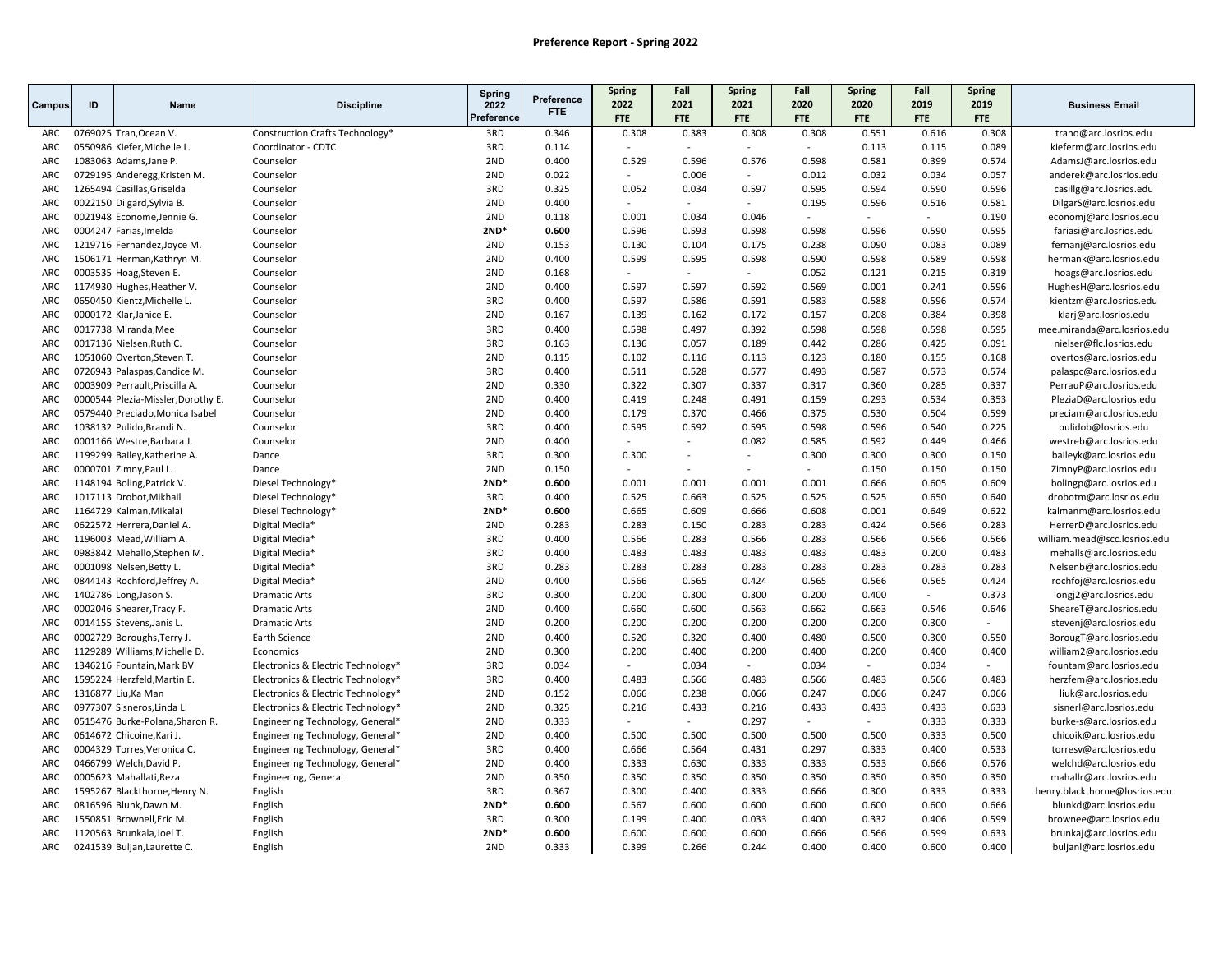|            |                      |                                  |                                  | <b>Spring</b> |                | <b>Spring</b>  | Fall                     | <b>Spring</b> | Fall           | <b>Spring</b> | Fall           | <b>Spring</b> |                               |
|------------|----------------------|----------------------------------|----------------------------------|---------------|----------------|----------------|--------------------------|---------------|----------------|---------------|----------------|---------------|-------------------------------|
| Campus     | ID                   | <b>Name</b>                      | <b>Discipline</b>                | 2022          | Preference     | 2022           | 2021                     | 2021          | 2020           | 2020          | 2019           | 2019          | <b>Business Email</b>         |
|            |                      |                                  |                                  | Preference    | <b>FTE</b>     | <b>FTE</b>     | <b>FTE</b>               | <b>FTE</b>    | <b>FTE</b>     | <b>FTE</b>    | <b>FTE</b>     | <b>FTE</b>    |                               |
| ARC        |                      | 0001984 Bystrom, Helen C.        | English                          | 2ND           | 0.400          | 0.333          | 0.600                    | 0.466         | 0.533          | 0.600         | 0.566          | 0.033         | bystroh@arc.losrios.edu       |
| ARC        |                      | 0007237 Connors, Valerie S.      | English                          | 2ND           | 0.400          | 0.666          | 0.333                    | 0.200         | 0.600          | 0.600         | 0.600          | 0.633         | connorv@arc.losrios.edu       |
| <b>ARC</b> |                      | 0003472 Flynn, Lorraine M.       | English                          | 2ND           | 0.400          | $\sim$         | 0.400                    | 0.433         | 0.600          | 0.400         | 0.600          | 0.400         | FlynnL@arc.losrios.edu        |
| ARC        | 0014829 Fox, Lori L. |                                  | English                          | 3RD           | 0.267          | 0.133          | 0.133                    | $\sim$        | 0.400          | 0.190         | 0.333          | 0.433         | foxl@arc.losrios.edu          |
| ARC        |                      | 0002806 Freund, Laura L.         | English                          | 2ND           | 0.386          | 0.266          | 0.432                    | 0.340         | 0.432          | 0.466         | 0.532          | 0.499         | FreundL@arc.losrios.edu       |
| <b>ARC</b> |                      | 0302514 Goldbar, Christine A.    | English                          | 2ND           | 0.400          | 0.400          | 0.400                    | 0.466         | 0.200          | 0.466         | 0.400          | 0.400         | goldbac@arc.losrios.edu       |
| ARC        |                      | 0006602 Guerin, Jeanne G.        | English                          | 2ND           | 0.400          | 0.400          | 0.400                    | 0.200         | 0.400          | 0.400         | 0.400          | 0.600         | guerinj@arc.losrios.edu       |
| <b>ARC</b> |                      | 0012816 Gutowsky, Edward A.      | English                          | 2ND           | 0.400          | 0.200          | 0.600                    | 0.166         | 0.366          | 0.333         | 0.466          | 0.400         | gutowse@arc.losrios.edu       |
| ARC        |                      | 1496149 Ha, Annette A.           | English                          | 2ND           | 0.384          | 0.300          | 0.400                    | 0.367         | 0.400          | 0.200         | 0.400          | 0.333         | haa@arc.losrios.edu           |
| ARC        |                      | 0000448 Hake, Patricia L.        | English                          | 2ND           | 0.400          | 0.333          | 0.333                    | 0.666         | 0.600          | 0.533         | 0.600          | 0.600         | HakeP@arc.losrios.edu         |
| ARC        |                      | 0021411 Knox, Paul Douglas       | English                          | 3RD           | 0.317          | 0.266          | 0.333                    | 0.300         | 0.400          | 0.466         | 0.600          | 0.433         | knoxp@arc.losrios.edu         |
| ARC        |                      | 1132711 Laughton, Barbara A.     | English                          | $2ND*$        | 0.600          | 0.666          | 0.600                    | 0.200         | 0.600          | 0.600         | 0.666          | 0.600         | laughtb@arc.losrios.edu       |
| ARC        |                      | 1402786 Long, Jason S.           | English                          | 2ND           | 0.365          | 0.400          | 0.330                    | $\sim$        | 0.200          | $\sim$        | 0.200          | 0.200         | longj2@arc.losrios.edu        |
| ARC        |                      | 0016954 Mendez, Shannon M.       | English                          | 2ND           | 0.400          | 0.665          | 0.600                    | 0.400         | 0.400          | 0.400         | 0.600          | 0.400         | MendezS@arc.losrios.edu       |
| ARC        |                      | 1095191 Miles, Robert L.         | English                          | 2ND           | 0.200          |                |                          |               |                | 0.096         | 0.200          | 0.200         | milesr@arc.losrios.edu        |
| ARC        |                      | 0007298 Moser, Richard M.        | English                          | 2ND           | 0.400          | 0.066          | 0.499                    | 0.600         | 0.600          | 0.499         | 0.600          | 0.600         | MoserR@arc.losrios.edu        |
| ARC        |                      | 0674929 Porter, Cherri J.        | English                          | $2ND*$        | 0.600          | 0.600          | 0.666                    | 0.600         | 0.666          | 0.600         | 0.666          | 0.600         | porterc@arc.losrios.edu       |
| ARC        |                      | 0654369 Rogers, Kristina S.      | English                          | 2ND           | 0.400          | 0.529          | 0.530                    | 0.200         | 0.533          | 0.333         | 0.533          | 0.533         | rogersk@arc.losrios.edu       |
| ARC        |                      | 0003467 Shapiro, Lynn            | English                          | $2ND*$        | 0.600          | 0.066          | 0.666                    | 0.600         | 0.666          | 0.600         | 0.666          | 0.566         | ShapirL@arc.losrios.edu       |
| ARC        |                      | 0002521 Starkey, Danielle F.     | English                          | 2ND           | 0.200          | 0.200          | 0.200                    | 0.200         | 0.400          | $\sim$        | 0.600          | 0.599         | starked@arc.losrios.edu       |
| ARC        |                      | 1036772 Stevens, Briagha E.      | English                          | 2ND           | 0.400          | 0.400          | 0.400                    | 0.400         | 0.600          | 0.666         | 0.566          | 0.533         | stevenb@arc.losrios.edu       |
| ARC        |                      | 0010744 Strawn, Gregory D.       | English                          | 2ND           | 0.400          | 0.400          | 0.200                    | 0.400         | 0.400          | 0.333         | 0.200          | 0.400         | strawng@arc.losrios.edu       |
| ARC        |                      | 1390043 Tabrizi, Setareh H.      | English                          | 2ND           | 0.400          | 0.133          | 0.400                    | 0.400         | 0.600          | 0.433         | 0.500          | 0.433         | tabrizs@arc.losrios.edu       |
| ARC        |                      | 0435225 Chinte, David S.         | ESL                              | 3RD           | 0.400          | 0.600          | 0.600                    | 0.400         | 0.400          | 0.532         | 0.532          | 0.532         | chinted@arc.losrios.edu       |
| ARC        |                      | 1518393 Curtis, Lindsay J.       | ESL                              | 3RD           | 0.400          | 0.400          | $\mathcal{L}$            | $\sim$        | 0.400          | 0.266         | 0.266          | 0.266         | curtisl@arc.losrios.edu       |
| ARC        |                      |                                  |                                  | 2ND           | 0.266          |                | 0.266                    | $\sim$        | ÷              | 0.266         |                |               |                               |
| ARC        |                      | 0023331 Dean, Cynthia Margurite  | ESL<br>ESL                       | 3RD           |                | 0.466          | 0.400                    | 0.400         |                | 0.443         | 0.266<br>0.533 | 0.266         | deanc@arc.losrios.edu         |
|            |                      | 0004150 Freeman, Grace           | ESL                              | 3RD           | 0.400<br>0.400 | 0.600          | 0.600                    | 0.600         | 0.400<br>0.600 |               |                | 0.532         | freemag@arc.losrios.edu       |
| <b>ARC</b> |                      | 1095618 Glenn, Daniel J.         |                                  |               |                |                |                          |               |                | 0.532         | 0.533          | 0.532         | glennd@arc.losrios.edu        |
| ARC        |                      | 0007083 Hindman, Clay A.         | ESL                              | 2ND           | 0.400          | 0.600          | 0.600<br>$\mathcal{L}$   | 0.600         | 0.600          | 0.532         | 0.532          | 0.532         | HindmaC@arc.losrios.edu       |
| ARC        |                      | 1544330 Humphers, Dorene Kay     | ESL                              | 3RD           | 0.266          | 0.266          |                          | 0.266         | 0.266          | 0.266         | 0.266          | 0.266         | humphed@arc.losrios.edu       |
| ARC        |                      | 1766019 Johnson, Hannah N.       | ESL                              | 3RD           | 0.400          | 0.625          | 0.625                    | 0.533         | 0.533          | 0.532         | 0.566          | 0.532         | johnsoh@arc.losrios.edu       |
| ARC        |                      | 0007275 Kelly, Craig A.          | ESL                              | 2ND           | 0.266          |                |                          |               | $\sim$         | 0.266         | 0.266          | 0.266         | kellyc@arc.losrios.edu        |
| ARC        |                      | 0020957 Leatherman, Judith A.    | ESL                              | 2ND           | 0.400          |                | $\overline{\phantom{a}}$ | 0.600         | 0.600          | 0.532         | 0.532          | 0.532         | leathej@arc.losrios.edu       |
| ARC        |                      | 0911516 Lewis, Deana L.          | ESL                              | 2ND           | 0.400          | 0.600          | 0.600                    | 0.600         | 0.600          | 0.532         | 0.532          | 0.532         | lewisd@arc.losrios.edu        |
| ARC        |                      | 1582850 Rogers, Elizabeth C.     | ESL                              | 3RD           | 0.400          | 0.625          | 0.625                    | 0.600         | 0.600          | 0.662         | 0.532          | 0.532         | rogerse@arc.losrios.edu       |
| ARC        |                      | 0957558 Saur, Denise M.          | ESL                              | 2ND           | 0.400          | 0.600          | 0.600                    | 0.600         | 0.600          | 0.532         | 0.532          | 0.532         | saurd@arc.losrios.edu         |
| ARC        |                      | 1093835 Saur, Theodore J         | ESL                              | 3RD           | 0.400          | 0.600          | 0.600                    | 0.600         | 0.600          | 0.532         | 0.532          | 0.266         | theodore.saur@flc.losrios.edu |
| ARC        |                      | 1123476 Tzou, Ann S.             | ESL                              | 2ND           | 0.400          | 0.600          | 0.600                    | 0.600         | 0.600          | 0.532         | 0.532          | 0.533         | TzouA@arc.losrios.edu         |
| ARC        |                      | 0004824 Verhage, Beth L.         | ESL                              | 2ND           | 0.400          | 0.600          | 0.600                    | 0.600         | 0.600          | 0.532         | 0.532          | 0.532         | verhagb@arc.losrios.edu       |
| ARC        |                      | 0001409 White, Gay A.            | ESL                              | 2ND           | 0.400          | 0.532          | 0.466                    | 0.466         | 0.466          | 0.533         | 0.533          | 0.532         | whiteg@arc.losrios.edu        |
| ARC        |                      | 1587882 Wilkinson, Cheryl        | ESL                              | 3RD           | 0.400          | 0.001          | 0.600                    | 0.600         | 0.600          | 0.532         | 0.532          | 0.533         | wilkinc@arc.losrios.edu       |
| <b>ARC</b> |                      | 1643078 Garg, Purwa              | Fashion and Related Technologies | 3RD           | 0.400          | 0.483          | 0.483                    | 0.333         | 0.400          | 0.483         | 0.200          | 0.483         | gargp@arc.losrios.edu         |
| ARC        |                      | 0023973 Umhauer, Teri J.         | Fashion and Related Technologies | 2ND           | 0.400          |                |                          | 0.483         | 0.283          | 0.483         | 0.566          | 0.566         | umhauet@losrios.edu           |
| ARC        |                      | 0004136 Hellesen, Richard S.     | <b>Film Studies</b>              | 2ND           | 0.400          | 0.200          | 0.600                    | 0.200         | 0.400          | 0.500         | 0.400          | 0.601         | hellesr@arc.losrios.edu       |
| ARC        |                      | 0000367 Iannone, Albert J.       | Fire Technology*                 | 3RD           | 0.400          |                | 0.400                    | 0.400         | 0.400          | 0.400         | 0.400          | 0.400         | al.iannone@arc.losrios.edu    |
| ARC        |                      | 0925093 Kwong, Kenneth Richard   | Fire Technology*                 | 3RD           | 0.400          | 0.400          | 0.400                    | 0.400         | 0.400          | 0.400         | 0.400          | 0.400         | kwongk@arc.losrios.edu        |
| <b>ARC</b> |                      | 0022049 Mitchell, Christopher B. | Fire Technology*                 | 2ND           | 0.400          | $\overline{a}$ | 0.400                    | 0.400         | 0.400          | 0.400         | 0.397          | 0.200         | mitchec@arc.losrios.edu       |
| ARC        |                      | 1766010 Seguine, Richard K.      | Fire Technology*                 | 3RD           | 0.400          | 0.400          | 0.400                    | 0.400         | 0.400          | 0.400         | 0.400          | 0.400         | seguinr@arc.losrios.edu       |
| ARC        |                      | 0007528 Whitt, David             | Fire Technology*                 | 2ND           | 0.300          | 0.400          | 0.200                    | 0.200         | $\sim$         | 0.203         | 0.203          | 0.200         | david.whitt@arc.losrios.edu   |
| ARC        |                      | 0593607 Adams, Grant C.          | Foreign Languages, General       | 2ND           | 0.400          | 0.532          | 0.533                    | 0.533         | 0.533          | 0.533         | 0.533          | 0.533         | adamsg@arc.losrios.edu        |
| ARC        |                      | 0579295 Boyer, Alba M.           | Foreign Languages, General       | 3RD           | 0.400          | 0.533          | 0.533                    | 0.533         | 0.533          | 0.533         | 0.533          | 0.533         | boyera@arc.losrios.edu        |
| ARC        |                      | 0374709 Currea, Ana Maria S.     | Foreign Languages, General       | 3RD           | 0.400          | 0.466          | 0.466                    | 0.533         | 0.466          | 0.466         | 0.466          | 0.466         | curreaa@arc.losrios.edu       |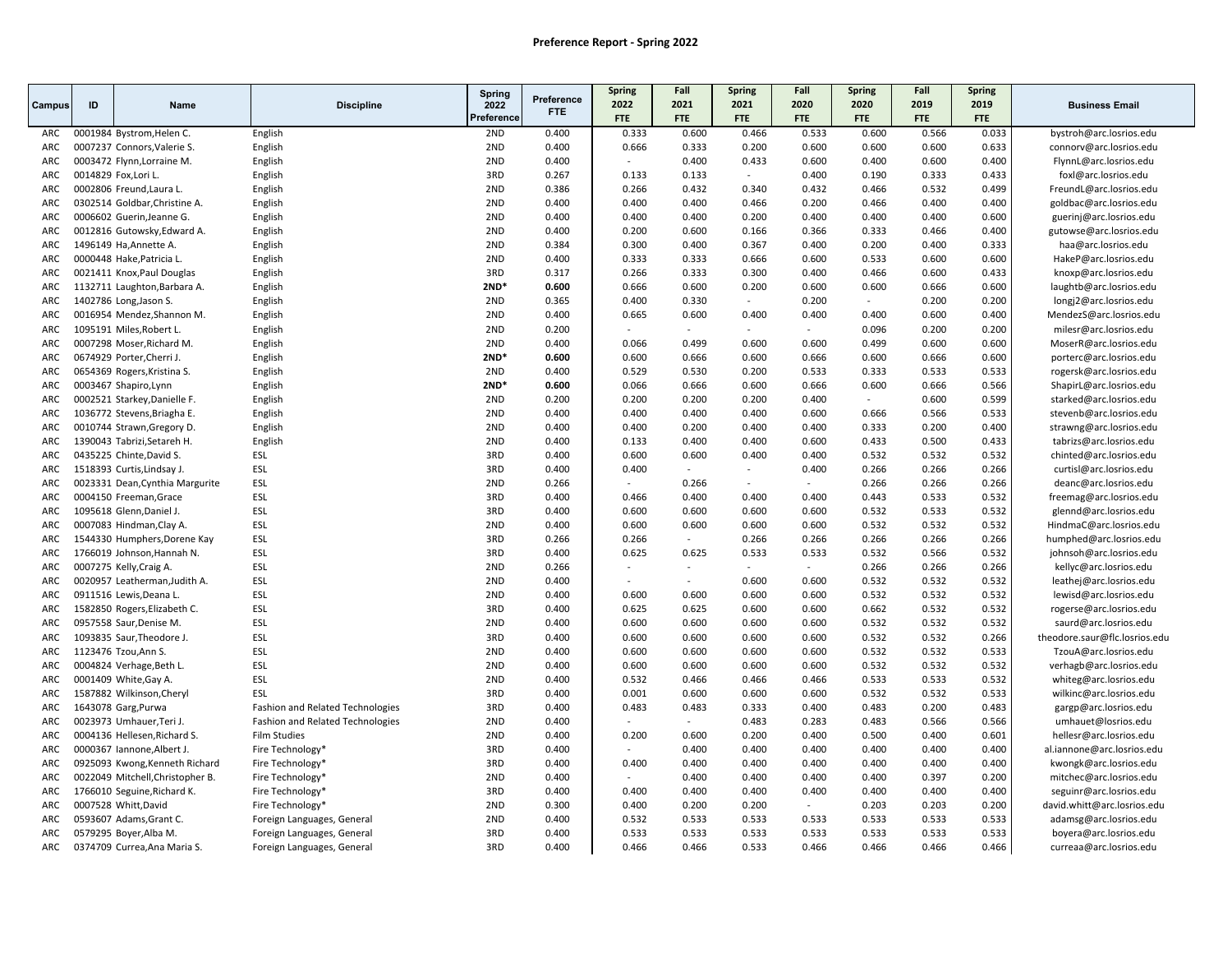| Preference<br>2022<br>2021<br>2021<br>2020<br>2020<br>2019<br>2019<br>ID<br><b>Discipline</b><br>2022<br>Campus<br>Name<br><b>FTE</b><br>Preference<br>FTE<br><b>FTE</b><br>FTE<br>FTE<br><b>FTE</b><br>FTE<br>FTE<br>3RD<br>0.400<br>0.533<br>0.533<br>0.533<br>0.533<br>0.533<br>1594356 Ensch, Elena G.<br>Foreign Languages, General<br>ARC<br>1257983 Garcia, Monica R.<br>2ND<br>0.400<br>0.533<br>0.533<br>0.533<br>0.533<br>0.533<br>0.533<br>0.533<br>ARC<br>Foreign Languages, General<br>2ND<br>0.400<br>0.533<br>0.533<br>0.533<br>0.533<br>0.533<br>0.533<br>0.533<br>ARC<br>0643457 Hoffman, Ana B.<br>Foreign Languages, General<br>3RD<br>0.266<br>0.266<br>ARC<br>0016970 Martinez, Maricela C.<br>Foreign Languages, General<br>0.266<br>0.266<br>0.266<br>0.266<br>0.446<br>ARC<br>3RD<br>0.400<br>0.533<br>0.266<br>0.266<br>0.533<br>0.266<br>0.266<br>0.533<br>1457629 Russell, Matthew B<br>Foreign Languages, General<br>2ND<br>0.532<br>0.400<br>0.533<br>0.532<br>0.533<br>0.533<br>0.533<br>0.566<br>ARC<br>1126056 Schroeder-Evans, Kimbra S.<br>Foreign Languages, General<br>3RD<br>0.400<br>0.533<br>0.533<br>0.266<br>0.266<br>0.532<br>ARC<br>1451515 Stem, Melissa A.<br>Foreign Languages, General<br>0.533<br>0.291<br>0.200<br>0.200<br>0.200<br>0746491 Jay, Susan M.<br>2ND<br>0.246<br>0.067<br>0.266<br>0.266<br>ARC<br>General Work Experience*<br>3RD<br>ARC<br>0641965 McCormack, Nicole Elizabeth<br>General Work Experience*<br>0.133<br>0.133<br>0.133<br>0.133<br>$\sim$<br>$\sim$<br>$\sim$<br>$\overline{a}$<br>General Work Experience*<br>2ND<br>0.233<br>0.200<br>0.133<br>0.266<br>0.200<br>0.333<br>0.200<br>0.266<br>ARC<br>0004509 Sakakihara, Paul<br>2ND<br>0.200<br>0.200<br>0.200<br>0.200<br>ARC<br>0003440 Earle, Robert E<br>Geography<br>0.200<br>$\mathcal{L}_{\mathcal{A}}$<br>$\sim$<br>$\overline{a}$<br>2ND<br>ARC<br>0940300 Jennings, Nathan P.<br>0.400<br>0.467<br>0.220<br>0.467<br>0.221<br>0.459<br>0.437<br>0.341<br>Geography<br>2ND<br>0.400<br>0.400<br>0.400<br>0.400<br>0.400<br>ARC<br>0923060 Petraru, Marius<br>0.400<br>0.560<br>0.550<br>Geography<br>0969454 Hansen, Gina<br>3RD<br>0.300<br>0.300<br>0.300<br>0.200<br>0.333<br>0.266<br>ARC<br>Gerontology*<br>$\sim$<br>$\sim$<br>2ND<br>0.600<br>0.400<br>0.400<br>0.400<br>0.200<br>0.200<br>ARC<br>0987492 Gebo, Rebecca A.<br>0.400<br>0.400<br><b>Health Education</b><br>2ND<br>$\sim$<br>$\sim$ |                               |
|----------------------------------------------------------------------------------------------------------------------------------------------------------------------------------------------------------------------------------------------------------------------------------------------------------------------------------------------------------------------------------------------------------------------------------------------------------------------------------------------------------------------------------------------------------------------------------------------------------------------------------------------------------------------------------------------------------------------------------------------------------------------------------------------------------------------------------------------------------------------------------------------------------------------------------------------------------------------------------------------------------------------------------------------------------------------------------------------------------------------------------------------------------------------------------------------------------------------------------------------------------------------------------------------------------------------------------------------------------------------------------------------------------------------------------------------------------------------------------------------------------------------------------------------------------------------------------------------------------------------------------------------------------------------------------------------------------------------------------------------------------------------------------------------------------------------------------------------------------------------------------------------------------------------------------------------------------------------------------------------------------------------------------------------------------------------------------------------------------------------------------------------------------------------------------------------------------------------------------------------------------------------------------------------------------------------------------------------------------------------------------------------------------------------------------------------------|-------------------------------|
|                                                                                                                                                                                                                                                                                                                                                                                                                                                                                                                                                                                                                                                                                                                                                                                                                                                                                                                                                                                                                                                                                                                                                                                                                                                                                                                                                                                                                                                                                                                                                                                                                                                                                                                                                                                                                                                                                                                                                                                                                                                                                                                                                                                                                                                                                                                                                                                                                                                    | <b>Business Email</b>         |
|                                                                                                                                                                                                                                                                                                                                                                                                                                                                                                                                                                                                                                                                                                                                                                                                                                                                                                                                                                                                                                                                                                                                                                                                                                                                                                                                                                                                                                                                                                                                                                                                                                                                                                                                                                                                                                                                                                                                                                                                                                                                                                                                                                                                                                                                                                                                                                                                                                                    | ensche@arc.losrios.edu        |
|                                                                                                                                                                                                                                                                                                                                                                                                                                                                                                                                                                                                                                                                                                                                                                                                                                                                                                                                                                                                                                                                                                                                                                                                                                                                                                                                                                                                                                                                                                                                                                                                                                                                                                                                                                                                                                                                                                                                                                                                                                                                                                                                                                                                                                                                                                                                                                                                                                                    | garciam@arc.losrios.edu       |
|                                                                                                                                                                                                                                                                                                                                                                                                                                                                                                                                                                                                                                                                                                                                                                                                                                                                                                                                                                                                                                                                                                                                                                                                                                                                                                                                                                                                                                                                                                                                                                                                                                                                                                                                                                                                                                                                                                                                                                                                                                                                                                                                                                                                                                                                                                                                                                                                                                                    | hoffmaa@arc.losrios.edu       |
|                                                                                                                                                                                                                                                                                                                                                                                                                                                                                                                                                                                                                                                                                                                                                                                                                                                                                                                                                                                                                                                                                                                                                                                                                                                                                                                                                                                                                                                                                                                                                                                                                                                                                                                                                                                                                                                                                                                                                                                                                                                                                                                                                                                                                                                                                                                                                                                                                                                    | maricela.martinez@losrios.edu |
|                                                                                                                                                                                                                                                                                                                                                                                                                                                                                                                                                                                                                                                                                                                                                                                                                                                                                                                                                                                                                                                                                                                                                                                                                                                                                                                                                                                                                                                                                                                                                                                                                                                                                                                                                                                                                                                                                                                                                                                                                                                                                                                                                                                                                                                                                                                                                                                                                                                    | russelm@arc.losrios.edu       |
|                                                                                                                                                                                                                                                                                                                                                                                                                                                                                                                                                                                                                                                                                                                                                                                                                                                                                                                                                                                                                                                                                                                                                                                                                                                                                                                                                                                                                                                                                                                                                                                                                                                                                                                                                                                                                                                                                                                                                                                                                                                                                                                                                                                                                                                                                                                                                                                                                                                    | schroek@arc.losrios.edu       |
|                                                                                                                                                                                                                                                                                                                                                                                                                                                                                                                                                                                                                                                                                                                                                                                                                                                                                                                                                                                                                                                                                                                                                                                                                                                                                                                                                                                                                                                                                                                                                                                                                                                                                                                                                                                                                                                                                                                                                                                                                                                                                                                                                                                                                                                                                                                                                                                                                                                    | stemm@arc.losrios.edu         |
|                                                                                                                                                                                                                                                                                                                                                                                                                                                                                                                                                                                                                                                                                                                                                                                                                                                                                                                                                                                                                                                                                                                                                                                                                                                                                                                                                                                                                                                                                                                                                                                                                                                                                                                                                                                                                                                                                                                                                                                                                                                                                                                                                                                                                                                                                                                                                                                                                                                    | jays@arc.losrios.edu          |
|                                                                                                                                                                                                                                                                                                                                                                                                                                                                                                                                                                                                                                                                                                                                                                                                                                                                                                                                                                                                                                                                                                                                                                                                                                                                                                                                                                                                                                                                                                                                                                                                                                                                                                                                                                                                                                                                                                                                                                                                                                                                                                                                                                                                                                                                                                                                                                                                                                                    | mccormn@arc.losrios.edu       |
|                                                                                                                                                                                                                                                                                                                                                                                                                                                                                                                                                                                                                                                                                                                                                                                                                                                                                                                                                                                                                                                                                                                                                                                                                                                                                                                                                                                                                                                                                                                                                                                                                                                                                                                                                                                                                                                                                                                                                                                                                                                                                                                                                                                                                                                                                                                                                                                                                                                    | sakakip@arc.losrios.edu       |
|                                                                                                                                                                                                                                                                                                                                                                                                                                                                                                                                                                                                                                                                                                                                                                                                                                                                                                                                                                                                                                                                                                                                                                                                                                                                                                                                                                                                                                                                                                                                                                                                                                                                                                                                                                                                                                                                                                                                                                                                                                                                                                                                                                                                                                                                                                                                                                                                                                                    | robert.earle@losrios.edu      |
|                                                                                                                                                                                                                                                                                                                                                                                                                                                                                                                                                                                                                                                                                                                                                                                                                                                                                                                                                                                                                                                                                                                                                                                                                                                                                                                                                                                                                                                                                                                                                                                                                                                                                                                                                                                                                                                                                                                                                                                                                                                                                                                                                                                                                                                                                                                                                                                                                                                    | JenninN@arc.losrios.edu       |
|                                                                                                                                                                                                                                                                                                                                                                                                                                                                                                                                                                                                                                                                                                                                                                                                                                                                                                                                                                                                                                                                                                                                                                                                                                                                                                                                                                                                                                                                                                                                                                                                                                                                                                                                                                                                                                                                                                                                                                                                                                                                                                                                                                                                                                                                                                                                                                                                                                                    | PetrarM@arc.losrios.edu       |
|                                                                                                                                                                                                                                                                                                                                                                                                                                                                                                                                                                                                                                                                                                                                                                                                                                                                                                                                                                                                                                                                                                                                                                                                                                                                                                                                                                                                                                                                                                                                                                                                                                                                                                                                                                                                                                                                                                                                                                                                                                                                                                                                                                                                                                                                                                                                                                                                                                                    | hanseng@arc.losrios.edu       |
|                                                                                                                                                                                                                                                                                                                                                                                                                                                                                                                                                                                                                                                                                                                                                                                                                                                                                                                                                                                                                                                                                                                                                                                                                                                                                                                                                                                                                                                                                                                                                                                                                                                                                                                                                                                                                                                                                                                                                                                                                                                                                                                                                                                                                                                                                                                                                                                                                                                    | gebor@arc.losrios.edu         |
| ARC<br>0003899 Warman, James L.<br>Health Occupations, General*<br>0.300<br>0.200<br>0.200<br>0.400<br>0.400<br>0.400                                                                                                                                                                                                                                                                                                                                                                                                                                                                                                                                                                                                                                                                                                                                                                                                                                                                                                                                                                                                                                                                                                                                                                                                                                                                                                                                                                                                                                                                                                                                                                                                                                                                                                                                                                                                                                                                                                                                                                                                                                                                                                                                                                                                                                                                                                                              | james.warman@flc.losrios.edu  |
| ARC<br>0012997 Allen, John E.<br>2ND<br>0.400<br>0.400<br>0.400<br>0.600<br>History<br>$\sim$<br>$\sim$<br>$\overline{\phantom{a}}$                                                                                                                                                                                                                                                                                                                                                                                                                                                                                                                                                                                                                                                                                                                                                                                                                                                                                                                                                                                                                                                                                                                                                                                                                                                                                                                                                                                                                                                                                                                                                                                                                                                                                                                                                                                                                                                                                                                                                                                                                                                                                                                                                                                                                                                                                                                | john.allen@losrios.edu        |
| 0569120 Cooper, Paul G.<br>2ND<br>0.200<br>0.200<br>0.200<br>0.200<br>0.200<br>ARC<br>History<br>0.200<br>0.200<br>$\sim$                                                                                                                                                                                                                                                                                                                                                                                                                                                                                                                                                                                                                                                                                                                                                                                                                                                                                                                                                                                                                                                                                                                                                                                                                                                                                                                                                                                                                                                                                                                                                                                                                                                                                                                                                                                                                                                                                                                                                                                                                                                                                                                                                                                                                                                                                                                          | paul.cooper@flc.losrios.edu   |
| 2ND<br>ARC<br>0971089 Davis, Danielle R.<br>History<br>0.400<br>0.400<br>0.400<br>0.400<br>0.400<br>0.200<br>0.142<br>0.400                                                                                                                                                                                                                                                                                                                                                                                                                                                                                                                                                                                                                                                                                                                                                                                                                                                                                                                                                                                                                                                                                                                                                                                                                                                                                                                                                                                                                                                                                                                                                                                                                                                                                                                                                                                                                                                                                                                                                                                                                                                                                                                                                                                                                                                                                                                        | davisd2@arc.losrios.edu       |
| 2ND<br>0.600<br>0.600<br>0.400<br>0.400<br>0.482<br>ARC<br>1208212 Eberhardt, Claire E.<br>History<br>0.400<br>0.450<br>0.400                                                                                                                                                                                                                                                                                                                                                                                                                                                                                                                                                                                                                                                                                                                                                                                                                                                                                                                                                                                                                                                                                                                                                                                                                                                                                                                                                                                                                                                                                                                                                                                                                                                                                                                                                                                                                                                                                                                                                                                                                                                                                                                                                                                                                                                                                                                      | eberhac@arc.losrios.edu       |
| ARC<br>1093215 Feely, Abigail B.<br>2ND<br>0.300<br>0.200<br>0.200<br>0.400<br>0.400<br>0.400<br>0.400<br>History<br>$\sim$                                                                                                                                                                                                                                                                                                                                                                                                                                                                                                                                                                                                                                                                                                                                                                                                                                                                                                                                                                                                                                                                                                                                                                                                                                                                                                                                                                                                                                                                                                                                                                                                                                                                                                                                                                                                                                                                                                                                                                                                                                                                                                                                                                                                                                                                                                                        | feelya@arc.losrios.edu        |
| 2ND<br>0.400<br>0.400<br>0.400<br>0.400<br>0.400<br>0.400<br>0.400<br>0.600<br>ARC<br>0005453 Garasanin, Olivera<br>History                                                                                                                                                                                                                                                                                                                                                                                                                                                                                                                                                                                                                                                                                                                                                                                                                                                                                                                                                                                                                                                                                                                                                                                                                                                                                                                                                                                                                                                                                                                                                                                                                                                                                                                                                                                                                                                                                                                                                                                                                                                                                                                                                                                                                                                                                                                        | GarasaO@arc.losrios.edu       |
| 2ND<br>ARC<br>1226457 Gaudard, Rolf R.<br>History<br>0.300<br>0.200<br>0.200<br>0.400<br>0.200<br>0.200<br>0.200<br>0.200                                                                                                                                                                                                                                                                                                                                                                                                                                                                                                                                                                                                                                                                                                                                                                                                                                                                                                                                                                                                                                                                                                                                                                                                                                                                                                                                                                                                                                                                                                                                                                                                                                                                                                                                                                                                                                                                                                                                                                                                                                                                                                                                                                                                                                                                                                                          | gaudarr@arc.losrios.edu       |
| 3RD<br>ARC<br>1522605 Hamkar, Behzad<br>0.400<br>0.400<br>0.400<br>0.400<br>0.200<br>0.200<br>0.400<br>History<br>$\sim$                                                                                                                                                                                                                                                                                                                                                                                                                                                                                                                                                                                                                                                                                                                                                                                                                                                                                                                                                                                                                                                                                                                                                                                                                                                                                                                                                                                                                                                                                                                                                                                                                                                                                                                                                                                                                                                                                                                                                                                                                                                                                                                                                                                                                                                                                                                           | hamkarb@flc.losrios.edu       |
| 2ND<br>0.600<br>0.400<br>0002475 Jardine, Christian M.<br>0.400<br>0.400<br>0.600<br>0.400<br>0.400<br>0.400<br>ARC<br>History                                                                                                                                                                                                                                                                                                                                                                                                                                                                                                                                                                                                                                                                                                                                                                                                                                                                                                                                                                                                                                                                                                                                                                                                                                                                                                                                                                                                                                                                                                                                                                                                                                                                                                                                                                                                                                                                                                                                                                                                                                                                                                                                                                                                                                                                                                                     | JardinC@arc.losrios.edu       |
| 2ND<br>0.400<br>0.400<br>0.400<br>ARC<br>0521381 Lee, Sara E.<br>History<br>0.400<br>0.400<br>0.400<br>0.400<br>0.400                                                                                                                                                                                                                                                                                                                                                                                                                                                                                                                                                                                                                                                                                                                                                                                                                                                                                                                                                                                                                                                                                                                                                                                                                                                                                                                                                                                                                                                                                                                                                                                                                                                                                                                                                                                                                                                                                                                                                                                                                                                                                                                                                                                                                                                                                                                              | lees@arc.losrios.edu          |
| 2ND<br>0016113 Mulvihill, Shauna Marie<br>0.400<br>0.600<br>0.400<br>0.600<br>0.465<br>0.400<br>0.400<br>0.600<br>ARC<br>History                                                                                                                                                                                                                                                                                                                                                                                                                                                                                                                                                                                                                                                                                                                                                                                                                                                                                                                                                                                                                                                                                                                                                                                                                                                                                                                                                                                                                                                                                                                                                                                                                                                                                                                                                                                                                                                                                                                                                                                                                                                                                                                                                                                                                                                                                                                   | mulvihs@arc.losrios.edu       |
| 3RD<br>ARC<br>0256827 Rankin, Janet E.<br>History<br>0.400<br>0.400<br>0.400<br>0.530<br>0.200<br>$\sim$<br>$\sim$                                                                                                                                                                                                                                                                                                                                                                                                                                                                                                                                                                                                                                                                                                                                                                                                                                                                                                                                                                                                                                                                                                                                                                                                                                                                                                                                                                                                                                                                                                                                                                                                                                                                                                                                                                                                                                                                                                                                                                                                                                                                                                                                                                                                                                                                                                                                 | rankinj@arc.losrios.edu       |
| 2ND<br>0.400<br>0.400<br>0.400<br>0.400<br>0.400<br>0.400<br>0.400<br>0.400<br>ARC<br>0013721 VanElls, Deborah B.<br>History                                                                                                                                                                                                                                                                                                                                                                                                                                                                                                                                                                                                                                                                                                                                                                                                                                                                                                                                                                                                                                                                                                                                                                                                                                                                                                                                                                                                                                                                                                                                                                                                                                                                                                                                                                                                                                                                                                                                                                                                                                                                                                                                                                                                                                                                                                                       | vanelld@arc.losrios.edu       |
| 2ND<br>0.400<br>0.453<br>0.433<br>ARC<br>1237295 O'Brien, Leslie S.<br>Horticulture*<br>0.520<br>0.520<br>0.453<br>0.500<br>0.500                                                                                                                                                                                                                                                                                                                                                                                                                                                                                                                                                                                                                                                                                                                                                                                                                                                                                                                                                                                                                                                                                                                                                                                                                                                                                                                                                                                                                                                                                                                                                                                                                                                                                                                                                                                                                                                                                                                                                                                                                                                                                                                                                                                                                                                                                                                  | obrienl@arc.losrios.edu       |
| 2ND<br>ARC<br>0706811 Singer, Scott<br>Hospitality*<br>0.333<br>0.333<br>0.333<br>0.133<br>0.133<br>0.333<br>0.333<br>0.333                                                                                                                                                                                                                                                                                                                                                                                                                                                                                                                                                                                                                                                                                                                                                                                                                                                                                                                                                                                                                                                                                                                                                                                                                                                                                                                                                                                                                                                                                                                                                                                                                                                                                                                                                                                                                                                                                                                                                                                                                                                                                                                                                                                                                                                                                                                        | singers@arc.losrios.edu       |
| 2ND<br>0.400<br>0.400<br>0.400<br>0.400<br>0.400<br>ARC<br>0007470 Lewis, Robert M.<br><b>Human Services*</b>                                                                                                                                                                                                                                                                                                                                                                                                                                                                                                                                                                                                                                                                                                                                                                                                                                                                                                                                                                                                                                                                                                                                                                                                                                                                                                                                                                                                                                                                                                                                                                                                                                                                                                                                                                                                                                                                                                                                                                                                                                                                                                                                                                                                                                                                                                                                      | lewisr@arc.losrios.edu        |
| 3RD<br>0.200<br>0.200<br>0.200<br>0.200<br>0.200<br>0.224<br>0.400<br>ARC<br>0010846 Shragge, Bryan<br>Human Services*                                                                                                                                                                                                                                                                                                                                                                                                                                                                                                                                                                                                                                                                                                                                                                                                                                                                                                                                                                                                                                                                                                                                                                                                                                                                                                                                                                                                                                                                                                                                                                                                                                                                                                                                                                                                                                                                                                                                                                                                                                                                                                                                                                                                                                                                                                                             | shraggb@arc.losrios.edu       |
| 2ND<br>0.200<br>ARC<br>0002893 Harlan, Michael J.<br>0.300<br>0.400<br>0.200<br>0.200<br>0.200<br>0.400<br>0.200<br>Humanities                                                                                                                                                                                                                                                                                                                                                                                                                                                                                                                                                                                                                                                                                                                                                                                                                                                                                                                                                                                                                                                                                                                                                                                                                                                                                                                                                                                                                                                                                                                                                                                                                                                                                                                                                                                                                                                                                                                                                                                                                                                                                                                                                                                                                                                                                                                     | HarlanM@arc.losrios.edu       |
| 3RD<br>ARC<br>0003194 Kingsnorth, Alice M.<br>Humanities<br>0.400<br>0.200<br>0.400<br>0.400                                                                                                                                                                                                                                                                                                                                                                                                                                                                                                                                                                                                                                                                                                                                                                                                                                                                                                                                                                                                                                                                                                                                                                                                                                                                                                                                                                                                                                                                                                                                                                                                                                                                                                                                                                                                                                                                                                                                                                                                                                                                                                                                                                                                                                                                                                                                                       | kingsna@losrios.edu           |
| 2ND<br>0.400<br>0.400<br>0.400<br>0.400<br>0.400<br>0.400<br>0.400<br>0.400<br>ARC<br>1457270 Spencer, Katherine E.<br>Humanities                                                                                                                                                                                                                                                                                                                                                                                                                                                                                                                                                                                                                                                                                                                                                                                                                                                                                                                                                                                                                                                                                                                                                                                                                                                                                                                                                                                                                                                                                                                                                                                                                                                                                                                                                                                                                                                                                                                                                                                                                                                                                                                                                                                                                                                                                                                  | spencek2@arc.losrios.edu      |
| 2ND<br>0.664<br>0.200<br>0.350<br>ARC<br>0003767 Anaya, Dan A.<br>Information Technology, General*<br>0.400<br>0.350<br>0.550<br>0.550<br>0.116                                                                                                                                                                                                                                                                                                                                                                                                                                                                                                                                                                                                                                                                                                                                                                                                                                                                                                                                                                                                                                                                                                                                                                                                                                                                                                                                                                                                                                                                                                                                                                                                                                                                                                                                                                                                                                                                                                                                                                                                                                                                                                                                                                                                                                                                                                    | anayad@arc.losrios.edu        |
| 2ND<br>0.350<br>0.175<br>0.525<br>ARC<br>0011021 Chapek, Carl W.<br>Information Technology, General*<br>0.350<br>0.291<br>0.350<br>0.525<br>0.200                                                                                                                                                                                                                                                                                                                                                                                                                                                                                                                                                                                                                                                                                                                                                                                                                                                                                                                                                                                                                                                                                                                                                                                                                                                                                                                                                                                                                                                                                                                                                                                                                                                                                                                                                                                                                                                                                                                                                                                                                                                                                                                                                                                                                                                                                                  | chapekc@scc.losrios.edu       |
| 0010918 Cotton, Gary D.<br>2ND<br>0.400<br>0.466<br>0.233<br>0.641<br>0.583<br>0.241<br>0.416<br>0.175<br>ARC<br>Information Technology, General*                                                                                                                                                                                                                                                                                                                                                                                                                                                                                                                                                                                                                                                                                                                                                                                                                                                                                                                                                                                                                                                                                                                                                                                                                                                                                                                                                                                                                                                                                                                                                                                                                                                                                                                                                                                                                                                                                                                                                                                                                                                                                                                                                                                                                                                                                                  | cottong@arc.losrios.edu       |
| 1450741 Dolce, Thomas F.<br>Information Technology, General*<br>2ND<br>0.400<br>0.400<br>0.400<br>0.200<br>0.200<br>0.200<br>0.200<br>0.200<br>ARC                                                                                                                                                                                                                                                                                                                                                                                                                                                                                                                                                                                                                                                                                                                                                                                                                                                                                                                                                                                                                                                                                                                                                                                                                                                                                                                                                                                                                                                                                                                                                                                                                                                                                                                                                                                                                                                                                                                                                                                                                                                                                                                                                                                                                                                                                                 | dolcet@arc.losrios.edu        |
| 2ND<br>0.525<br>0.175<br>0.350<br>0.350<br>0.175<br>0.175<br>0.200<br>ARC<br>0021903 Duff, Jeanne A.<br>Information Technology, General*<br>0.400                                                                                                                                                                                                                                                                                                                                                                                                                                                                                                                                                                                                                                                                                                                                                                                                                                                                                                                                                                                                                                                                                                                                                                                                                                                                                                                                                                                                                                                                                                                                                                                                                                                                                                                                                                                                                                                                                                                                                                                                                                                                                                                                                                                                                                                                                                  | duffj@arc.losrios.edu         |
| 2ND<br>0.066<br>0.116<br>0.283<br>ARC<br>0021002 Reeves, Leslie<br>Information Technology, General*<br>0.091<br>0.066<br>$\mathcal{L}$<br>$\sim$<br>$\sim$                                                                                                                                                                                                                                                                                                                                                                                                                                                                                                                                                                                                                                                                                                                                                                                                                                                                                                                                                                                                                                                                                                                                                                                                                                                                                                                                                                                                                                                                                                                                                                                                                                                                                                                                                                                                                                                                                                                                                                                                                                                                                                                                                                                                                                                                                         | reevesl@arc.losrios.edu       |
| ARC<br>0002122 Salisbury, Roy D.<br>Information Technology, General*<br>3RD<br>0.345<br>0.399<br>0.224<br>0.291<br>0.508<br>0.224<br>0.224<br>0.116                                                                                                                                                                                                                                                                                                                                                                                                                                                                                                                                                                                                                                                                                                                                                                                                                                                                                                                                                                                                                                                                                                                                                                                                                                                                                                                                                                                                                                                                                                                                                                                                                                                                                                                                                                                                                                                                                                                                                                                                                                                                                                                                                                                                                                                                                                | salisbr@arc.losrios.edu       |
| 3RD<br>0.599<br>0.639<br>0013871 Shih, Ernest<br>Information Technology, General*<br>0.400<br>0.608<br>0.482<br>0.441<br>0.497<br>0.241<br>ARC                                                                                                                                                                                                                                                                                                                                                                                                                                                                                                                                                                                                                                                                                                                                                                                                                                                                                                                                                                                                                                                                                                                                                                                                                                                                                                                                                                                                                                                                                                                                                                                                                                                                                                                                                                                                                                                                                                                                                                                                                                                                                                                                                                                                                                                                                                     | shihe@arc.losrios.edu         |
| 2ND<br>0.350<br>0.175<br>0.241<br>ARC<br>0012092 Theiss, William Francis<br>Information Technology, General*<br>0.263<br>0.175<br>0.175<br>0.175<br>0.175                                                                                                                                                                                                                                                                                                                                                                                                                                                                                                                                                                                                                                                                                                                                                                                                                                                                                                                                                                                                                                                                                                                                                                                                                                                                                                                                                                                                                                                                                                                                                                                                                                                                                                                                                                                                                                                                                                                                                                                                                                                                                                                                                                                                                                                                                          | TheissW@arc.losrios.edu       |
| 0.400<br>0.200<br>0971697 Johnson, Wilber<br>Journalism <sup>*</sup><br>2ND<br>0.400<br>0.400<br>0.400<br>0.200<br>0.200<br>0.200<br>ARC                                                                                                                                                                                                                                                                                                                                                                                                                                                                                                                                                                                                                                                                                                                                                                                                                                                                                                                                                                                                                                                                                                                                                                                                                                                                                                                                                                                                                                                                                                                                                                                                                                                                                                                                                                                                                                                                                                                                                                                                                                                                                                                                                                                                                                                                                                           | johnsow@arc.losrios.edu       |
| ARC<br>1296118 Miller, Alan L.<br>Journalism <sup>*</sup><br>2ND<br>0.200<br>0.200<br>0.200<br>0.200<br>$\sim$<br>$\sim$                                                                                                                                                                                                                                                                                                                                                                                                                                                                                                                                                                                                                                                                                                                                                                                                                                                                                                                                                                                                                                                                                                                                                                                                                                                                                                                                                                                                                                                                                                                                                                                                                                                                                                                                                                                                                                                                                                                                                                                                                                                                                                                                                                                                                                                                                                                           | millera2@arc.losrios.edu      |
| 3RD<br>0.147<br>0.143<br>0.123<br>0.201<br>0.134<br>0.140<br>0.099<br>ARC<br>0004426 Clark, Terri A.<br>Librarian<br>0.145                                                                                                                                                                                                                                                                                                                                                                                                                                                                                                                                                                                                                                                                                                                                                                                                                                                                                                                                                                                                                                                                                                                                                                                                                                                                                                                                                                                                                                                                                                                                                                                                                                                                                                                                                                                                                                                                                                                                                                                                                                                                                                                                                                                                                                                                                                                         | clarkt2@scc.losrios.edu       |
| 2ND<br>0.387<br>0.402<br>0.351<br>0.371<br>0.375<br>0.352<br>0.351<br>0.377<br>ARC<br>0000270 Duval, Beverly K.<br>Librarian                                                                                                                                                                                                                                                                                                                                                                                                                                                                                                                                                                                                                                                                                                                                                                                                                                                                                                                                                                                                                                                                                                                                                                                                                                                                                                                                                                                                                                                                                                                                                                                                                                                                                                                                                                                                                                                                                                                                                                                                                                                                                                                                                                                                                                                                                                                       | duvalb@arc.losrios.edu        |
| 3RD<br>1272523 Fierro, Laura D.<br>0.129<br>0.140<br>0.117<br>0.091<br>0.112<br>0.192<br>0.093<br>0.111<br>ARC<br>Librarian                                                                                                                                                                                                                                                                                                                                                                                                                                                                                                                                                                                                                                                                                                                                                                                                                                                                                                                                                                                                                                                                                                                                                                                                                                                                                                                                                                                                                                                                                                                                                                                                                                                                                                                                                                                                                                                                                                                                                                                                                                                                                                                                                                                                                                                                                                                        | fierrol@arc.losrios.edu       |
| 2ND<br>0.337<br>0.313<br>0012499 Kirchhoff, Susan L.<br>0.334<br>0.330<br>0.301<br>0.309<br>ARC<br>Librarian<br>$\sim$<br>$\overline{a}$                                                                                                                                                                                                                                                                                                                                                                                                                                                                                                                                                                                                                                                                                                                                                                                                                                                                                                                                                                                                                                                                                                                                                                                                                                                                                                                                                                                                                                                                                                                                                                                                                                                                                                                                                                                                                                                                                                                                                                                                                                                                                                                                                                                                                                                                                                           | kirchhs@losrios.edu           |
| 3RD<br>ARC<br>0400585 O'Neal-Watts, Jennifer Lee<br>0.149<br>0.165<br>0.132<br>0.117<br>0.112<br>0.085<br>Librarian                                                                                                                                                                                                                                                                                                                                                                                                                                                                                                                                                                                                                                                                                                                                                                                                                                                                                                                                                                                                                                                                                                                                                                                                                                                                                                                                                                                                                                                                                                                                                                                                                                                                                                                                                                                                                                                                                                                                                                                                                                                                                                                                                                                                                                                                                                                                | oneal-j@flc.losrios.edu       |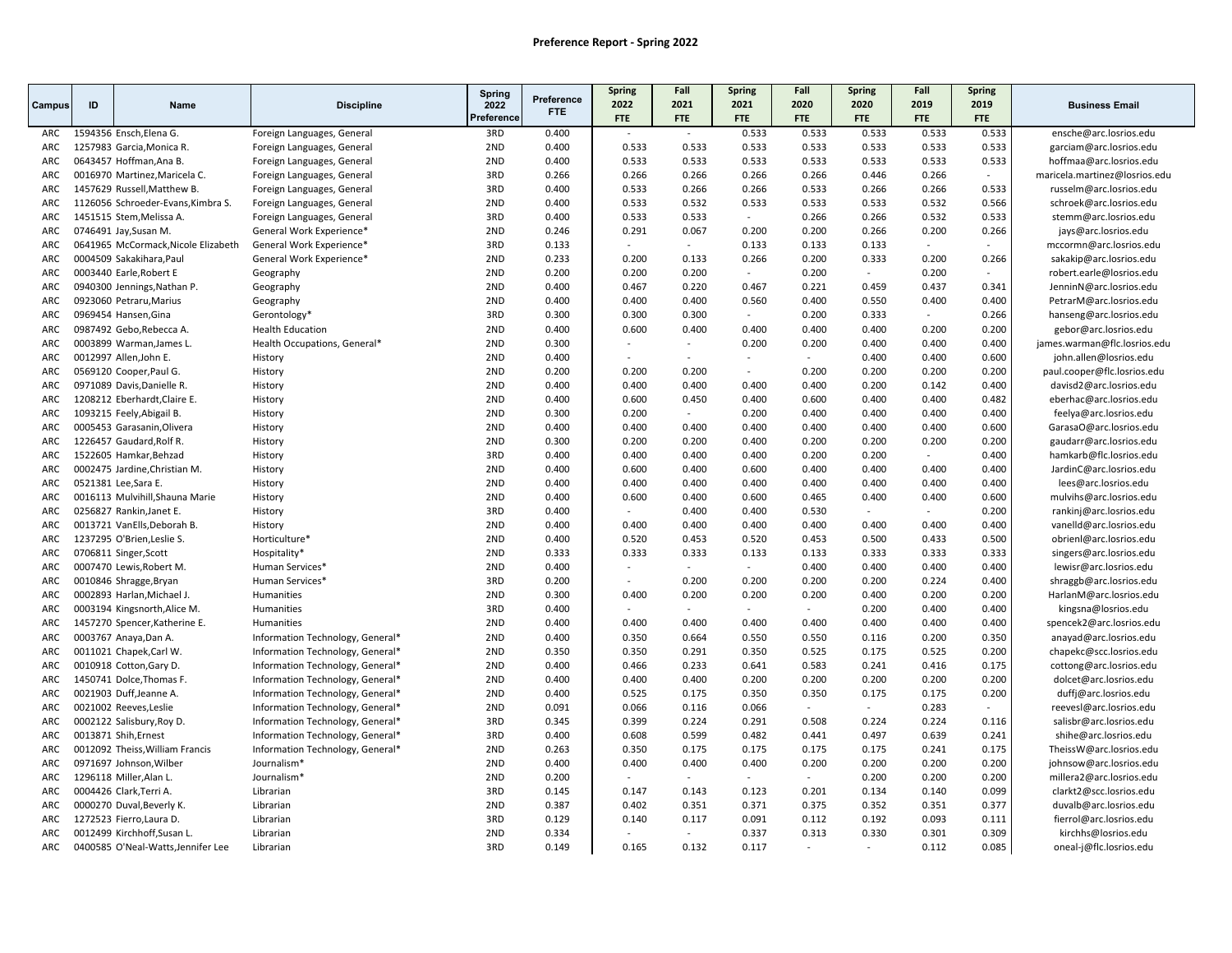|            |                    |                                   |                                                 | <b>Spring</b>      | Preference | Spring                   | Fall                     | Spring                      | Fall                     | <b>Spring</b>      | Fall                     | Spring             |                         |
|------------|--------------------|-----------------------------------|-------------------------------------------------|--------------------|------------|--------------------------|--------------------------|-----------------------------|--------------------------|--------------------|--------------------------|--------------------|-------------------------|
| Campus     | ID                 | Name                              | <b>Discipline</b>                               | 2022<br>Preference | FTE.       | 2022<br><b>FTE</b>       | 2021<br>FTE              | 2021<br><b>FTE</b>          | 2020<br><b>FTE</b>       | 2020<br><b>FTE</b> | 2019<br>FTE              | 2019<br><b>FTE</b> | <b>Business Email</b>   |
| ARC        |                    | 1342734 Buchanan-Cello, Shelly A. | Library Science, General                        | 3RD                | 0.200      | 0.200                    | $\sim$                   | 0.200                       | 0.200                    | 0.200              | 0.266                    | 0.066              | buchans@crc.losrios.edu |
| ARC        |                    | 1487983 Byrd, Steven D.           | Manufacturing and Industrial Technology*        | 3RD                | 0.400      | 0.566                    | 0.566                    | 0.283                       | $\sim$                   | 0.283              | 0.283                    | 0.283              | byrds@arc.losrios.edu   |
| ARC        |                    | 0009346 Ezenwa, Emmanuel C        | Manufacturing and Industrial Technology*        | 2ND                | 0.400      | $\overline{a}$           | 0.283                    | $\overline{\phantom{a}}$    | $\overline{\phantom{a}}$ | 0.333              | 0.500                    | $\sim$             | EzenwaE@arc.losrios.edu |
| ARC        |                    | 1229120 Kroon, Edward Lee         | Manufacturing and Industrial Technology*        | 3RD                | 0.120      |                          | $\sim$                   | $\overline{\phantom{a}}$    | $\sim$                   | 0.120              | 0.120                    | 0.120              | kroone@arc.losrios.edu  |
| ARC        |                    | 0216737 Rossman, Leslie A.        | Manufacturing and Industrial Technology*        | 2ND                | 0.400      | 0.566                    | 0.300                    | $\sim$                      | $\sim$                   | 0.150              | 0.150                    | 0.150              | rossmal@arc.losrios.edu |
| ARC        |                    | 0004110 Carlson, Don L.           | Marketing & Distribution*                       | 2ND                | 0.333      | 0.266                    | 0.200                    | 0.400                       | 0.200                    | 0.200              | 0.200                    | 0.200              | carlsod@arc.losrios.edu |
| ARC        |                    | 0379785 Ghamami, Omid             | Marketing & Distribution*                       | 3RD                | 0.200      | 0.200                    | 0.200                    | 0.200                       | 0.200                    |                    | $\sim$                   | 0.200              | ghamamo@arc.losrios.edu |
| ARC        |                    | 1579568 Le, John Thinh Ngoc       | Marketing & Distribution*                       | 3RD                | 0.400      | 0.400                    | 0.400                    | 0.400                       | 0.600                    | 0.200              | 0.200                    | 0.200              | lej@arc.losrios.edu     |
| <b>ARC</b> |                    | 0021675 Chau, Thao T.             | Mathematics, General                            | 3RD                | 0.367      | $\overline{a}$           |                          | $\overline{\phantom{a}}$    | 0.200                    | 0.333              | 0.400                    | 0.400              | chaut@losrios.edu       |
| ARC        |                    | 1547976 Chong, Eun A              | Mathematics, General                            | 3RD                | 0.400      |                          | $\overline{\phantom{a}}$ | $\sim$                      | 0.400                    | 0.400              | 0.333                    | 0.600              | chonge@losrios.edu      |
| ARC        |                    | 0004998 Chung, Jackson            | Mathematics, General                            | 2ND                | 0.400      | 0.266                    | 0.600                    | 0.333                       | 0.666                    | 0.532              | 0.600                    | 0.333              | chungj@arc.losrios.edu  |
| ARC        |                    | 1488912 Duan, Xin-Ran             | Mathematics, General                            | 2ND                | 0.333      | 0.333                    | 0.333                    | $\overline{a}$              | 0.333                    | 0.600              | 0.600                    | 0.001              | duanx@arc.losrios.edu   |
| ARC        |                    | 0005721 Duran, James J.           | Mathematics, General                            | 2ND                | 0.333      | 0.200                    | 0.400                    | 0.266                       | 0.600                    | 0.066              | 0.159                    | 0.599              | duranj@arc.losrios.edu  |
| ARC        |                    | 1348477 Fassler, Amie Y.          | Mathematics, General                            | 3RD                | 0.400      | $\overline{a}$           | $\sim$                   | $\mathcal{L}_{\mathcal{A}}$ | 0.266                    | 0.200              | 0.666                    | 0.400              | fasslea@arc.losrios.edu |
| ARC        |                    | 0003883 Fleshman, Dane R.         | Mathematics, General                            | 2ND                | 0.200      | 0.200                    | 0.200                    | 0.200                       | 0.466                    | 0.533              | 0.333                    |                    | fleshmd@arc.losrios.edu |
| ARC        |                    | 0786149 Forehand, James R.        | Mathematics, General                            | 2ND                | 0.200      | 0.200                    | 0.200                    | 0.200                       | 0.129                    | 0.533              | 0.333                    | 0.533              | forehaj@arc.losrios.edu |
| ARC        |                    | 0001619 Gale, Deborah N.          | Mathematics, General                            | 2ND                | 0.333      | 0.333                    | 0.333                    | 0.333                       | 0.333                    | 0.333              | 0.333                    | 0.333              | galed@arc.losrios.edu   |
| ARC        |                    | 1414247 Kiteck, Peter J.          | Mathematics, General                            | 2ND                | 0.300      | 0.200                    | 0.266                    | 0.333                       | 0.400                    | 0.406              | 0.533                    |                    | kiteckp@arc.losrios.edu |
| ARC        |                    | 1548674 Komarova, Irina N.        | Mathematics, General                            | 3RD                | 0.400      | $\overline{a}$           | $\sim$                   | $\sim$                      | 0.400                    | 0.533              | 0.266                    | 0.533              | komaroi@arc.losrios.edu |
| ARC        |                    | 1170051 Mahmood, Khalid           | Mathematics, General                            | 2ND                | 0.367      | 0.400                    | 0.333                    | 0.333                       | 0.333                    | 0.400              | 0.333                    | 0.600              | MahmooK@arc.losrios.edu |
| ARC        |                    | 0706553 Manukyan, Knarik          | Mathematics, General                            | 2ND                | 0.400      | 0.533                    | 0.266                    | 0.400                       | 0.400                    | 0.400              | 0.333                    | 0.333              | manukyk@arc.losrios.edu |
| ARC        |                    | 0004571 McCurry, Leslie K.        | Mathematics, General                            | 2ND                | 0.333      | ÷                        | $\sim$                   | $\sim$                      | $\sim$                   | 0.200              | 0.333                    | 0.333              | mccurrl@arc.losrios.edu |
| ARC        |                    | 0003643 Medcalf, John C.          | Mathematics, General                            | 2ND                | 0.333      | 0.333                    | 0.333                    | 0.266                       | 0.533                    | 0.333              | 0.416                    | 0.636              | MedcalJ@arc.losrios.edu |
| ARC        |                    | 0000629 Mirzaagha, Mohammad E.    | Mathematics, General                            | 2ND                | 0.400      | 0.533                    | 0.532                    | 0.333                       | 0.599                    | 0.600              | 0.665                    | 0.600              | MirzaaM@arc.losrios.edu |
| ARC        |                    | 0858034 Nedorezov, Svetlana       | Mathematics, General                            | 2ND                | 0.400      | 0.400                    | 0.400                    | 0.400                       | 0.600                    | 0.600              | 0.600                    | 0.266              | nedores@arc.losrios.edu |
| ARC        | 0568630 Ngo, Tu C. |                                   | Mathematics, General                            | 2ND                | 0.400      | 0.600                    | 0.400                    | 0.533                       | 0.600                    | 0.600              | 0.665                    | 0.664              | ngot@arc.losrios.edu    |
| ARC        |                    | 1367577 Nguyen, Dung              | Mathematics, General                            | 2ND                | 0.400      | 0.533                    |                          |                             | 0.400                    | 0.600              | 0.466                    | 0.600              | nguyend2@losrios.edu    |
| ARC        |                    | 1351840 Rodriguez-Rutten, Paula   | Mathematics, General                            | 2ND                | 0.367      | 0.200                    | 0.533                    | 0.200                       | 0.400                    | $\sim$             | 0.534                    | 0.400              | rodrigp@arc.losrios.edu |
| ARC        |                    | 0020561 Safvi, Syed A.            | Mathematics, General                            | 2ND                | 0.400      | 0.400                    | 0.599                    | 0.266                       | 0.600                    | 0.599              | 0.666                    | 0.600              | safvis@arc.losrios.edu  |
| ARC        |                    | 1204220 Sowinski, Lisa M          | Mathematics, General                            | 3RD                | 0.400      |                          |                          | $\sim$                      | 0.266                    | 0.266              | 0.606                    | 0.266              | sowinsl@losrios.edu     |
| ARC        |                    | 1277636 Stemmann, Karsten         | Mathematics, General                            | 2ND                | 0.400      | 0.665                    | 0.266                    | 0.266                       | 0.533                    | 0.665              | 0.533                    | 0.600              | stemmak@arc.losrios.edu |
| ARC        |                    | 1179545 Supin, Vitaliy            | Mathematics, General                            | 3RD                | 0.301      | 0.533                    | 0.068                    | 0.033                       | 0.400                    | 0.608              | 0.533                    | 0.600              | supinv@arc.losrios.edu  |
| ARC        |                    | 1603133 Tintiangco, Zachary T.    | Mathematics, General                            | 3RD                | 0.400      |                          |                          | $\sim$                      | 0.200                    | 0.400              | 0.400                    | 0.266              | tintiaz@arc.losrios.edu |
| ARC        |                    | 1024972 White, Bryan C.           | Mathematics, General                            | 3RD                | 0.400      |                          |                          | $\sim$                      | 0.333                    | 0.533              | 0.400                    | $\sim$             | whiteb@arc.losrios.edu  |
| ARC        |                    | 1012611 Currier, Daniel E         | Mortuary Science*                               | 3RD                | 0.275      | 0.200                    | 0.133                    | 0.350                       | 0.133                    | 0.350              | 0.133                    |                    | curried@arc.losrios.edu |
| ARC        |                    | 0019070 Fagiolo, Catherine E.     | Music                                           | 2ND                | 0.313      |                          |                          | 0.156                       | 0.287                    | 0.339              | 0.470                    | 0.313              | fagiolc@arc.losrios.edu |
| ARC        |                    | 1056710 Grasso, Matthew A.        | Music                                           | 2ND                | 0.026      | $\overline{\phantom{a}}$ | 0.015                    | 0.026                       | 0.026                    | 0.026              | $\sim$                   | 0.026              | grassom@scc.losrios.edu |
| ARC        |                    | 0011085 Lotter, Richard B.        | Music                                           | 3RD                | 0.026      | $\overline{a}$           | 0.026                    | 0.026                       | $\sim$                   | $\sim$             | 0.026                    |                    | lotterr@arc.losrios.edu |
| ARC        |                    | 0980338 Robinson, Matthew P.      | Music                                           | 3RD                | 0.400      | $\overline{a}$           | 0.626                    | 0.026                       | 0.226                    | 0.334              | 0.334                    | 0.560              | robinsm@arc.losrios.edu |
| ARC        |                    | 1245789 Samarina, Irina           | Music                                           | 3RD                | 0.065      |                          | 0.026                    | 0.078                       | 0.052                    | 0.052              | 0.026                    | 0.026              | samarii@arc.losrios.edu |
| ARC        |                    | 0009129 Scott, Tatiana N.         | Music                                           | 2ND                | 0.400      | 0.300                    | 0.502                    | 0.352                       | 0.378                    | 0.502              | 0.476                    | 0.476              | scottt@arc.losrios.edu  |
| ARC        |                    | 0003897 VanRegenmorter, Heidi L.  | Music                                           | 2ND                | 0.400      | 0.566                    | 0.566                    | 0.431                       | 0.448                    | 0.431              | 0.431                    | 0.431              | vanregh@arc.losrios.edu |
| ARC        |                    | 0711225 Bowles, Christy M.        | Natural Resources*                              | 2ND                | 0.258      | 0.020                    | $\sim$                   | 0.360                       | $\sim$                   | 0.156              | 0.295                    | 0.318              | bowlesc@arc.losrios.edu |
| ARC        |                    | 1505670 Cylinder, Paul D.         | Natural Resources*                              | 3RD                | 0.400      | 0.310                    | 0.666                    | 0.360                       | 0.284                    | 0.372              | $\overline{\phantom{a}}$ | 0.295              | cylindp@arc.losrios.edu |
| ARC        |                    | 1233424 Papouchis, Christopher M. | Natural Resources*                              | 2ND                | 0.393      | 0.266                    | 0.360                    | $\mathcal{L}_{\mathcal{A}}$ | 0.426                    | 0.266              | 0.616                    | $\sim$             | papoucc@arc.losrios.edu |
| ARC        |                    | 0651339 Mitchell, Robin S.        | Nursing*                                        | 3RD                | 0.400      | ÷                        | 0.640                    | 0.374                       | 0.310                    | 0.500              | 0.500                    | 0.500              | mitcher@arc.losrios.edu |
| ARC        |                    | 0848854 Parker, Patricia L        | Nursing*                                        | 3RD                | 0.400      | 0.080                    | 0.641                    | 0.001                       | 0.001                    | 0.450              | 0.500                    | 0.500              | parkerp@arc.losrios.edu |
| ARC        |                    | 0286277 Pryde, Marvin E.          | Nursing*                                        | 3RD                | 0.307      | 0.240                    | 0.373                    | 0.187                       | 0.246                    | 0.025              | 0.250                    | 0.225              | prydem@arc.losrios.edu  |
| ARC        |                    | 1496014 Ruckels, Melynda S.       | Nursing*                                        | 3RD                | 0.036      | 0.023                    | 0.044                    | $\mathbb{Z}^2$              | 0.028                    | 0.075              | 0.050                    | 0.200              | ruckelm@arc.losrios.edu |
| ARC        |                    | 1125547 Garbutt, Jared J.         | Nutrition, Foods, and Culinary Arts*            | 2ND                | 0.200      | 0.200                    | 0.200                    | $\blacksquare$              | $\sim$                   | 0.200              | 0.200                    | 0.200              | garbutj@arc.losrios.edu |
| ARC        |                    | 1595375 McMurdo, Tammy J          | Nutrition, Foods, and Culinary Arts*            | 3RD                | 0.338      | 0.400                    | 0.200                    | 0.275                       | $\mathcal{L}$            | 0.200              | $\sim$                   | 0.200              | mcmurdt@arc.losrios.edu |
| ARC        |                    | 0004055 Leveille, Rebecca A.      | Office Technology/Office Computer Applications* | 2ND                | 0.400      |                          | 0.645                    | 0.645                       | 0.550                    | 0.456              | 0.389                    | 0.550              | leveilr@arc.losrios.edu |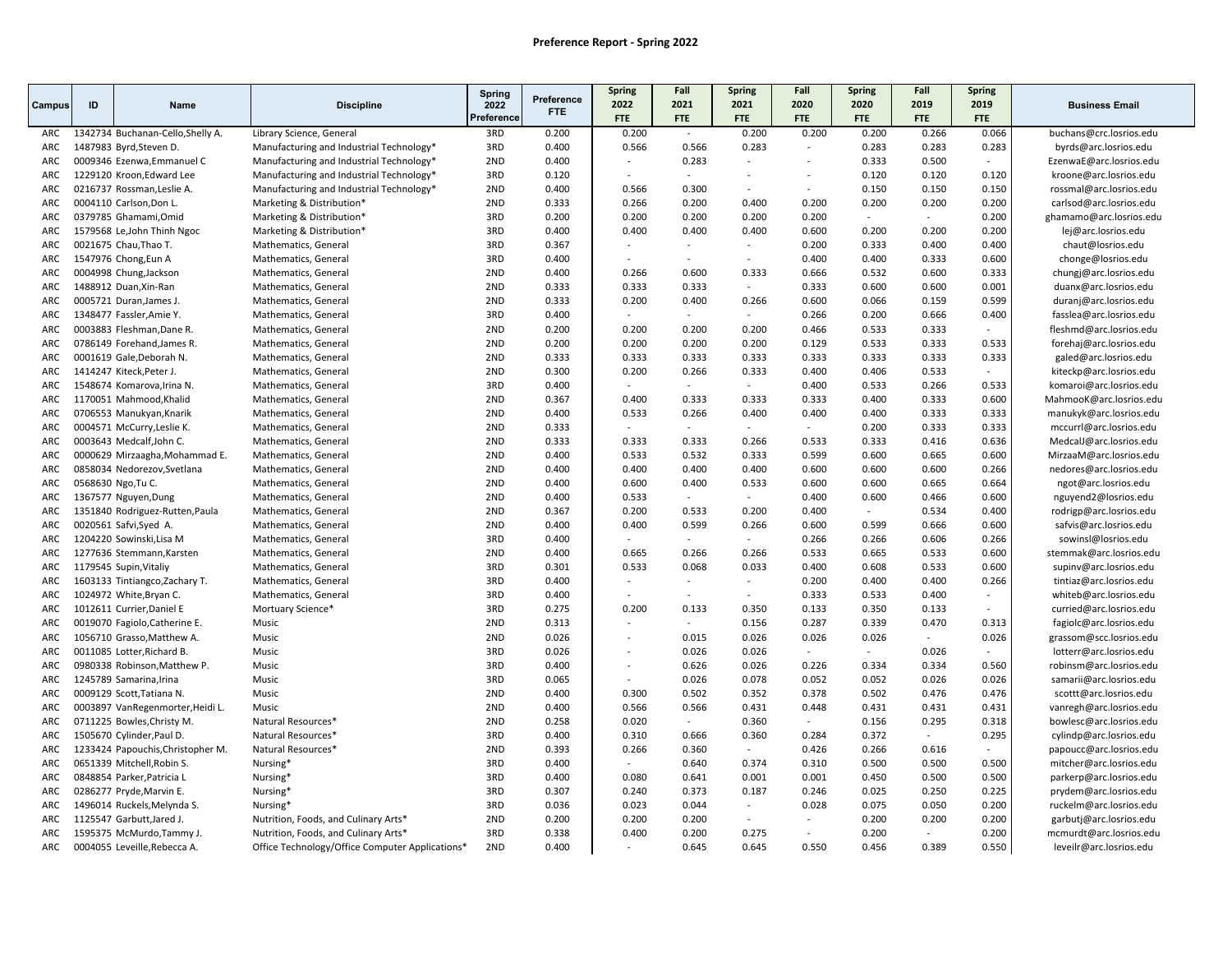|            |    |                                     |                           | Spring     |                          | <b>Spring</b> | Fall                     | Spring     | Fall                     | <b>Spring</b> | Fall   | <b>Spring</b> |                                 |
|------------|----|-------------------------------------|---------------------------|------------|--------------------------|---------------|--------------------------|------------|--------------------------|---------------|--------|---------------|---------------------------------|
| Campus     | ID | Name                                | <b>Discipline</b>         | 2022       | Preference<br><b>FTE</b> | 2022          | 2021                     | 2021       | 2020                     | 2020          | 2019   | 2019          | <b>Business Email</b>           |
|            |    |                                     |                           | Preference |                          | <b>FTE</b>    | FTE                      | <b>FTE</b> | <b>FTE</b>               | <b>FTE</b>    | FTE    | FTE           |                                 |
| ARC        |    | 0463843 Beezley, Shareen G.         | Paralegal*                | 3RD        | 0.400                    | 0.400         | 0.400                    | 0.400      | 0.200                    | 0.200         | 0.200  | 0.200         | beezles@arc.losrios.edu         |
| ARC        |    | 1181023 Brynelson, Julia D.         | Paralegal*                | $2ND*$     | 0.600                    | 0.600         | 0.600                    | 0.600      | 0.600                    | 0.600         | 0.600  | 0.600         | brynelj@arc.losrios.edu         |
| ARC        |    | 0445598 Gable, Monica L.            | Paralegal*                | 2ND        | 0.400                    | 0.400         | 0.600                    | 0.600      | 0.550                    | 0.600         | 0.450  | 0.600         | GableM@arc.losrios.edu          |
| ARC        |    | 0003421 Goldberg, Stephen E.        | Paralegal*                | 3RD        | 0.167                    | 0.133         | 0.200                    | 0.133      | 0.200                    | 0.151         | 0.200  |               | goldbes@arc.losrios.edu         |
| ARC        |    | 0010011 Andersen, James A.          | Paramedic <sup>*</sup>    | 2ND        | 0.366                    | 0.044         | 0.068                    | 0.664      | 0.566                    | 0.332         | 0.379  | 0.400         | andersj@arc.losrios.edu         |
| ARC        |    | 0001015 Elledge, Clayton E.         | Paramedic*                | 3RD        | 0.224                    | 0.133         | $\overline{a}$           | 0.310      | 0.137                    | 0.151         | 0.111  | 0.318         | elledgc@losrios.edu             |
| ARC        |    | 0786240 Hanson, Christopher James   | Paramedic*                | 3RD        | 0.164                    | $\sim$        | $\sim$                   | $\sim$     | ÷                        | 0.033         | 0.174  | 0.153         | hansonc@arc.losrios.edu         |
| ARC        |    | 0007514 Henderson, Craig            | Paramedic*                | 3RD        | 0.400                    |               | $\overline{\phantom{a}}$ |            | $\overline{\phantom{a}}$ | 0.578         | 0.331  | 0.628         | henderc@arc.losrios.edu         |
| ARC        |    | 1632819 Riley, Robert R.            | Paramedic*                | 3RD        | 0.234                    | 0.274         | 0.193                    | 0.052      | $\sim$                   | 0.033         | 0.082  | 0.048         | rileyr@arc.losrios.edu          |
| ARC        |    | 0017828 Soghomonians, Arlen         | Paramedic*                | 3RD        | 0.400                    | 0.392         | 0.262                    | 0.591      | 0.670                    | 0.243         | 0.361  | 0.547         | soghoma@arc.losrios.edu         |
| ARC        |    | 0012482 Stewart, Dale R.            | Paramedic*                | 2ND        | 0.400                    | $\sim$        | $\sim$                   | $\sim$     | $\overline{\phantom{a}}$ | 0.248         | 0.337  | 0.617         | steward@arc.losrios.edu         |
| ARC        |    | 1168312 Wilouza, Monica E.          | Paramedic*                | 3RD        | 0.201                    | 0.181         | 0.163                    | 0.220      | 0.097                    | 0.122         | 0.065  | 0.118         | wilouzm@arc.losrios.edu         |
| <b>ARC</b> |    | 0008144 Wolfley, Ronald E.          | Paramedic*                | 2ND        | 0.276                    | 0.213         | 0.193                    | 0.338      | 0.416                    | 0.426         | 0.311  | 0.476         | wolfler@arc.losrios.edu         |
| ARC        |    | 0009265 Denman, David S.            | Philosophy                | 2ND        | 0.400                    | 0.200         | 0.400                    | 0.400      | 0.400                    | 0.200         | 0.400  | $\sim$        | DenmanD@arc.losrios.edu         |
| ARC        |    | 0003433 Diclementine, Jacqueline C. | Philosophy                | 2ND        | 0.400                    |               |                          |            |                          | 0.400         | 0.400  | 0.400         | DiclemJ@arc.losrios.edu         |
| ARC        |    | 0000501 Rogers, Andrew B.           | Philosophy                | 2ND        | 0.400                    | 0.200         | 0.400                    | 0.400      | 0.400                    | 0.400         | 0.400  | 0.400         | RogersA@arc.losrios.edu         |
| ARC        |    | 1022477 Alkhayyat, Hanadi           | <b>Physical Education</b> | 2ND        | 0.225                    | 0.300         | 0.150                    | 0.150      | 0.150                    | 0.150         | $\sim$ | 0.150         | alkhayh@scc.losrios.edu         |
| ARC        |    | 0000438 Belton, Linda V.            | <b>Physical Education</b> | 2ND        | 0.359                    | 0.540         | 0.150                    | 0.177      | 0.150                    | 0.300         | 0.300  | 0.300         | BeltonL@arc.losrios.edu         |
| ARC        |    | 1595190 Dunmore, Steven E.          | <b>Physical Education</b> | 3RD        | 0.400                    | 0.486         | 0.150                    | 0.486      | 0.150                    | 0.486         | 0.150  | 0.486         | dunmors@arc.losrios.edu         |
| ARC        |    | 0002992 Haywood, Laura C.           | <b>Physical Education</b> | 2ND        | 0.225                    |               | $\sim$                   | $\sim$     | $\sim$                   | 0.150         | 0.150  | 0.300         | laura.haywood@arc.losrios.edu   |
| ARC        |    | 0003335 Maurino, Molly A.           | <b>Physical Education</b> | 2ND        | 0.150                    | 0.150         | 0.150                    | 0.150      | 0.150                    | 0.569         | 0.300  | 0.300         | MaurinM@arc.losrios.edu         |
| ARC        |    | 0005550 Penwell, Robyn S.           | <b>Physical Education</b> | 2ND        | 0.150                    | 0.120         | 0.150                    | 0.150      | 0.150                    | 0.300         | 0.300  | 0.300         | penwelr@arc.losrios.edu         |
| <b>ARC</b> |    | 0000937 Robinson, Clinton J.        | <b>Physical Education</b> | 2ND        | 0.150                    |               | 0.150                    | 0.150      | $\sim$                   | 0.150         | 0.150  | 0.150         | robinsc@losrios.edu             |
| ARC        |    | 0599868 Thomas, Michael A.          | <b>Physical Education</b> | 2ND        | 0.400                    | 0.486         | $\sim$                   | 0.486      | $\overline{a}$           | 0.486         | $\sim$ | 0.486         | thomasm@arc.losrios.edu         |
| ARC        |    | 0003248 Wooden, Tami D.             | <b>Physical Education</b> | 2ND        | 0.212                    | 0.150         | 0.150                    | 0.273      | 0.300                    | 0.433         | 0.405  | 0.433         | woodent@arc.losrios.edu         |
| ARC        |    | 0001477 Griffith, David A.          | Physics, General          | 2ND        | 0.200                    |               | $\mathbf{r}$             |            | $\sim$                   | 0.200         | 0.200  | 0.200         | griffid2@losrios.edu            |
| ARC        |    | 0520888 Neumann, Ingrid H.          | Physics, General          | 2ND        | 0.400                    | 0.520         | 0.560                    | 0.360      | 0.426                    | 0.416         | 0.416  | 0.350         | neumani@arc.losrios.edu         |
| ARC        |    | 0946338 Baxter, Kenneth W.          | <b>Political Science</b>  | 2ND        | 0.300                    | 0.400         | 0.200                    | 0.200      | 0.200                    | 0.200         | 0.200  | 0.200         | baxterk@arc.losrios.edu         |
| ARC        |    | 0008902 Britton, Rebecca L.         | <b>Political Science</b>  | 2ND        | 0.400                    | 0.400         | 0.400                    | 0.400      | 0.400                    | 0.400         | 0.200  | 0.400         | brittor@arc.losrios.edu         |
| ARC        |    | 1544336 Chan, Betty                 | <b>Political Science</b>  | 3RD        | 0.400                    | 0.400         | 0.400                    | 0.200      | 0.400                    | 0.400         | 0.600  | 0.400         | betty.chan@losrios.edu          |
| ARC        |    | 0021409 Sukkary, Tamir              | <b>Political Science</b>  | 2ND        | 0.400                    |               | $\sim$                   | 0.400      | 0.400                    | 0.400         | 0.400  | 0.600         | sukkart@arc.losrios.edu         |
| ARC        |    | 0667341 Vitaich, Jason M.           | <b>Political Science</b>  | 2ND        | 0.400                    | 0.400         | 0.400                    | 0.400      | 0.400                    | 0.400         | 0.400  | 0.400         | jason.vitaich@flc.losrios.edu   |
| ARC        |    | 1640874 Beckum, LaQuisha            | Psychology, General       | 3RD        | 0.400                    | 0.600         | 0.400                    | $\sim$     | ÷                        | $\sim$        | 0.400  | 0.200         | beckuml@arc.losrios.edu         |
| ARC        |    | 0411179 Colby, Shannon R.           | Psychology, General       | $2ND*$     | 0.600                    | 0.001         | 0.600                    | 0.600      | 0.400                    | 0.600         | 0.600  | 0.600         | colbys@arc.losrios.edu          |
| ARC        |    | 1021287 Cone, Bryan A               | Psychology, General       | 3RD        | 0.400                    | 0.400         | 0.400                    | 0.200      |                          | 0.400         | 0.400  | 0.400         | coneb@flc.losrios.edu           |
| ARC        |    | 1046897 Constante, David A.         | Psychology, General       | 3RD        | 0.400                    | 0.400         | 0.600                    | 0.600      | 0.600                    | 0.600         | 0.200  | $\sim$        | constad@arc.losrios.edu         |
| ARC        |    | 1371455 DeSouza, Kara D.            | Psychology, General       | $2ND*$     | 0.600                    |               | 0.600                    | 0.600      | 0.600                    | 0.600         | 0.600  | 0.566         | desouzk@scc.losrios.edu         |
| ARC        |    | 0003417 Eckley, Terri L.            | Psychology, General       | 3RD        | 0.400                    | 0.400         | 0.400                    | 0.400      | 0.400                    | 0.400         | 0.400  | 0.600         | eckleyt@arc.losrios.edu         |
| ARC        |    | 1507615 Lowe, Aisha N.              | Psychology, General       | 3RD        | 0.400                    |               | $\sim$                   | $\sim$     | $\sim$                   | 0.600         | 0.400  | 0.483         | aisha.lowe@arc.losrios.edu      |
| ARC        |    | 0011536 Marmer, Richard F.          | Psychology, General       | 2ND        | 0.400                    | 0.400         | 0.400                    | 0.400      | 0.400                    | 0.400         | 0.200  | 0.624         | marmerr@arc.losrios.edu         |
| ARC        |    | 1072888 McCord, Karen M.            | Psychology, General       | 2ND        | 0.200                    | 0.200         | 0.200                    | 0.200      | 0.200                    | $\sim$        | 0.200  | 0.200         | mccordk@arc.losrios.edu         |
| ARC        |    | 0245001 Austin, Debra L.            | Reading                   | 3RD        | 0.207                    | 0.133         | 0.266                    | 0.148      | 0.466                    | 0.466         | $\sim$ | 0.500         | austind2@arc.losrios.edu        |
| ARC        |    | 0001548 Beuttel, Michelle           | Reading                   | 3RD        | 0.400                    | 0.266         | 0.400                    | 0.481      | 0.566                    | 0.406         | 0.632  | 0.532         | beuttem@arc.losrios.edu         |
| ARC        |    | 0001984 Bystrom, Helen C.           | Reading                   | 3RD        | 0.250                    | 0.400         | $\sim$                   | 0.035      | $\sim$                   | $\sim$        | 0.099  | 0.600         | bystroh@arc.losrios.edu         |
| ARC        |    | 0374709 Currea, Ana Maria S.        | Reading                   | 3RD        | 0.100                    | 0.100         | 0.100                    | 0.068      | 0.099                    | 0.099         | 0.099  | 0.033         | curreaa@arc.losrios.edu         |
| ARC        |    | 1251531 Ghosh, Rupa                 | Reading                   | 3RD        | 0.283                    | 0.100         | 0.233                    | 0.332      | 0.318                    | 0.166         | 0.333  | 0.233         | ghoshr@arc.losrios.edu          |
| ARC        |    |                                     |                           | 2ND        | 0.400                    | $\sim$        | 0.299                    | 0.348      | 0.500                    | 0.500         | 0.666  | 0.499         |                                 |
|            |    | 0608872 Larabee, Linda G.           | Reading                   | 2ND        | 0.116                    | 0.066         | 0.133                    | 0.099      | 0.132                    | 0.111         | 0.299  | 0.333         | larabel@arc.losrios.edu         |
| ARC<br>ARC |    | 1369954 Parrish, Stephanie S.       | Reading                   | 2ND        |                          | 0.200         | 0.299                    |            | 0.466                    |               |        |               | parriss@arc.losrios.edu         |
|            |    | 1093598 Valenzona, Deborah A.       | Reading                   | 2ND        | 0.305<br>0.200           | 0.200         | 0.200                    | 0.310      |                          | 0.066         | 0.299  | 0.366         | ValenzD@arc.losrios.edu         |
| ARC        |    | 1449063 Bastian, Gregory A.         | Real Estate*              |            |                          |               |                          | 0.200      | 0.200                    | 0.200         | 0.200  | 0.200         | gregory.bastian@scc.losrios.edu |
| ARC        |    | 0269435 Dorris, Tamara L.           | Real Estate*              | 2ND        | 0.400                    | 0.600         | 0.600                    | 0.600      | 0.600                    | 0.400         | 0.400  | 0.400         | dorrist@arc.losrios.edu         |
| ARC        |    | 0949920 Glickman, James A.          | Real Estate*              | 2ND        | 0.229                    | 0.229         | 0.229                    | 0.229      | 0.229                    | 0.229         | 0.229  | 0.229         | glickmj@arc.losrios.edu         |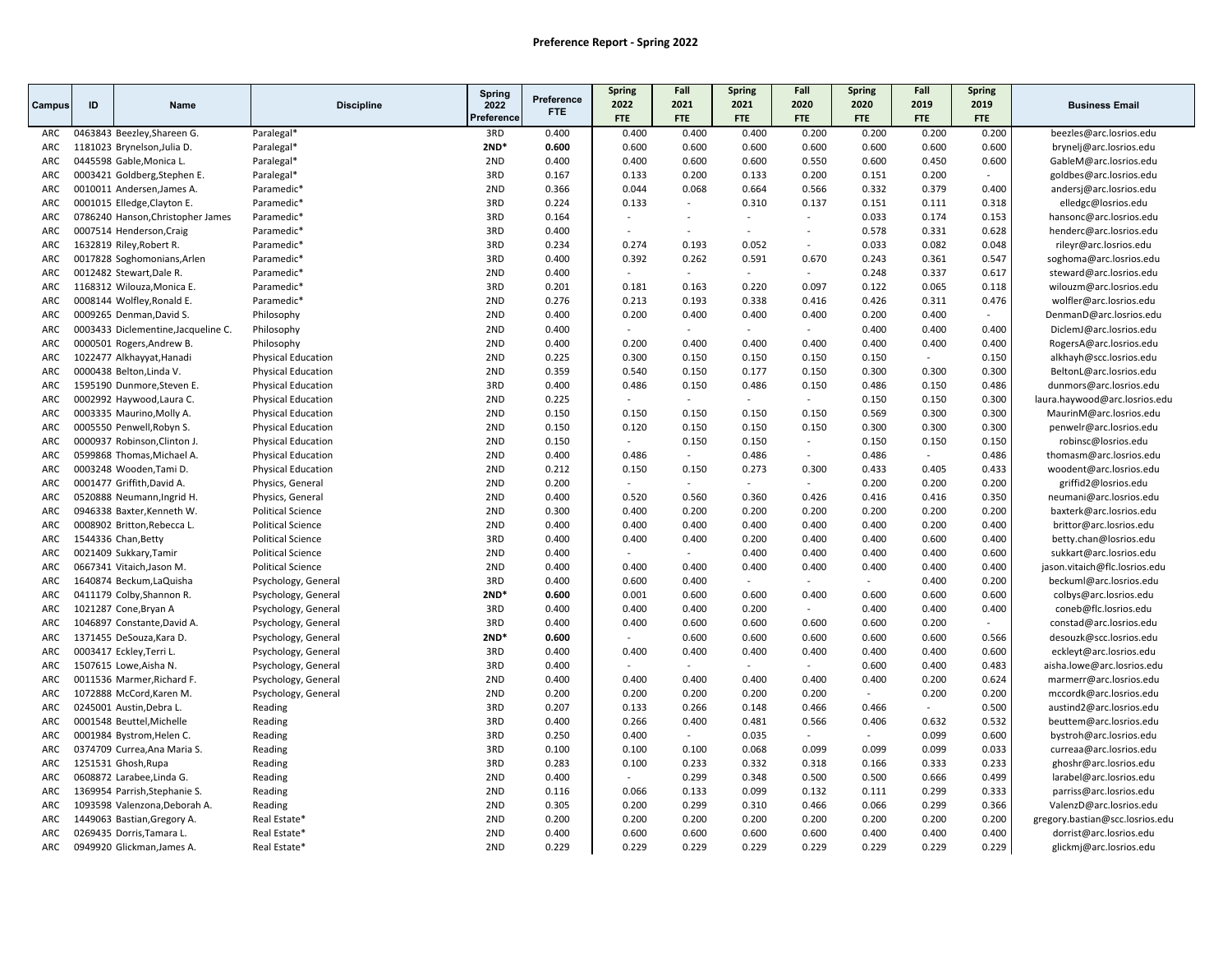|                          |    |                                                          |                                            | Spring     |                          | Spring         | Fall            | Spring                   | Fall            | <b>Spring</b>  | Fall           | <b>Spring</b>  |                                                       |
|--------------------------|----|----------------------------------------------------------|--------------------------------------------|------------|--------------------------|----------------|-----------------|--------------------------|-----------------|----------------|----------------|----------------|-------------------------------------------------------|
| Campus                   | ID | <b>Name</b>                                              | <b>Discipline</b>                          | 2022       | Preference<br><b>FTE</b> | 2022           | 2021            | 2021                     | 2020            | 2020           | 2019           | 2019           | <b>Business Email</b>                                 |
|                          |    |                                                          |                                            | Preference |                          | <b>FTE</b>     | <b>FTE</b>      | <b>FTE</b>               | <b>FTE</b>      | <b>FTE</b>     | <b>FTE</b>     | <b>FTE</b>     |                                                       |
| ARC                      |    | 1240636 Miller, William A.                               | Respiratory Care/Therapy*                  | 3RD        | 0.297                    |                | $\sim$          | $\sim$                   | $\sim$          | 0.063          | 0.530          | 0.060          | millerw@arc.losrios.edu                               |
| ARC                      |    | 0559479 Brasier, Corey A.                                | Sign Language                              | 3RD        | 0.400                    | 0.533          | 0.533           | $\sim$                   | 0.266           | 0.266          | 0.266          | 0.266          | brasiec@arc.losrios.edu                               |
| ARC                      |    | 1507960 Cabral, Colette H.                               | Sign Language                              | 2ND        | 0.400                    | 0.533          | 0.533           | 0.533                    | 0.533           | 0.533          | 0.533          | 0.533          | cabralc@arc.losrios.edu                               |
| ARC                      |    | 1550613 Gerlis, Rachel A.                                | Sign Language                              | 3RD        | 0.400                    | 0.533          | 0.533           | 0.533                    | 0.266           | 0.533          | 0.533          | 0.466          | gerlisr@arc.losrios.edu                               |
| ARC                      |    | 1430752 Hillenbrand, Collin D.                           | Sign Language                              | 2ND        | 0.266                    | 0.266          | 0.266           | 0.266                    | 0.266           | 0.266          | 0.266          | 0.416          | hillenc@arc.losrios.edu                               |
| ARC                      |    | 1567252 Himmelmann, Sarah E                              | Sign Language                              | 3RD        | 0.266                    | 0.266          | 0.266           | $\sim$                   | 0.266           | 0.266          | 0.266          | 0.533          | himmels@arc.losrios.edu                               |
| ARC                      |    | 0002048 Farnham, Cynthia B.                              | Sign Language Interpreting*                | 3RD        | 0.266                    | 0.266          | 0.200           | 0.266                    | 0.200           | 0.266          | $\sim$         | 0.266          | farnhac@arc.losrios.edu                               |
| ARC                      |    | 0519884 Gallon, Cheryl A.                                | Sign Language Interpreting*                | 3RD        | 0.283                    | 0.283          | 0.266           | 0.283                    | 0.266           | 0.283          | 0.266          | 0.283          | gallonc@arc.losrios.edu                               |
| ARC                      |    | 1506177 Durden, Michelle L.                              | Sociology                                  | 3RD        | 0.400                    | 0.600          | 0.200           | 0.400                    |                 | 0.200          | $\sim$         | 0.200          | durdenm@arc.losrios.edu                               |
| ARC                      |    | 1310587 Guadalupe, Krishna L.                            | Sociology                                  | 2ND        | 0.400                    | 0.400          | 0.400           | 0.400                    | 0.400           | 0.200          | 0.400          | 0.400          | guadalk@arc.losrios.edu                               |
| ARC                      |    | 0009529 Kawamoto, Walter T.                              | Sociology                                  | 2ND        | 0.400                    | 0.600          | 0.400           | 0.600                    | 0.400           | 0.400          | 0.400          | 0.400          | kawamow@arc.losrios.edu                               |
| ARC                      |    | 0000356 Kloss, John T.                                   | Sociology                                  | 2ND        | 0.400                    |                |                 |                          |                 | 0.600          | 0.600          | 0.600          | klossj@arc.losrios.edu                                |
| <b>ARC</b>               |    | 1186837 Torres, Santos                                   | Sociology                                  | 2ND        | 0.400                    | 0.400          | 0.400           | 0.400                    | 0.200           | 0.200          | 0.400          | 0.400          | torress@arc.losrios.edu                               |
| ARC                      |    | 0010076 Welkley, Debra L.                                | Sociology                                  | 2ND        | 0.400                    | 0.400          | 0.400           | 0.400                    | 0.200           | 0.400          | 0.200          | 0.400          | welkled@arc.losrios.edu                               |
| ARC                      |    | 0636084 Kirchner, Scott D.                               | Speech Communication                       | 2ND        | 0.400                    | 0.400          | 0.600           | 0.400                    | 0.400           | 0.200          | 0.600          | 0.600          | kirchns@arc.losrios.edu                               |
| ARC                      |    | 1183495 Lingsweiler, Ryan W.                             | Speech Communication                       | 2ND        | 0.400                    | 0.400          | 0.600           | 0.400                    | 0.400           | 0.400          | 0.600          | 0.400          | lingswr@arc.losrios.edu                               |
| ARC                      |    | 0013710 Norton, Justin M.                                | Speech Communication                       | 2ND        | 0.200                    | 0.200          | 0.200           | 0.200                    | 0.200           | 0.200          | 0.200          | 0.200          | nortonj@arc.losrios.edu                               |
| ARC                      |    | 0004262 Riese, Kelly L                                   | Speech Communication                       | 2ND        | 0.300                    | 0.200          | 0.200           | 0.400                    | 0.200           | 0.200          | 0.400          | 0.200          | riesek@crc.losrios.edu                                |
| ARC.                     |    | 0959942 Stead, Joni M.                                   | Speech Communication                       | 2ND        | 0.400                    | 0.400          | 0.400           | 0.588                    | 0.400           | 0.400          | 0.400          | 0.400          | joni.stead@losrios.edu                                |
| ARC                      |    | 0003748 Vasquez, Karen M.                                | Speech Communication                       | 2ND        | 0.400                    | 0.400          | 0.600           | 0.612                    | 0.400           | 0.400          | 0.600          | 0.400          | vasquek@arc.losrios.edu                               |
| <b>CRC</b>               |    | 0003825 Beyrer, Gregory M.                               | Academic Guidance/HCD                      | 2ND        | 0.066                    |                |                 | 0.066                    | 0.066           | 0.066          | 0.066          | 0.066          | BeyrerG@crc.losrios.edu                               |
| <b>CRC</b>               |    | 1342734 Buchanan-Cello, Shelly A.                        | Academic Guidance/HCD                      | 3RD        | 0.200                    | 0.066          | 0.200           | 0.200                    | 0.066           | 0.200          | $\sim$         | 0.066          | buchans@crc.losrios.edu                               |
| <b>CRC</b>               |    | 0519843 Nguyen, Alfonso K.                               | Academic Guidance/HCD                      | 3RD        | 0.250                    | 0.150          | 0.350           | 0.150                    | 0.350           | 0.150          | 0.300          | 0.150          | nguyena@scc.losrios.edu                               |
| <b>CRC</b>               |    | 0005742 Ogilvie, Sheila M.                               | Academic Guidance/HCD                      | 2ND        | 0.400                    | 0.200          | 0.400           | 0.600                    | 0.600           | 0.400          | 0.600          | 0.400          | sheila.ogilvie@losrios.edu                            |
| <b>CRC</b>               |    | 0008543 Amini, Behrooz                                   | Accounting*                                | 2ND        | 0.266                    | 0.266          | 0.266           | 0.266                    | 0.266           | 0.266          | 0.266          | 0.266          | aminib@crc.losrios.edu                                |
| <b>CRC</b>               |    | 1192076 Gale, Mark R.                                    | Accounting*                                | 2ND        | 0.400                    | 0.466          | 0.466           | 0.200                    | 0.200           | 0.200          | 0.200          | 0.200          | galem@crc.losrios.edu                                 |
| CRC                      |    | 0940077 Huang, Zhi Hua                                   | Accounting*                                | 3RD        | 0.400                    | 0.266          | 0.533           | $\overline{\phantom{a}}$ |                 | 0.266          | 0.266          | 0.266          | huangz@crc.losrios.edu                                |
| <b>CRC</b>               |    | 0640774 Maduchukwu, Ifeanyi E.                           | Accounting*                                | 2ND        | 0.333                    | 0.200          | 0.466           | 0.200                    | 0.200           | 0.466          | 0.200          | 0.200          | maduchi@crc.losrios.edu                               |
| <b>CRC</b>               |    | 0832242 Marslek, Michael R.                              | Accounting*                                | 3RD        | 0.400                    | 0.466          | 0.466           | 0.466                    | 0.200           | 0.533          | 0.533          | 0.533          | marslem@crc.losrios.edu                               |
| <b>CRC</b>               |    | 0624254 Prather, Troy D.                                 | Accounting*                                | 3RD        | 0.200                    |                |                 | ٠                        |                 | 0.200          | 0.200          | 0.200          | prathet@crc.losrios.edu                               |
| <b>CRC</b>               |    | 0437092 Biesiadecki, Mary R.                             | Animal Science*                            | 2ND        | 0.400                    | 0.473          | 0.453           | $\sim$                   | 0.200           | 0.533          | 0.650          | 0.533          | biesiam@crc.losrios.edu                               |
| <b>CRC</b>               |    | 1570974 Colagross-Schouten, Angela M. Animal Science*    |                                            | 3RD        | 0.400                    | 0.453          | 0.626           | $\overline{a}$           | $\sim$          | 0.433          | 0.600          | 0.433          | colagra@losrios.edu                                   |
| <b>CRC</b>               |    | 0815493 Howe, Dawn M.                                    | Animal Science*                            | 2ND        | 0.400                    | 0.360          | 0.400           | 0.434                    | 0.400           | 0.434          | 0.550          | 0.433          | howed@crc.losrios.edu                                 |
| <b>CRC</b>               |    | 1626535 Edmonds, Jason L.                                | Anthropology                               | 3RD        | 0.400                    | 0.400          | 0.360           | 0.560                    | 0.360           | 0.350          | 0.550          | 0.300          | edmondj@crc.losrios.edu                               |
| <b>CRC</b>               |    | 1682065 Fortunato, Monique                               | Anthropology                               | 3RD        | 0.400                    | 0.400          | 0.400           | 0.400                    | 0.400           | 0.550          | 0.600          | 0.550          | fortunm@arc.losrios.edu                               |
| <b>CRC</b>               |    | 1020695 Gilmore, Cassandra C.                            | Anthropology                               | 3RD        | 0.400                    | 0.520          | 0.570           | 0.560                    | 0.410           | 0.600          | 0.350          | 0.600          | gilmorc@crc.losrios.edu                               |
| <b>CRC</b>               |    | 0834999 Loforte, Priscilla M.                            | Anthropology                               | 2ND        | 0.400                    | 0.600          | 0.550           | 0.600                    | 0.560           | 0.550          | 0.400          | 0.550          | lofortp@crc.losrios.edu                               |
| <b>CRC</b><br><b>CRC</b> |    | 0004929 Terry, John D.                                   | Architecture and Architectural Technology* | 2ND        | 0.333                    | 0.333          | 0.333<br>$\sim$ | 0.333<br>$\overline{a}$  | 0.333<br>$\sim$ | 0.333          | 0.333          | 0.333          | terryj@crc.losrios.edu                                |
|                          |    | 0019057 Donovan, Geri M.                                 | Art                                        | 2ND<br>3RD | 0.400                    | 0.566          |                 |                          |                 | 0.600          | 0.600          | 0.600          | donovag@crc.losrios.edu                               |
| <b>CRC</b>               |    | 1509144 Fitz Gibbon, Linda S.                            | Art                                        | 2ND        | 0.400                    | 0.283<br>0.566 | 0.566           | 0.283                    | 0.283<br>0.566  | 0.566          | 0.566          | 0.283          | fitzgil@crc.losrios.edu                               |
| <b>CRC</b><br><b>CRC</b> |    | 1494764 Houck, Ronald E.                                 | Art                                        |            | 0.400                    | $\sim$         | 0.566           | 0.566                    |                 | 0.566          | 0.566          | 0.566          | houckr@crc.losrios.edu                                |
| <b>CRC</b>               |    | 0730125 Karsiere, Sarma                                  | Art                                        | 2ND<br>2ND | 0.400                    | 0.566          | 0.566<br>0.566  | 0.566                    | 0.566           | 0.566          | 0.566<br>0.566 | 0.566<br>0.283 | karsies@crc.losrios.edu                               |
| <b>CRC</b>               |    | 1184769 Lyons, Kristine L.                               | Art                                        | 3RD        | 0.400<br>0.400           | 0.566          | 0.566           | 0.566<br>0.566           | 0.283<br>0.566  | 0.566          | 0.566          |                | lyonsk@losrios.edu                                    |
| <b>CRC</b>               |    | 0900677 Rizam, Dilshod D.                                | Art                                        | 3RD        |                          | 0.400          | 0.400           | 0.400                    | 0.400           | 0.566<br>0.200 | 0.400          | 0.566<br>0.200 | rizamd@crc.losrios.edu                                |
|                          |    | 1602414 Whitehead, Pamela L.                             | Art                                        | 2ND        | 0.400                    |                |                 |                          |                 |                |                | 0.566          | whitehp@crc.losrios.edu                               |
| <b>CRC</b>               |    | 0001328 Wiggins, Marcelle F.                             | Art                                        |            | 0.400                    | 0.566          | 0.566           | 0.566                    | 0.566           | 0.566          | 0.566          |                | wigginm@crc.losrios.edu                               |
| <b>CRC</b><br><b>CRC</b> |    | 1170988 Strong, Michael W.                               | Astronomy                                  | 2ND        | 0.400                    | 0.001          | 0.320           | 0.410<br>$\sim$          | 0.410           | 0.350          | 0.400          | 0.400          | strongm@crc.losrios.edu                               |
| <b>CRC</b>               |    | 0805149 McCollum, John M.<br>0919532 Smith, Jeffrey D.   | Automotive Technology*                     | 3RD<br>2ND | 0.391<br>0.333           | 0.391          | 0.283<br>0.333  | 0.133                    | $\sim$          | 0.391<br>0.333 | 0.391<br>0.333 | 0.391<br>0.416 | mccollj@crc.losrios.edu                               |
| <b>CRC</b>               |    |                                                          | Automotive Technology*                     | 3RD        | 0.400                    | 0.400          | 0.400           | 0.200                    | 0.400           | 0.400          | 0.400          | 0.400          | smithj@crc.losrios.edu<br>mohamed.aly@crc.losrios.edu |
| <b>CRC</b>               |    | 1626587 Aly, Mohamed A. E.<br>1010384 Aptekar, Rachel M. | Biology, General<br>Biology, General       | 2ND        | 0.400                    | 0.520          | 0.560           | 0.570                    | 0.570           | 0.550          | 0.600          | 0.600          | aptekar@crc.losrios.edu                               |
| <b>CRC</b>               |    | 1292619 Dunne, Vanessa P.                                |                                            | $2ND*$     | 0.600                    | $\sim$         | 0.626           | 0.626                    | 0.626           | 0.600          | 0.600          | 0.600          | dunnev@crc.losrios.edu                                |
|                          |    |                                                          | Biology, General                           |            |                          |                |                 |                          |                 |                |                |                |                                                       |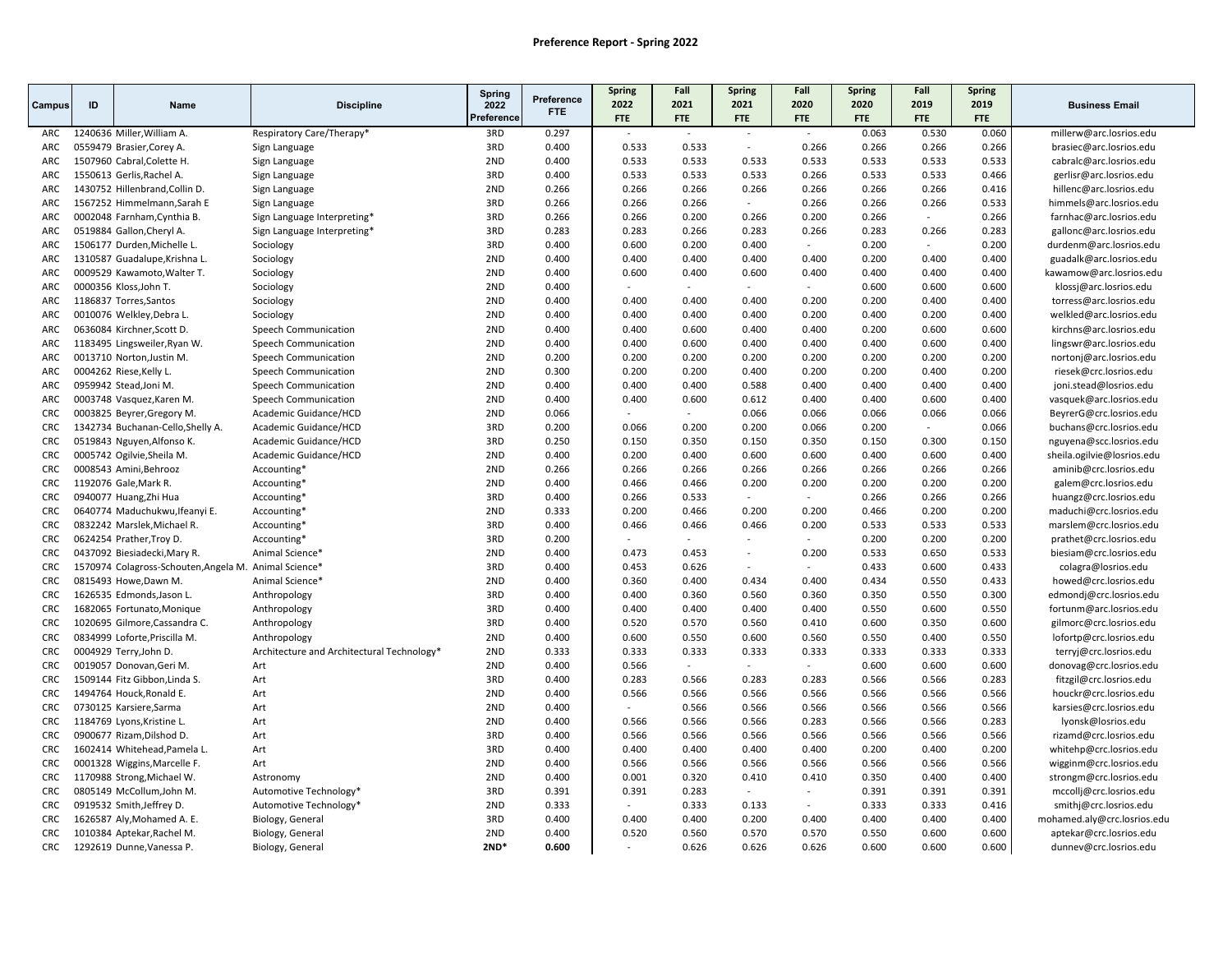|            |    |                                  |                                             | Spring     |                          | Spring                   | Fall       | Spring                   | Fall       | <b>Spring</b> | Fall  | Spring     |                                 |
|------------|----|----------------------------------|---------------------------------------------|------------|--------------------------|--------------------------|------------|--------------------------|------------|---------------|-------|------------|---------------------------------|
| Campus     | ID | <b>Name</b>                      | <b>Discipline</b>                           | 2022       | Preference<br><b>FTE</b> | 2022                     | 2021       | 2021                     | 2020       | 2020          | 2019  | 2019       | <b>Business Email</b>           |
|            |    |                                  |                                             | Preference |                          | <b>FTE</b>               | <b>FTE</b> | <b>FTE</b>               | <b>FTE</b> | FTE           | FTE   | <b>FTE</b> |                                 |
| <b>CRC</b> |    | 1593980 Grahn, Robert A.         | Biology, General                            | 3RD        | 0.400                    | 0.560                    | 0.360      | 0.570                    | 0.360      | 0.350         | 0.350 | 0.350      | grahnr@crc.losrios.edu          |
| <b>CRC</b> |    | 0618353 Kaufmann, Amy E.         | Biology, General                            | 2ND        | 0.400                    | $\overline{a}$           | 0.400      | 0.600                    | 0.400      | 0.400         | 0.200 | 0.200      | kaufmaa@crc.losrios.edu         |
| <b>CRC</b> |    | 1464955 Oliver Graybill, Ann E.  | Biology, General                            | 3RD        | 0.400                    | 0.520                    | 0.520      | 0.520                    | 0.520      | 0.500         | 0.500 | 0.500      | olivera@crc.losrios.edu         |
| <b>CRC</b> |    | 0002563 Carinci, Sherrie T.      | Business Administration*                    | 3RD        | 0.400                    | 0.400                    | 0.400      | 0.400                    | 0.400      | 0.400         | 0.400 | 0.400      | carincs@crc.losrios.edu         |
| CRC        |    | 0003912 Davenport, Lon O.        | <b>Business Administration*</b>             | 2ND        | 0.400                    | 0.400                    | 0.400      | 0.400                    | 0.400      | 0.400         | 0.400 | 0.400      | davenpl@CRC.losrios.edu         |
| <b>CRC</b> |    | 1054225 Johnson, Robert K.       | <b>Business Administration*</b>             | 2ND        | 0.300                    | 0.200                    | 0.400      | 0.200                    | 0.200      | 0.200         | 0.200 | 0.200      | johnsor@crc.losrios.edu         |
| <b>CRC</b> |    | 1180645 Kolleda, Lance John      | Business Administration*                    | 2ND        | 0.200                    | 0.200                    | 0.200      | 0.200                    | 0.200      | 0.200         | 0.200 | 0.200      | lance.kolleda@flc.losrios.edu   |
| <b>CRC</b> |    | 0314466 Riese, Jon C.            | Business Administration*                    | 2ND        | 0.200                    | ÷.                       | 0.200      | 0.200                    | 0.200      | 0.200         | 0.200 | 0.200      | riesej@crc.losrios.edu          |
| <b>CRC</b> |    | 0628871 Benskin, Karena T.       | Business Management*                        | 3RD        | 0.300                    | 0.200                    | 0.400      | 0.200                    | 0.200      | 0.200         | 0.200 | 0.200      | karena.benskin@crc.losrios.edu  |
| <b>CRC</b> |    | 0014515 Bass, Charles W.         | Chemistry, General                          | 3RD        | 0.400                    | 0.520                    | 0.520      | 0.520                    | 0.520      | 0.500         | 0.500 | 0.500      | charles.bass@crc.losrios.edu    |
| <b>CRC</b> |    | 0190348 Hoang, Frank A.          | Chemistry, General                          | 2ND        | 0.400                    | 0.426                    | 0.520      | 0.520                    | 0.520      | 0.650         | 0.650 | 0.300      | hoangf@crc.losrios.edu          |
| <b>CRC</b> |    | 1581121 Knudsen, Mark James      | Chemistry, General                          | 3RD        | 0.400                    | 0.426                    | 0.586      | 0.520                    | 0.586      | 0.616         | 0.566 | 0.416      | knudsem@crc.losrios.edu         |
| <b>CRC</b> |    | 0599031 Allen, Cheryl A.         | Child Development/Early Care and Education* | 2ND        | 0.400                    | 0.400                    | 0.400      | 0.400                    | 0.400      | 0.400         | 0.400 | 0.400      | allenc@crc.losrios.edu          |
| <b>CRC</b> |    | 0830874 Ballard, Sheryl L.       | Child Development/Early Care and Education* | 2ND        | 0.400                    | 0.400                    | 0.400      | 0.483                    | 0.400      | 0.483         | 0.483 | 0.400      | ballars@crc.losrios.edu         |
| CRC        |    | 0001777 Otiono, Erica N.         | Child Development/Early Care and Education* | 2ND        | 0.400                    | 0.400                    | 0.400      | 0.400                    | 0.400      | 0.400         | 0.400 | 0.400      | otionoe@crc.losrios.edu         |
| <b>CRC</b> |    | 0855873 Short, Christina B.      | Child Development/Early Care and Education* | 2ND        | 0.400                    | 0.400                    | 0.200      | 0.400                    | 0.400      | 0.600         | 0.400 | 0.400      | shortc@crc.losrios.edu          |
| <b>CRC</b> |    | 0000467 Silva, Evelyn D.         | Child Development/Early Care and Education* | 2ND        | 0.400                    | $\sim$                   | 0.400      | 0.400                    | 0.400      | 0.400         | 0.200 | 0.400      | silvae@CRC.losrios.edu          |
| <b>CRC</b> |    | 1144672 Dang, Tina G.            | Counselor                                   | 3RD        | 0.106                    | 0.071                    | 0.005      | 0.140                    | 0.239      | 0.258         | 0.211 | 0.011      | dangt@scc.losrios.edu           |
| <b>CRC</b> |    | 0021721 Domek, Anna L.           | Counselor                                   | 2ND        | 0.036                    | 0.041                    | 0.031      | $\sim$                   | 0.018      | 0.051         | 0.038 | 0.118      | domeka@flc.losrios.edu          |
| CRC        |    | 1010800 Green, Charlene K.       | Counselor                                   | 3RD        | 0.189                    | 0.264                    | 0.113      | 0.051                    | 0.102      | 0.104         | 0.087 | 0.107      | greenc@crc.losrios.edu          |
| <b>CRC</b> |    | 0215895 Jones, Jenny L.          | Counselor                                   | 3RD        | 0.400                    | 0.582                    | 0.597      | 0.595                    | 0.576      | 0.576         | 0.607 | 0.670      | jonesj@crc.losrios.edu          |
| <b>CRC</b> |    | 1363478 Lindsey, William N.      | Counselor                                   | 3RD        | 0.044                    | $\overline{\phantom{a}}$ | $\sim$     | 0.021                    | 0.014      | 0.067         | 0.061 | 0.087      | lindsew@crc.losrios.edu         |
| <b>CRC</b> |    | 1614564 Madden, William P.       | Counselor                                   | 3RD        | 0.167                    | 0.123                    | 0.211      | 0.041                    | 0.011      | 0.054         | 0.098 | 0.136      | maddenw@losrios.edu             |
| <b>CRC</b> |    | 1149443 Mendoza, Erica D.        | Counselor                                   | 3RD        | 0.161                    | 0.074                    | 0.137      | $\sim$                   | 0.185      | 0.157         | 0.127 | 0.193      | mendoze@crc.losrios.edu         |
| <b>CRC</b> |    | 0825527 Miranda, Yolanda O.      | Counselor                                   | 3RD        | 0.112                    | 0.183                    | 0.041      | 0.021                    | 0.260      | 0.285         | 0.117 | 0.349      | yolanda.miranda@arc.losrios.edu |
| <b>CRC</b> |    | 0519843 Nguyen, Alfonso K.       | Counselor                                   | 3RD        | 0.400                    | 0.445                    | 0.207      | 0.399                    | 0.230      | 0.423         | 0.290 | 0.431      | nguyena@scc.losrios.edu         |
| CRC        |    | 1117918 Parker, Dawn S.          | Counselor                                   | 2ND        | 0.400                    | 0.598                    | 0.494      | 0.540                    | 0.563      | 0.628         | 0.572 | 0.644      | parkerd@crc.losrios.edu         |
| <b>CRC</b> |    | 1620819 Salzman, Julie K.        | Counselor                                   | 3RD        | 0.400                    | 0.625                    | 0.472      | 0.178                    | 0.456      | 0.450         | 0.553 | 0.586      | salzmaj@crc.losrios.edu         |
| <b>CRC</b> |    | 0822049 Tavares, Tyrone Michael  | Counselor                                   | 2ND        | 0.095                    | 0.135                    | $\sim$     | $\sim$                   | $\sim$     | 0.021         | 0.054 | 0.062      | tavarem@flc.losrios.edu         |
| <b>CRC</b> |    | 0907900 Thomas-Garth, Andree K.  | Counselor                                   | 3RD        | 0.067                    | ÷,                       |            | $\overline{\phantom{a}}$ | $\sim$     | 0.021         | 0.057 | 0.077      | thomasa@crc.losrios.edu         |
| <b>CRC</b> |    | 0818601 Wellington, Erica        | Counselor                                   | 2ND        | 0.223                    | 0.190                    | 0.256      | 0.168                    | 0.205      | 0.168         | 0.087 | 0.179      | welline@crc.losrios.edu         |
| CRC        |    | 0002769 Green-Clark, Michelle R. | Dance                                       | 2ND        | 0.400                    |                          | 0.300      | 0.516                    | 0.600      | 0.666         | 0.600 | 0.666      | green-m@arc.losrios.edu         |
| CRC        |    | 0672086 Tierney, Joan W.         | Dance                                       | 2ND        | 0.400                    | 0.200                    | 0.400      | 0.400                    | 0.300      | 0.350         | 0.350 | 0.150      | tiernej@crc.losrios.edu         |
| <b>CRC</b> |    | 1203741 Brewer, Janet L.         | Diagnostic Medical Sonography*              | 3RD        | 0.233                    | $\overline{a}$           | $\sim$     | $\sim$                   | $\sim$     | 0.266         | 0.200 | 0.067      | brewerj@losrios.edu             |
| <b>CRC</b> |    | 1077155 Dartez, Gail A.          | <b>Dramatic Arts</b>                        | 2ND        | 0.200                    | 0.200                    | 0.200      | 0.200                    | 0.200      | 0.200         | 0.200 | 0.333      | gail.dartez@crc.losrios.edu     |
| <b>CRC</b> |    | 1402481 Gilbert, Scott W.        | <b>Dramatic Arts</b>                        | 2ND        | 0.400                    | 0.450                    | $\sim$     | $\sim$                   | 0.200      | 0.400         | 0.200 | 0.200      | gilbers@crc.losrios.edu         |
| <b>CRC</b> |    | 0547530 List, Mark R.            | Earth Science                               | 2ND        | 0.360                    | 0.160                    | 0.360      | 0.360                    | 0.360      | 0.350         | 0.350 | 0.350      | listm@crc.losrios.edu           |
| <b>CRC</b> |    | 0671689 Reed, Arthur L.          | Earth Science                               | 3RD        | 0.200                    |                          | 0.200      | $\sim$                   | 0.200      | 0.200         | 0.200 | 0.350      | arthur.reed@scc.losrios.edu     |
| CRC        |    | 0002786 Meyers, Dennis J.        | Economics                                   | 2ND        | 0.400                    | 0.600                    | 0.600      | 0.600                    | 0.600      | 0.200         | 0.200 | 0.200      | meyersd@crc.losrios.edu         |
| <b>CRC</b> |    | 0013228 Nguyen, Hoang D.         | Economics                                   | 2ND        | 0.400                    | 0.200                    | 0.600      | 0.600                    | 0.400      | 0.200         | 0.400 | 0.400      | nguyenh@crc.losrios.edu         |
| <b>CRC</b> |    | 1081006 Ahearn, Thomas T.        | English                                     | 2ND        | 0.400                    | 0.400                    | 0.600      | 0.400                    | 0.600      | 0.600         | 0.600 | 0.400      | ahearnt@crc.losrios.edu         |
| <b>CRC</b> |    | 1103124 Alop, Iris H             | English                                     | 3RD        | 0.400                    | 0.450                    | 0.600      | 0.400                    | 0.400      | 0.667         | 0.600 | 0.466      | alopi@crc.losrios.edu           |
| <b>CRC</b> |    | 1183751 Cann, John Allen         | English                                     | 2ND        | 0.400                    |                          |            |                          | $\sim$     | 0.600         | 0.600 | 0.600      | cannj@crc.losrios.edu           |
| <b>CRC</b> |    | 0847795 Falloon, Matthew T       | English                                     | 2ND        | 0.400                    | 0.400                    | 0.600      | 0.400                    | 0.600      | 0.556         | 0.600 | 0.001      | falloom@crc.losrios.edu         |
| <b>CRC</b> |    | 0302514 Goldbar, Christine A.    | English                                     | 3RD        | 0.200                    | 0.200                    | 0.200      | 0.200                    | 0.400      | 0.200         | 0.200 | 0.200      | goldbac@arc.losrios.edu         |
| <b>CRC</b> |    | 0003216 Hancock, Sarah           | English                                     | 2ND        | 0.400                    | 0.480                    | 0.600      | 0.400                    | 0.600      | 0.667         | 0.400 | 0.400      | hancocs@crc.losrios.edu         |
| <b>CRC</b> |    | 1577418 Harding, Matthew James   | English                                     | 3RD        | 0.400                    | 0.400                    | 0.600      | 0.400                    | 0.600      | 0.641         | 0.200 | 0.600      | matthew.harding@losrios.edu     |
| <b>CRC</b> |    | 1135930 Harrington, Beverly J.   | English                                     | 2ND        | 0.400                    | 0.400                    | 0.400      | 0.400                    | $\sim$     | 0.400         | 0.400 | 0.400      | harrinb@crc.losrios.edu         |
| CRC        |    | 0917744 Holden, Cherrelle L.     | English                                     | 3RD        | 0.400                    | 0.400                    | 0.400      | 0.400                    | 0.400      | 0.623         | 0.634 | 0.599      | holdenc@crc.losrios.edu         |
| <b>CRC</b> |    | 0785483 Limon, Kimberly T.       | English                                     | 3RD        | 0.400                    | 0.400                    | 0.600      | 0.400                    | 0.600      | 0.400         | 0.600 | 0.400      | limonk@crc.losrios.edu          |
| <b>CRC</b> |    | 1201995 Marchak, Taras R.        | English                                     | $2ND*$     | 0.600                    | 0.600                    | 0.600      | 0.600                    | 0.600      | 0.600         | 0.666 | 0.600      | marchat@crc.losrios.edu         |
| <b>CRC</b> |    | 1017264 Miller, Casey R.         | English                                     | 3RD        | 0.400                    | 0.600                    | 0.600      | 0.400                    | 0.400      | 0.667         | 0.600 | 0.600      | millerc@crc.losrios.edu         |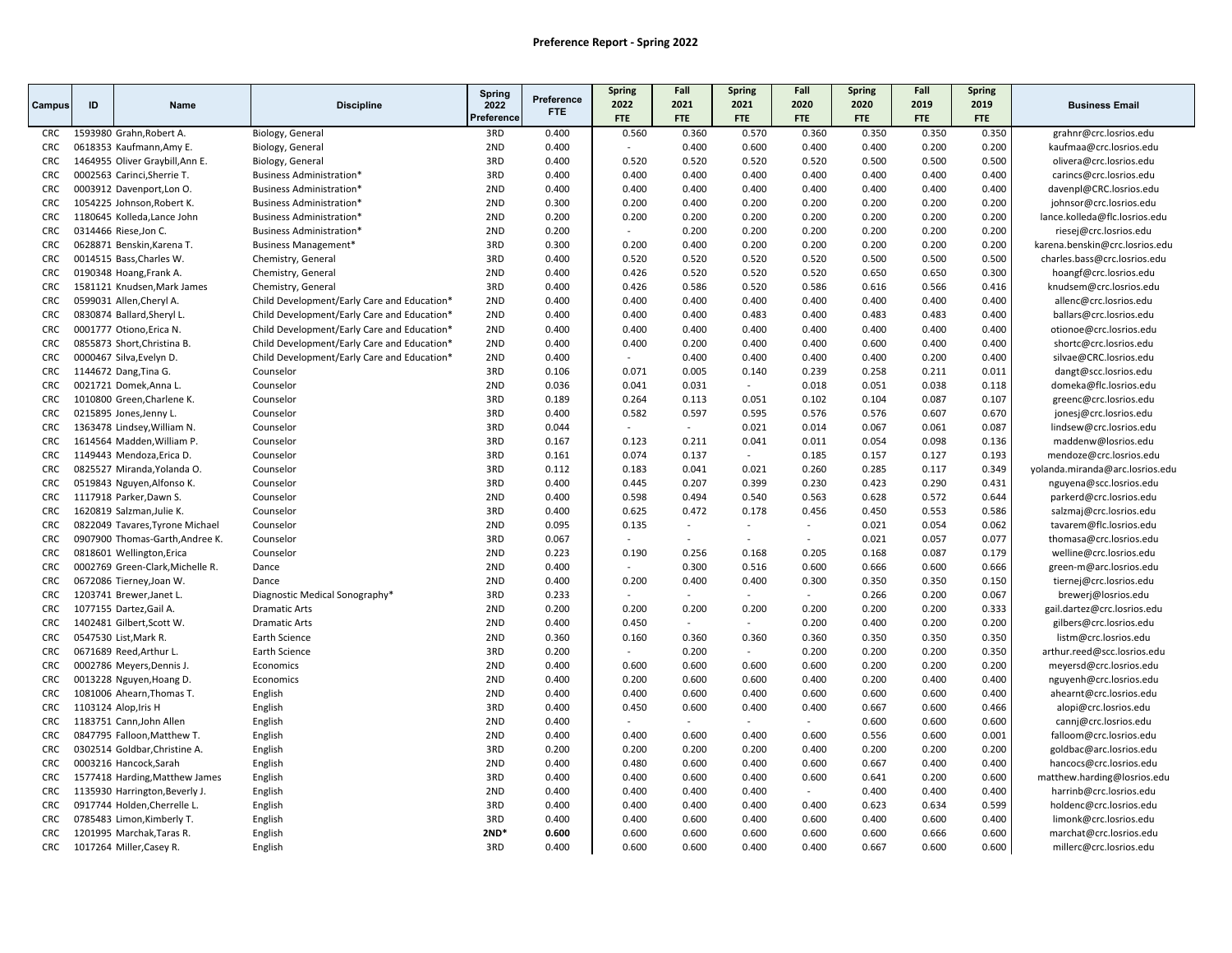|            |                    |                                      |                                  | Spring             | Preference | Spring<br>2022           | Fall<br>2021 | <b>Spring</b><br>2021 | Fall<br>2020 | <b>Spring</b><br>2020 | Fall<br>2019   | <b>Spring</b><br>2019 |                                   |
|------------|--------------------|--------------------------------------|----------------------------------|--------------------|------------|--------------------------|--------------|-----------------------|--------------|-----------------------|----------------|-----------------------|-----------------------------------|
| Campus     | ID                 | Name                                 | <b>Discipline</b>                | 2022<br>Preference | FTE.       | <b>FTE</b>               | <b>FTE</b>   | <b>FTE</b>            | <b>FTE</b>   | <b>FTE</b>            | <b>FTE</b>     | FTE                   | <b>Business Email</b>             |
| <b>CRC</b> |                    | 1640283 Mullerworth, Trudi Fields    | English                          | 3RD                | 0.400      | 0.600                    | 0.600        | 0.200                 | 0.200        | 0.200                 | 0.200          | 0.400                 | trudi.mullerworth@flc.losrios.edu |
| <b>CRC</b> |                    | 1163310 Pansius, Deborah H.          | English                          | 3RD                | 0.400      |                          | $\sim$       | 0.400                 | 0.400        | 0.600                 | 0.400          | 0.400                 | deborah.pansius@scc.losrios.edu   |
| <b>CRC</b> |                    | 1184626 Perales, Chantel R.          | English                          | 2ND                | 0.400      | 0.600                    | 0.400        | 0.600                 | 0.600        | 0.600                 | 0.400          | 0.600                 | peralec@crc.losrios.edu           |
| <b>CRC</b> |                    | 1245359 Reed, Kathaleen E.           | English                          | 3RD                | 0.400      | 0.450                    | 0.400        | 0.200                 | 0.600        |                       | 0.400          | 0.466                 | reedk@crc.losrios.edu             |
| CRC        |                    | 0996868 Saake, Miranda S.            | English                          | 2ND                | 0.400      | 0.490                    | 0.600        | 0.400                 | 0.600        | 0.600                 | 0.400          | 0.467                 | saakem@crc.losrios.edu            |
| <b>CRC</b> |                    | 0373583 Sneed, Linda C.              | English                          | $2ND*$             | 0.600      | 0.600                    | 0.600        | 0.600                 | 0.600        | 0.630                 | 0.600          | 0.600                 | sneedl@crc.losrios.edu            |
| <b>CRC</b> |                    | 0005626 Somadhi, Kakwasi             | English                          | 3RD                | 0.400      |                          | $\sim$       | 0.400                 | 0.400        | 0.440                 | 0.600          | 0.533                 | kakwasi.somadhi@crc.losrios.edu   |
| <b>CRC</b> |                    | 0406151 Young, Cicely N.             | English                          | 2ND                | 0.340      | 0.280                    | 0.200        | 0.400                 | 0.400        | 0.444                 | 0.600          | 0.600                 | youngc@crc.losrios.edu            |
| <b>CRC</b> |                    | 1201504 Kor, Samra Z.                | ESL                              | 3RD                | 0.400      | 0.400                    | 0.400        | 0.400                 | 0.400        | 0.400                 | 0.400          | 0.532                 | samra.kor@losrios.edu             |
| <b>CRC</b> |                    | 1180854 Riddle, Lisa K.              | ESL                              | $2ND*$             | 0.600      | 0.600                    | 0.600        | 0.400                 | 0.600        | 0.600                 | 0.600          | 0.466                 | riddlel@crc.losrios.edu           |
| <b>CRC</b> |                    | 0016797 Strode, James E.             | ESL                              | 2ND                | 0.400      |                          | $\sim$       | 0.400                 | 0.400        | 0.466                 | 0.466          | 0.533                 | strodej@crc.losrios.edu           |
| <b>CRC</b> |                    | 0395706 Villalpando, Janel C         | ESL                              | 3RD                | 0.400      | 0.600                    | 0.666        | 0.600                 | 0.600        | 0.600                 | 0.600          | 0.466                 | VillalJ2@crc.losrios.edu          |
| <b>CRC</b> |                    | 0228910 McCarthy, Patti J.           | <b>Film Studies</b>              | 3RD                | 0.400      | 0.400                    | 0.200        | 0.400                 | 0.200        | $\sim$                | $\blacksquare$ |                       | mccartp@crc.losrios.edu           |
| <b>CRC</b> |                    | 0009768 Steensland, Mark H.          | <b>Film Studies</b>              | 2ND                | 0.400      | 0.600                    | 0.400        | 0.400                 | 0.400        | 0.200                 | 0.400          | 0.600                 | steensm@crc.losrios.edu           |
| <b>CRC</b> |                    | 0660480 Haas, Richard A.             | Fire Technology*                 | 2ND                | 0.345      | 0.157                    | 0.489        | 0.200                 | 0.353        | 0.200                 | 0.354          | 0.200                 | haasr@crc.losrios.edu             |
| <b>CRC</b> |                    | 0200514 Barela, Eva E.               | Foreign Languages, General       | 3RD                | 0.308      | 0.200                    | 0.350        | $\sim$                | 0.266        | 0.266                 | 0.266          | 0.200                 | barelae@scc.losrios.edu           |
| <b>CRC</b> |                    | 0010317 James, William J.            | Foreign Languages, General       | 2ND                | 0.400      | 0.550                    | 0.550        | 0.550                 | 0.550        | 0.350                 | 0.550          | 0.550                 | william.james@losrios.edu         |
| <b>CRC</b> |                    | 0010689 Nguyen, Yen Thi              | Foreign Languages, General       | 3RD                | 0.400      | 0.533                    | 0.266        | 0.533                 | 0.266        | 0.533                 | 0.266          | 0.616                 | nguyeny@crc.losrios.edu           |
| <b>CRC</b> |                    | 1393968 Keightley, Keir E            | Geography                        | 3RD                | 0.360      | $\sim$                   | 0.360        | 0.360                 | 0.360        | 0.350                 | 0.350          | 0.350                 | keightk@crc.losrios.edu           |
| <b>CRC</b> |                    | 1670707 Hernandez, Maria Victoria M. | Health Information Technology*   | 3RD                | 0.400      | $\overline{\phantom{a}}$ | $\sim$       | 0.600                 | 0.180        | 0.558                 | 0.350          | 0.350                 | hernanm@crc.losrios.edu           |
| <b>CRC</b> |                    | 1174114 Inoue, Faye S.               | Health Occupations, General*     | 2ND                | 0.299      | 0.266                    | 0.266        | 0.332                 | 0.333        | 0.266                 | 0.333          | 0.299                 | InoueF@crc.losrios.edu            |
| <b>CRC</b> |                    | 1640441 Mahmood, Ghazanfar B.        | Health Occupations, General*     | 3RD                | 0.400      | 0.600                    | 0.400        | 0.600                 | 0.450        | 0.600                 | 0.400          | 0.600                 | mahmoog@crc.losrios.edu           |
| <b>CRC</b> |                    | 1650911 Risenhoover, Dale T.         | Health Occupations, General*     | 3RD                | 0.400      | 0.600                    | 0.500        | 0.533                 | 0.250        | 0.533                 | 0.600          | 0.533                 | risenhd@crc.losrios.edu           |
| <b>CRC</b> |                    | 0021232 Zbierski, Meganne Elaine     | Health Occupations, General*     | 2ND                | 0.400      |                          |              |                       |              | 0.400                 | 0.400          | 0.400                 | zbiersm@crc.losrios.edu           |
| <b>CRC</b> |                    | 0003825 Beyrer, Gregory M.           | History                          | 3RD                | 0.300      | 0.400                    | 0.200        | 0.200                 | 0.200        | 0.200                 | 0.200          | 0.350                 | BeyrerG@crc.losrios.edu           |
| <b>CRC</b> |                    | 0013763 Lemoine, Florence A.         | History                          | 2ND                | 0.200      | 0.200                    | 0.200        | 0.200                 | 0.200        | 0.200                 | 0.200          | 0.200                 | lemoinf@crc.losrios.edu           |
| <b>CRC</b> |                    | 1586325 McNee, Shay D.               | History                          | 3RD                | 0.400      | 0.400                    | 0.400        | 0.400                 | 0.400        | 0.400                 | 0.400          | 0.600                 | shay.mcnee@losrios.edu            |
| <b>CRC</b> |                    | 0015762 Nielson, Jonathan M.         | History                          | 2ND                | 0.400      | 0.400                    | 0.600        | 0.400                 | 0.400        | 0.400                 | 0.400          | 0.400                 | NielsoJ@crc.losrios.edu           |
| <b>CRC</b> |                    | 1539447 Schrumpf, David J.           | History                          | 3RD                | 0.400      | 0.400                    | 0.400        | 0.400                 | 0.236        | 0.382                 | 0.200          | 0.144                 | schrumd@crc.losrios.edu           |
| <b>CRC</b> |                    | 0441458 Wildie, Kevin J.             | History                          | 2ND                | 0.250      | $\overline{\phantom{a}}$ | $\sim$       | 0.300                 | 0.105        | 0.200                 | 0.200          | 0.400                 | WildieK@crc.losrios.edu           |
| <b>CRC</b> |                    | 1639867 Binder, Marnie               | Humanities                       | 3RD                | 0.400      |                          | 0.400        | 0.200                 | 0.400        | 0.300                 | 0.200          | 0.200                 | binderm@crc.losrios.edu           |
| <b>CRC</b> |                    | 0557556 Coleman, Jillian L.          | Humanities                       | 3RD                | 0.400      | 0.200                    | 0.600        | 0.200                 | 0.600        | 0.200                 | 0.400          | 0.200                 | jillian.coleman@crc.losrios.edu   |
| <b>CRC</b> |                    | 0976177 Smith, Leon T.               | Humanities                       | 3RD                | 0.400      | 0.200                    | 0.600        | 0.400                 | 0.600        | 0.200                 | 0.200          | 0.200                 | leon.smith@crc.losrios.edu        |
| <b>CRC</b> |                    | 0001836 Ahmadi, Abbas                | Information Technology, General* | 2ND                | 0.400      | 0.625                    | 0.533        | $\sim$                | 0.625        | 0.550                 | 0.616          | 0.200                 | ahmadia@crc.losrios.edu           |
| <b>CRC</b> |                    | 0771208 Evans, Debra L.              | Information Technology, General* | 2ND                | 0.400      | 0.533                    | 0.533        | $\sim$                | 0.266        | 0.400                 | 0.066          | 0.399                 | evansd@crc.losrios.edu            |
| <b>CRC</b> |                    | 0014872 Hicks, Charity C.            | Information Technology, General* | 3RD                | 0.299      | 0.199                    | 0.332        | 0.266                 | 0.332        | 0.266                 | 0.266          | 0.333                 | HicksC@flc.losrios.edu            |
| <b>CRC</b> |                    | 0326047 Perkins, Deirdre S.          | Information Technology, General* | 2ND                | 0.396      | 0.483                    | 0.178        | 0.308                 | 0.308        | 0.483                 | 0.536          | 0.266                 | perkind@crc.losrios.edu           |
| <b>CRC</b> | 1551716 Song, Kur  |                                      | Information Technology, General* | 3RD                | 0.400      |                          | 0.299        | $\sim$                | 0.550        | 0.483                 | 0.350          | 0.400                 | songk@crc.losrios.edu             |
| <b>CRC</b> |                    | 0819082 Spisak, John H.              | Information Technology, General* | 2ND                | 0.400      | 0.625                    | 0.641        | 0.283                 | 0.516        | 0.001                 | 0.625          | 0.591                 | spisakj@crc.losrios.edu           |
| <b>CRC</b> |                    | 0001677 Stassi, Shirley T.           | Information Technology, General* | 2ND                | 0.400      | $\overline{a}$           | $\sim$       | $\sim$                | $\sim$       | 0.400                 | 0.333          | 0.466                 | shirley.stassi@scc.losrios.edu    |
| <b>CRC</b> |                    | 0001850 Amer, M. Rosalie C.          | Librarian                        | 2ND                | 0.050      | 0.048                    | 0.036        | 0.052                 | 0.057        | 0.068                 | 0.065          | 0.049                 | amerm@crc.losrios.edu             |
| <b>CRC</b> |                    | 1019061 Gordon, Henry P.             | Librarian                        | 2ND                | 0.265      | 0.214                    | 0.263        | 0.267                 | 0.268        | 0.205                 | 0.250          | 0.211                 | gordonh@crc.losrios.edu           |
| <b>CRC</b> |                    | 0990850 Hall, Celia F.               | Librarian                        | 2ND                | 0.400      | 0.431                    | 0.488        | 0.579                 | 0.585        | 0.585                 | 0.585          | 0.603                 | hallc@crc.losrios.edu             |
| <b>CRC</b> |                    | 1288903 Johnson, John O.             | Marketing & Distribution*        | 2ND                | 0.300      | 0.200                    | 0.400        | 0.200                 | 0.400        | 0.200                 | 0.200          | 0.200                 | johnsoj2@crc.losrios.edu          |
| <b>CRC</b> |                    | 0003541 Brooks, James K.             | Mathematics, General             | 2ND                | 0.333      | 0.333                    | 0.333        | 0.333                 | 0.333        | 0.333                 | 0.333          | 0.333                 | brooksj@crc.losrios.edu           |
| <b>CRC</b> |                    | 1154426 Chow, Nicholas               | Mathematics, General             | 3RD                | 0.267      | 0.200                    | 0.333        | 0.200                 | 0.350        | 0.350                 | 0.350          | $\sim$                | chown@crc.losrios.edu             |
| <b>CRC</b> |                    | 0767155 Fowler, Elmira F.            | Mathematics, General             | 2ND                | 0.400      | 0.350                    | 0.566        | 0.350                 | 0.666        | 0.616                 | 0.666          | 0.534                 | fowlere@crc.losrios.edu           |
| <b>CRC</b> |                    | 1292908 Guan, Bao J.                 | Mathematics, General             | 2ND                | 0.400      | 0.333                    | 0.599        | 0.400                 | 0.600        | 0.600                 | 0.666          | 0.333                 | bao.guan@losrios.edu              |
| <b>CRC</b> |                    | 0013787 Hee, Benjamin B.             | Mathematics, General             | 2ND                | 0.333      |                          | $\sim$       | 0.333                 | 0.333        | 0.333                 | 0.333          | 0.333                 | heeb@losrios.edu                  |
| <b>CRC</b> |                    | 0003678 Larsen, Lawrence C.          | Mathematics, General             | 2ND                | 0.350      | 0.350                    | 0.350        | 0.350                 | 0.500        | 0.350                 | 0.350          | 0.532                 | LarsenL@CRC.losrios.edu           |
| <b>CRC</b> | 1406399 Li,Xiaozhu |                                      | Mathematics, General             | 3RD                | 0.400      | 0.483                    | 0.566        | 0.283                 | 0.616        | 0.283                 | 0.616          | 0.333                 | lix@crc.losrios.edu               |
| <b>CRC</b> |                    | 1195055 Navarro, Murray F.           | Mathematics, General             | 2ND                | 0.342      | 0.350                    | 0.333        | 0.333                 | 0.333        | 0.350                 | 0.333          |                       | navarrm@crc.losrios.edu           |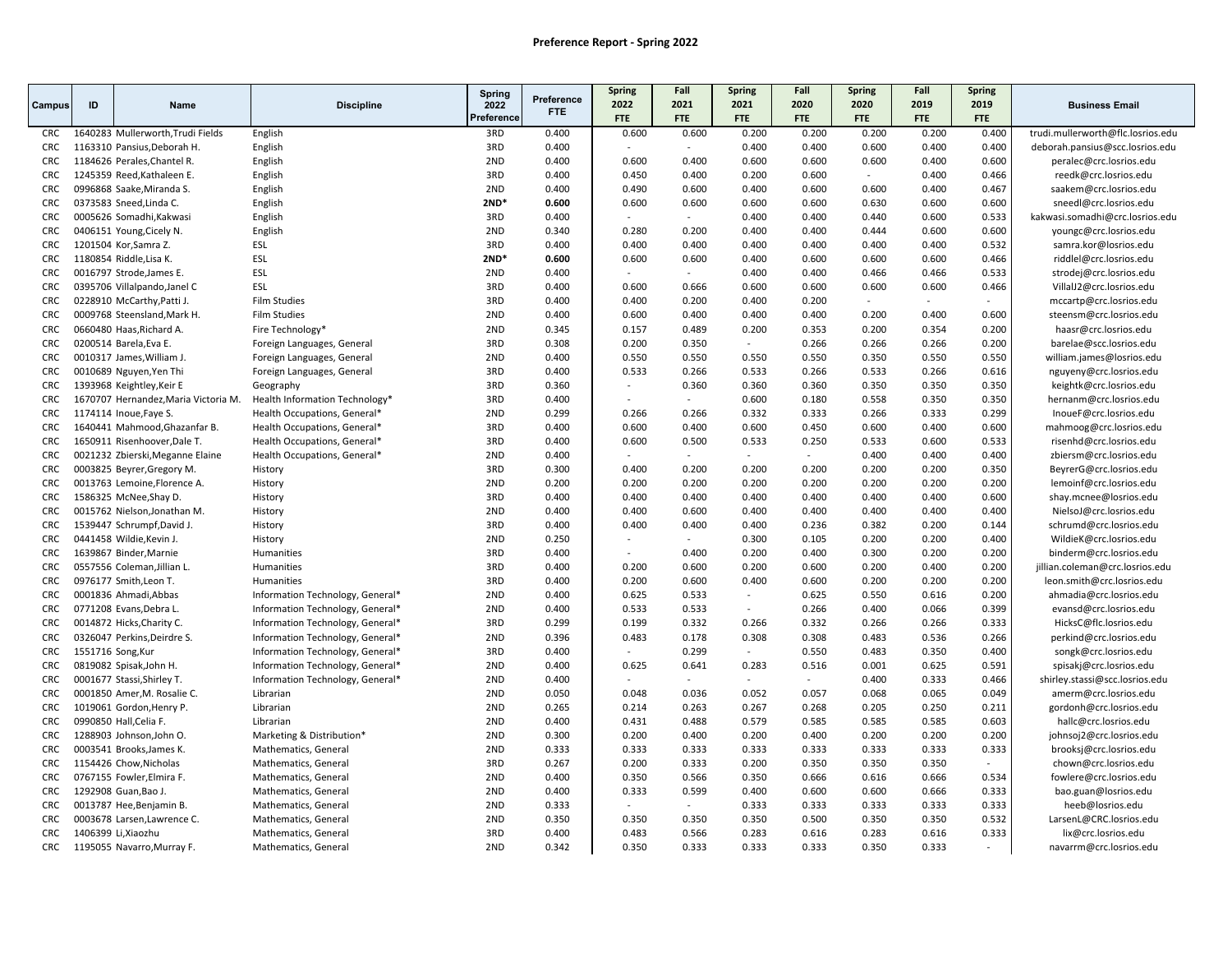|            |                    |                                    |                                                 | Spring     |                    | <b>Spring</b>            | Fall       | <b>Spring</b> | Fall       | <b>Spring</b> | Fall       | <b>Spring</b> |                                       |
|------------|--------------------|------------------------------------|-------------------------------------------------|------------|--------------------|--------------------------|------------|---------------|------------|---------------|------------|---------------|---------------------------------------|
| Campus     | ID                 | Name                               | <b>Discipline</b>                               | 2022       | Preference<br>FTE. | 2022                     | 2021       | 2021          | 2020       | 2020          | 2019       | 2019          | <b>Business Email</b>                 |
|            |                    |                                    |                                                 | Preference |                    | <b>FTE</b>               | <b>FTE</b> | <b>FTE</b>    | <b>FTE</b> | <b>FTE</b>    | <b>FTE</b> | <b>FTE</b>    |                                       |
| <b>CRC</b> |                    | 0023703 Nelsenador, Matthew B.     | Mathematics, General                            | 2ND        | 0.400              | 0.350                    | 0.600      | 0.400         | 0.400      | 0.600         | 0.666      | 0.001         | nelsenm@crc.losrios.edu               |
| <b>CRC</b> |                    | 0612336 Ngo, Tran N.               | Mathematics, General                            | 2ND        | 0.333              | 0.333                    | 0.333      | 0.333         | 0.333      | 0.283         | 0.333      | 0.333         | NgoT@CRC.losrios.edu                  |
| <b>CRC</b> |                    | 0001120 Schulte, Wilfred H.        | Mathematics, General                            | 2ND        | 0.400              | 0.333                    | 0.666      | 0.333         | 0.666      | 0.333         | 0.666      | 0.533         | schultw@crc.losrios.edu               |
| <b>CRC</b> | 1643139 Sy, Joanne |                                    | Mathematics, General                            | 3RD        | 0.400              | 0.633                    | 0.633      | 0.400         | 0.600      | 0.666         | 0.616      | 0.638         | svi@crc.losrios.edu                   |
| <b>CRC</b> |                    | 1579566 Hebert, Rodney Stafford    | Music                                           | 3RD        | 0.216              | $\overline{a}$           | $\sim$     | $\sim$        | $\sim$     | 0.216         | 0.216      | 0.216         | hebertr@crc.losrios.edu               |
| <b>CRC</b> |                    | 0005258 Homan, Steve P.            | Music                                           | 2ND        | 0.183              | 0.183                    | 0.183      | 0.183         | 0.183      | 0.549         | 0.549      | 0.549         | homans@crc.losrios.edu                |
| <b>CRC</b> |                    | 1127978 Keller, Derek L.           | Music                                           | 2ND        | 0.400              | $\sim$                   | $\sim$     | $\sim$        | 0.300      | 0.300         | 0.558      | 0.558         | kellerd@crc.losrios.edu               |
| <b>CRC</b> |                    | 0001012 Sands-Pertel, Judith A.    | Music                                           | 2ND        | 0.400              | 0.400                    | 0.400      | 0.405         | 0.400      | 0.383         | 0.600      | 0.583         | sands-j@crc.losrios.edu               |
| CRC        |                    | 1245937 Sultanova, Narmina         | Music                                           | 3RD        | 0.183              | 0.183                    | 0.183      | 0.183         | 0.183      | 0.183         | 0.366      | 0.183         | sultann@crc.losrios.edu               |
| <b>CRC</b> |                    | 0650978 Hewell Starnes, Tracy      | Nurse                                           | 2ND        | 0.138              | $\sim$                   | 0.009      | 0.135         | 0.141      | 0.215         | 0.172      | 0.172         | hewellt@crc.losrios.edu               |
| <b>CRC</b> |                    | 1402652 Koscheski, Frances M.      | Nurse                                           | 3RD        | 0.246              | $\overline{\phantom{a}}$ | 0.201      | 0.238         | 0.253      | 0.257         | 0.175      | 0.327         | koschef@crc.losrios.edu               |
| <b>CRC</b> |                    | 0450217 BoarerPitchford.Julie K.   | Nutrition, Foods, and Culinary Arts*            | 2ND        | 0.400              | 0.450                    | 0.400      | 0.400         | 0.400      | 0.400         | 0.600      | 0.400         | julie.boarerpitchford@flc.losrios.edu |
| <b>CRC</b> |                    | 0003157 Dimond, Alison G.          | Nutrition, Foods, and Culinary Arts*            | 2ND        | 0.400              | $\overline{a}$           | $\sim$     | $\sim$        | $\sim$     | 0.600         | 0.400      | 0.600         | alison.dimond@scc.losrios.edu         |
| <b>CRC</b> |                    | 1228334 Wise, Kristine M.          | Nutrition, Foods, and Culinary Arts*            | 3RD        | 0.400              | 0.400                    | 0.200      | 0.400         | 0.200      | 0.200         | 0.200      | 0.200         | wisek@crc.losrios.edu                 |
| <b>CRC</b> |                    | 0004093 Horrell, Eldean J.         | Office Technology/Office Computer Applications* | 2ND        | 0.200              | 0.066                    |            |               |            | 0.133         | 0.266      | 0.133         | horrele@crc.losrios.edu               |
| CRC        |                    | 0016959 Cinelli, Albert E.         | Philosophy                                      | 2ND        | 0.400              | 0.400                    | 0.400      | 0.400         | 0.400      | 0.400         | 0.400      | 0.400         | cinella@crc.losrios.edu               |
| <b>CRC</b> |                    | 1313493 Dale, Jeffrey J.           | Philosophy                                      | 3RD        | 0.400              | 0.600                    | 0.400      | 0.200         | 0.400      | 0.400         | 0.200      | 0.400         | dalej@crc.losrios.edu                 |
| <b>CRC</b> |                    | 1053993 Sutter, Valyn T.           | Philosophy                                      | 3RD        | 0.200              | 0.200                    | 0.200      | 0.200         | 0.200      | 0.200         | 0.400      | 0.200         | sutterv@crc.losrios.edu               |
| <b>CRC</b> |                    | 0957156 De Mars, Eva               | <b>Physical Education</b>                       | 3RD        | 0.400              | 0.561                    | 0.561      | 0.561         | 0.450      | 0.561         | 0.600      | 0.561         | demarse@crc.losrios.edu               |
| <b>CRC</b> |                    | 0010275 Diehl, Kellie A.           | <b>Physical Education</b>                       | 3RD        | 0.300              | 0.300                    | 0.193      | 0.300         | 0.150      | 0.300         | 0.300      | 0.300         | diehlk@flc.losrios.edu                |
| <b>CRC</b> |                    | 0001504 Mico, Don N.               | <b>Physical Education</b>                       | 2ND        | 0.400              | 0.561                    | 0.561      | 0.561         | 0.561      | 0.610         | 0.561      | 0.561         | micod@crc.losrios.edu                 |
| <b>CRC</b> |                    | 0005586 Murakami-Smith, Lynne M.   | <b>Physical Education</b>                       | 2ND        | 0.400              | 0.150                    | 0.450      | 0.450         | 0.450      | 0.300         | 0.450      | 0.600         | murakal@crc.losrios.edu               |
| CRC        |                    | 0672086 Tierney, Joan W.           | <b>Physical Education</b>                       | 2ND        | 0.225              | 0.150                    | 0.300      | 0.150         | 0.300      | 0.150         | 0.300      | 0.450         | tiernej@crc.losrios.edu               |
| <b>CRC</b> |                    | 0932413 Zenuk, Elizabeth A.        | <b>Physical Education</b>                       | 3RD        | 0.400              | 0.561                    | 0.411      | 0.561         | 0.411      | 0.636         | 0.450      | 0.561         | zenuke@crc.losrios.edu                |
| <b>CRC</b> |                    | 1707408 Dow, Keith E.              | Physics, General                                | 3RD        | 0.400              | 0.360                    | 0.560      | 0.360         | 0.001      | $\sim$        | 0.200      | 0.200         | keith.dow@losrios.edu                 |
| CRC        |                    | 1170988 Strong, Michael W.         | Physics, General                                | 2ND        | 0.250              | 0.001                    | 0.300      | 0.200         | 0.200      | 0.200         | 0.001      | 0.200         | strongm@crc.losrios.edu               |
| <b>CRC</b> |                    | 1254970 Dobson, Veronica E.        | Psychology, General                             | 3RD        | 0.400              | 0.400                    | 0.400      | 0.400         | 0.400      | 0.600         | 0.600      | 0.600         | dobsonv@crc.losrios.edu               |
| <b>CRC</b> |                    | 0012887 Patten Armbrust, Evelyn T. | Psychology, General                             | 3RD        | 0.400              | 0.400                    | 0.400      | 0.400         | $\sim$     | 0.200         | 0.400      | 0.400         | pattene@flc.losrios.edu               |
| CRC        |                    | 0006291 Davenport, Carly S.        | Radio and Television <sup>*</sup>               | 2ND        | 0.200              | 0.200                    | 0.200      | 0.200         | 0.200      |               | 0.200      | 0.200         | davenpc@crc.losrios.edu               |
| <b>CRC</b> |                    | 0003004 Vautin, Gary D.            | Radio and Television*                           | 2ND        | 0.283              | 0.283                    | $\sim$     | 0.283         | $\sim$     | 0.283         | 0.283      | 0.283         | vauting@crc.losrios.edu               |
| CRC        |                    | 0694074 Carter, Cari A.            | Sign Language                                   | 3RD        | 0.400              | 0.266                    | 0.533      | 0.533         | 0.533      | 0.533         | 0.466      | 0.533         | carterc2@crc.losrios.edu              |
| <b>CRC</b> |                    | 1508200 Browne, Rachael E.         | Sociology                                       | 3RD        | 0.400              | 0.400                    | 0.400      | 0.400         | 0.200      |               | 0.600      | 0.600         | browner@crc.losrios.edu               |
| <b>CRC</b> |                    | 1105300 Elston, Tyler M.           | Sociology                                       | 3RD        | 0.400              | 0.400                    | 0.400      | 0.600         | 0.400      | 0.200         | 0.500      | 0.200         | elstont@crc.losrios.edu               |
| <b>CRC</b> |                    | 0765757 Logan, Jason K.            | Sociology                                       | 3RD        | 0.200              | 0.200                    | 0.200      | 0.200         | 0.200      | 0.200         | 0.200      | 0.400         | LoganJ@scc.losrios.edu                |
| <b>CRC</b> |                    | 0005670 Chase, Lawrence J.         | Speech Communication                            | 2ND        | 0.400              |                          | 0.400      | 0.400         | 0.400      | 0.400         | 0.400      | 0.400         | ChaseL@CRC.losrios.edu                |
| <b>CRC</b> |                    | 1581718 Hendrickson, Mary A        | Speech Communication                            | 3RD        | 0.400              | 0.600                    | 0.440      | 0.600         | 0.600      | 0.200         | 0.200      | 0.600         | hendrim@crc.losrios.edu               |
| <b>CRC</b> |                    | 0004262 Riese, Kelly L.            | Speech Communication                            | 2ND        | 0.400              | 0.400                    | 0.400      | 0.200         | 0.400      | 0.400         | 0.200      | 0.400         | riesek@crc.losrios.edu                |
| <b>FLC</b> |                    | 0725977 Funderburg, Kelly L.       | Academic Guidance/HCD                           | 3RD        | 0.200              | 0.147                    | 0.200      | $\sim$        | 0.200      | $\sim$        | 0.200      | 0.200         | funderk@flc.losrios.edu               |
| <b>FLC</b> |                    | 0003400 Lewis, Barbara R.          | Academic Guidance/HCD                           | 2ND        | 0.200              | $\sim$                   | 0.200      | 0.200         | 0.200      | 0.200         | 0.200      | 0.200         | barbara.lewis@flc.losrios.edu         |
| <b>FLC</b> |                    | 0533585 Radekin, Rachel R.         | Academic Guidance/HCD                           | 3RD        | 0.234              | 0.200                    | 0.200      | 0.267         | 0.400      | 0.067         | 0.267      | 0.133         | rachel.radekin@flc.losrios.edu        |
| <b>FLC</b> |                    | 1681496 Silva-Henry Rachel A.      | Academic Guidance/HCD                           | 3RD        | 0.400              | 0.200                    | 0.400      | 0.400         | 0.400      | 0.400         | 0.600      | 0.467         | silvar@flc.losrios.edu                |
| <b>FLC</b> |                    | 0580374 Aghabeigi, Farah           | Accounting*                                     | 3RD        | 0.267              | $\sim$                   | 0.200      | 0.267         | 0.267      | $\sim$        | 0.001      | 0.467         | aghabef@flc.losrios.edu               |
| <b>FLC</b> |                    | 0364496 Hopkins, Don R.            | Administration of Justice*                      | 2ND        | 0.400              | 0.200                    | 0.400      | 0.400         | 0.400      | 0.400         | 0.400      | 0.614         | HopkinD@flc.losrios.edu               |
| <b>FLC</b> |                    | 0003172 Hoffman, Dale H.           | Anthropology                                    | 2ND        | 0.160              | 0.160                    | 0.160      | 0.160         | 0.160      | 0.150         | 0.150      | 0.150         | hoffmad@flc.losrios.edu               |
| <b>FLC</b> |                    | 0013885 Rush, John A.              | Anthropology                                    | 2ND        | 0.400              | $\overline{\phantom{a}}$ | $\sim$     | 0.350         | 0.360      | 0.500         | 0.550      | 0.500         | rushj@flc.losrios.edu                 |
| <b>FLC</b> |                    | 0709085 Thompson, Janel D.         | Anthropology                                    | 3RD        | 0.400              | 0.560                    | 0.560      | 0.350         | 0.560      | 0.350         | 0.400      | 0.350         | thompsj2@flc.losrios.edu              |
| <b>FLC</b> |                    | 0149146 Watters, Stephen W.        | Anthropology                                    | 3RD        | 0.200              | 0.200                    | 0.200      | 0.200         | 0.200      | 0.200         | 0.200      | 0.200         | stephen.watters@flc.losrios.edu       |
| <b>FLC</b> |                    | 0008063 Hart, Aleris E.            | <b>Applied Design</b>                           | 2ND        | 0.283              | 0.283                    | $\sim$     | 0.283         | $\sim$     | 0.283         | 0.283      | 0.283         | harta@flc.losrios.edu                 |
| <b>FLC</b> |                    | 0004501 Germany, Talver J.         | Art                                             | 2ND        | 0.400              | 0.566                    | 0.566      | 0.566         | 0.566      | 0.566         | 0.566      | 0.566         | germant@flc.losrios.edu               |
| <b>FLC</b> |                    | 0008063 Hart, Aleris E.            | Art                                             | 2ND        | 0.400              | 0.283                    | 0.566      | 0.283         | 0.566      | 0.283         | 0.283      | 0.283         | harta@flc.losrios.edu                 |
| <b>FLC</b> |                    | 0853736 Koch, Kristen V.           | Art                                             | 3RD        | 0.200              | 0.200                    | $\sim$     | 0.200         | 0.200      | 0.200         | 0.326      | 0.200         | kristen.koch@losrios.edu              |
| <b>FLC</b> |                    | 0008273 Mirmobiny, Shadieh         | Art                                             | 2ND        | 0.200              | 0.200                    | 0.200      | 0.200         | 0.200      | 0.001         | 0.158      | 0.200         | shadieh.mirmobiny@flc.losrios.edu     |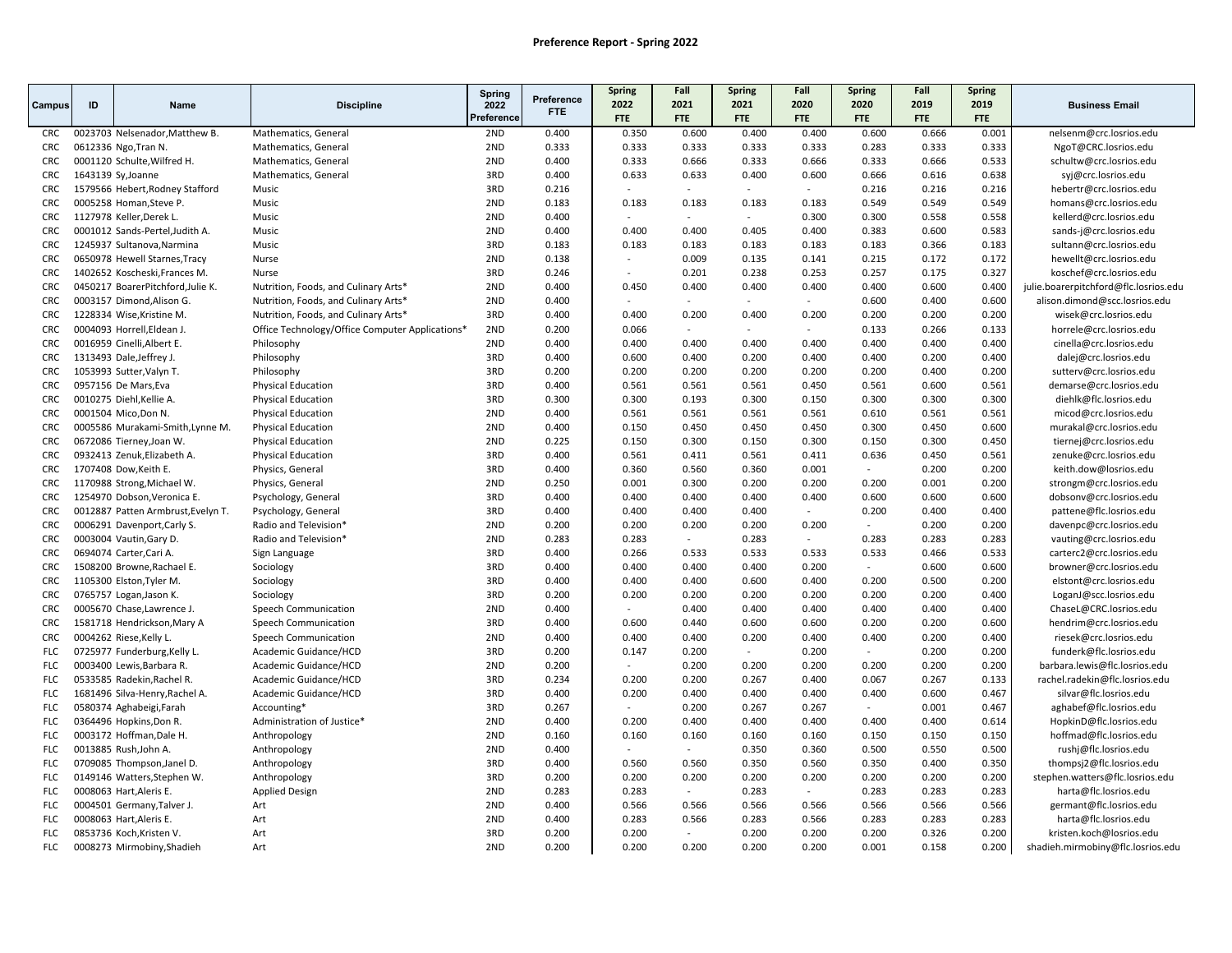|                          |    |                                                        |                                             | <b>Spring</b> |                          | <b>Spring</b>   | Fall            | Spring                   | Fall            | <b>Spring</b>  | Fall           | <b>Spring</b>  |                                                         |
|--------------------------|----|--------------------------------------------------------|---------------------------------------------|---------------|--------------------------|-----------------|-----------------|--------------------------|-----------------|----------------|----------------|----------------|---------------------------------------------------------|
| Campus                   | ID | Name                                                   | <b>Discipline</b>                           | 2022          | Preference<br><b>FTE</b> | 2022            | 2021            | 2021                     | 2020            | 2020           | 2019           | 2019           | <b>Business Email</b>                                   |
|                          |    |                                                        |                                             | Preferenc     |                          | <b>FTE</b>      | <b>FTE</b>      | <b>FTE</b>               | <b>FTE</b>      | FTE            | FTE            | FTE            |                                                         |
| <b>FLC</b>               |    | 0004914 Welty, Margaret M.                             | Art                                         | 2ND           | 0.400                    | 0.566           | 0.566           | 0.566                    | 0.566           | 0.566          | 0.566          | 0.566          | weltym@flc.losrios.edu                                  |
| <b>FLC</b>               |    | 0017723 Montague-Archer, Nancy                         | Astronomy                                   | 3RD           | 0.200                    | 0.200           | 0.200           | 0.200                    | 0.200           | 0.200          | 0.200          | 0.200          | montagn@flc.losrios.edu                                 |
| <b>FLC</b>               |    | 1030037 Jazbi, Parisa                                  | Biology, General                            | 2ND           | 0.400                    |                 | $\mathbf{r}$    | $\sim$                   | $\sim$          | 0.200          | 0.200          | 0.600          | jazbip@flc.losrios.edu                                  |
| <b>FLC</b>               |    | 1643891 Lee, Michelle K.                               | Biology, General                            | 3RD           | 0.400                    |                 | 0.520           | 0.520                    | 0.520           | 0.500          | 0.500          | 0.500          | michelle.lee@flc.losrios.edu                            |
| <b>FLC</b>               |    | 1536914 Osorio, Cecilia G.                             | Biology, General                            | 3RD           | 0.360                    | 0.360           | 0.360           | 0.360                    | 0.360           | 0.350          | 0.350          | 0.350          | osorioc@flc.losrios.edu                                 |
| <b>FLC</b>               |    | 0002111 Wenzel, Michael T.                             | Biology, General                            | 2ND           | 0.400                    | $\sim$          | 0.560           | 0.560                    | 0.560           | 0.550          | 0.350          | 0.550          | wenzelm@flc.losrios.edu                                 |
| <b>FLC</b>               |    | 0005933 Buch, Dipali D.                                | <b>Business Administration*</b>             | $2ND*$        | 0.600                    | 0.600           | 0.600           | 0.600                    | 0.600           | 0.400          | 0.600          | 0.400          | buchd@flc.losrios.edu                                   |
| <b>FLC</b>               |    | 1713151 DiGaetano, Anthony L.                          | Business Administration*                    | 3RD           | 0.300                    | 0.200           | 0.400           | 0.200                    | 0.400           | 0.400          | 0.600          | 0.400          | anthony.digaetano@flc.losrios.edu                       |
| <b>FLC</b>               |    | 1349737 Faulds, Scott A.                               | Business Administration*                    | 3RD           | 0.400                    | 0.200           | 0.600           | 0.600                    | 0.400           | 0.200          | 0.200          | 0.200          | fauldss@flc.losrios.edu                                 |
| <b>FLC</b>               |    | 1180645 Kolleda, Lance John                            | <b>Business Administration*</b>             | 3RD           | 0.400                    | $\sim$          | 0.400           | 0.200                    | 0.400           | 0.400          | 0.200          | 0.400          | lance.kolleda@flc.losrios.edu                           |
| <b>FLC</b>               |    | 0004441 McClatchy, Jedd J.                             | Business Administration*                    | 2ND           | 0.300                    |                 | $\sim$          | $\overline{\phantom{a}}$ | 0.200           | 0.200          | 0.400          | 0.200          | mcclatj@flc.losrios.edu                                 |
| <b>FLC</b>               |    | 1192042 Garbett, Rick T.                               | Business Management*                        | 3RD           | 0.200                    |                 | $\sim$          | $\sim$                   | 0.200           | 0.200          | 0.200          | 0.400          | rick.garbett@flc.losrios.edu                            |
| <b>FLC</b>               |    | 0009408 Wright, Cheryl A.                              | Business Management*                        | 2ND           | 0.400                    | 0.600           | 0.600           | 0.600                    | 0.600           | 0.400          | 0.400          | 0.400          | cheryl.wright@flc.losrios.edu                           |
| <b>FLC</b>               |    | 1696159 Gillies-Doherty, Laura                         | Chemistry, General                          | 3RD           | 0.400                    |                 | 0.001           | 0.426                    | 0.640           | 0.566          | 0.500          | 0.567          | gilliel@scc.losrios.edu                                 |
| <b>FLC</b>               |    | 1491787 Hilger-Estrada, Tanya D.                       | Chemistry, General                          | 3RD           | 0.400                    | 0.586           | 0.586           | 0.586                    | 0.587           | 0.566          | 0.567          | 0.567          | hilgert@flc.losrios.edu                                 |
| <b>FLC</b>               |    | 1151071 Stark, James C.                                | Chemistry, General                          | 2ND           | 0.400                    |                 | $\sim$          | $\sim$                   | 0.587           | 0.567          | 0.566          | 0.567          | StarkJ@flc.losrios.edu                                  |
| <b>FLC</b>               |    | 1672759 Tolopilo, Joshua D.                            | Chemistry, General                          | 3RD           | 0.400                    | 0.466           | 0.620           | 0.520                    | 0.620           | 0.500          | 0.650          | 0.500          | tolopij@flc.losrios.edu                                 |
| <b>FLC</b>               |    | 0364045 Bliss, Kellie C.                               | Child Development/Early Care and Education* | 3RD           | 0.200                    | 0.200           | 0.200           | 0.200                    | 0.200           | 0.633          |                | 0.200          | kellie.bliss@flc.losrios.edu                            |
| <b>FLC</b>               |    | 0007405 Daniels, Joyce Anne                            | Child Development/Early Care and Education* | 2ND           | 0.200                    | 0.200           | $\blacksquare$  | 0.200                    | $\sim$          | 0.200          | $\sim$         | 0.200          | joyce.daniels@flc.losrios.edu                           |
| <b>FLC</b>               |    | 1565665 Ferry-Perata, Elizabeth A.                     | Child Development/Early Care and Education* | 3RD           | 0.400                    | 0.200           | 0.600           | 0.600                    | 0.600           | 0.400          | 0.400          | 0.400          | elizabeth.ferry-perata@flc.losrios.edu                  |
| <b>FLC</b>               |    | 1097469 Sutton, Amber M.                               | Child Development/Early Care and Education* | 3RD<br>3RD    | 0.400                    | 0.333           | 0.633           | 0.633                    | 0.400           | 0.333          | 0.400          | 0.133          | amber.sutton@flc.losrios.edu                            |
| <b>FLC</b>               |    | 0572982 Dale, Michael J.                               | Commercial Music*                           | 2ND           | 0.258                    | $\sim$          | 0.258           | 0.100                    | 0.258           | 0.130          | 0.258          | 0.100          | dalem@flc.losrios.edu                                   |
| <b>FLC</b>               |    | 0013495 Beese, Michelle A.                             | Counselor                                   | $2ND*$        | 0.395                    | 0.364           | 0.308           | 0.425                    | 0.332           | 0.540          | 0.533          | 0.596          | michelle.beese@flc.losrios.edu                          |
| <b>FLC</b>               |    | 0016755 Darr Glynn, Kristina D.                        | Counselor                                   | 3RD           | 0.600<br>0.327           | 0.600<br>$\sim$ | 0.600<br>$\sim$ | 0.611<br>$\sim$          | 0.602<br>$\sim$ | 0.611<br>0.150 | 0.402<br>0.257 | 0.603<br>0.397 | kristina.darrglynn@flc.losrios.edu                      |
| <b>FLC</b><br><b>FLC</b> |    | 1571985 Dillon, Jeffrey T.<br>0271812 Lorenzo, Gina M. | Counselor<br>Counselor                      | 2ND           | 0.400                    | 0.575           | 0.591           | 0.473                    | 0.352           | 0.535          | 0.487          | 0.547          | dillonj@flc.losrios.edu<br>gina.lorenzo@flc.losrios.edu |
| <b>FLC</b>               |    | 1506235 McConnell, Joel E.                             | Counselor                                   | 3RD           | 0.305                    | 0.347           | 0.120           | 0.263                    | 0.190           | 0.218          | 0.138          | 0.230          | joel.mcconnell@flc.losrios.edu                          |
| <b>FLC</b>               |    | 0293554 McGhee,Kelly F.                                | Counselor                                   | 3RD           | 0.400                    | 0.529           | 0.600           | 0.598                    | 0.552           | 0.586          | 0.493          | 0.430          | mcgheek@flc.losrios.edu                                 |
| <b>FLC</b>               |    | 0825527 Miranda, Yolanda O.                            | Counselor                                   | 3RD           | 0.011                    | 0.011           | 0.011           | 0.011                    | 0.056           | 0.034          | 0.046          | 0.112          | yolanda.miranda@arc.losrios.edu                         |
| <b>FLC</b>               |    | 0017136 Nielsen, Ruth C.                               | Counselor                                   | 3RD           | 0.400                    | 0.437           | 0.538           | 0.406                    | 0.156           | 0.310          | 0.138          | 0.431          | nielser@flc.losrios.edu                                 |
| <b>FLC</b>               |    | 0622539 Rahman Jackson, Lishia                         | Counselor                                   | 3RD           | 0.400                    | 0.600           | 0.586           | 0.605                    | 0.425           | 0.598          | 0.435          | 0.575          | rahmanl@flc.losrios.edu                                 |
| <b>FLC</b>               |    | 0021237 Roberge, Andrea M.                             | Counselor                                   | 2ND           | 0.400                    | 0.601           | 0.590           | 0.601                    | 0.611           | 0.601          | 0.579          | 0.601          | roberga@flc.losrios.edu                                 |
| <b>FLC</b>               |    | 0003303 Snow, Camille D.                               | Counselor                                   | 2ND           | 0.368                    | 0.352           | 0.383           | 0.202                    | 0.203           | 0.203          | 0.202          | 0.202          | snowc@flc.losrios.edu                                   |
| <b>FLC</b>               |    | 1500025 Wallace, Jennifer C.                           | <b>Dramatic Arts</b>                        | 3RD           | 0.400                    | 0.670           | 0.469           | 0.619                    | 0.670           | 0.400          | 0.566          | 0.400          | jennifer.wallace@flc.losrios.edu                        |
| <b>FLC</b>               |    | 1075981 Fitch, Susan M.                                | Economics                                   | 3RD           | 0.400                    |                 |                 | $\sim$                   | 0.200           | 0.600          | 0.600          | 0.400          | fitchs@flc.losrios.edu                                  |
| <b>FLC</b>               |    | 0017287 Radding, Joseph R.                             | Economics                                   | 3RD           | 0.300                    |                 |                 | $\overline{\phantom{a}}$ | 0.200           | 0.200          | 0.400          | 0.200          | raddinj@flc.losrios.edu                                 |
| <b>FLC</b>               |    | 0652075 Abeyta, Steven V.                              | English                                     | 2ND           | 0.400                    | 0.400           | 0.533           | 0.333                    | 0.333           | $\sim$         | 0.200          | 0.200          | steven.abeyta@flc.losrios.edu                           |
| <b>FLC</b>               |    | 0005847 Beatty, Heather E.                             | English                                     | 3RD           | 0.400                    |                 | 0.400           | 0.400                    | 0.400           | 0.400          | 0.200          | 0.200          | beattyh@flc.losrios.edu                                 |
| <b>FLC</b>               |    | 1352296 Cruz, Ronald J.                                | English                                     | 2ND           | 0.400                    | 0.400           | 0.400           | 0.200                    | 0.533           | 0.533          | 0.400          | 0.200          | cruzr@flc.losrios.edu                                   |
| <b>FLC</b>               |    | 1105910 Hawley, Jennifer L.                            | English                                     | 2ND           | 0.400                    | 0.400           | 0.400           | 0.400                    | 0.533           | 0.333          | 0.400          | 0.400          | hawleyj@flc.losrios.edu                                 |
| <b>FLC</b>               |    | 0795654 Knudson, Estate of Anita L.                    | English                                     | 2ND           | 0.400                    |                 | 0.333           |                          | 0.666           | 0.333          | 0.333          | 0.200          | knudsoe@flc.losrios.edu                                 |
| <b>FLC</b>               |    | 0003339 Meyer, Kristin M.                              | English                                     | 2ND           | 0.400                    | 0.400           | 0.400           | 0.200                    | 0.400           | 0.400          | 0.200          | 0.200          | meyerk@flc.losrios.edu                                  |
| <b>FLC</b>               |    | 1054191 Oliver, Noelle E.                              | English                                     | 2ND           | 0.367                    | 0.400           | 0.200           | 0.333                    | 0.333           | 0.200          | 0.200          | $\sim$         | olivern@flc.losrios.edu                                 |
| <b>FLC</b>               |    | 1708993 Marlow, Edward L.                              | Environmental Technology*                   | 3RD           | 0.200                    | 0.200           | 0.200           | 0.200                    | 0.400           | 0.200          | 0.400          | 0.200          | marlowe@flc.losrios.edu                                 |
| <b>FLC</b>               |    | 0021819 Page, Monica C.                                | ESL                                         | 2ND           | 0.400                    | 0.200           | 0.400           | 0.400                    | 0.400           | 0.293          | 0.267          | 0.267          | monica.page@flc.losrios.edu                             |
| <b>FLC</b>               |    | 0568634 Mohrmann, Peter R.                             | <b>Film Studies</b>                         | 3RD           | 0.400                    | 0.400           | 0.400           | 0.400                    | 0.400           | 0.200          | 0.200          | 0.200          | peter.mohrmann@losrios.edu                              |
| <b>FLC</b>               |    | 0572977 Alford, Purificacion M.                        | Foreign Languages, General                  | 2ND           | 0.350                    | 0.350           | 0.350           | 0.350                    | 0.350           | 0.350          | 0.350          | 0.350          | AlfordP@flc.losrios.edu                                 |
| <b>FLC</b>               |    | 0016984 Bolton, Sara Michele                           | Foreign Languages, General                  | 2ND           | 0.350                    | 0.350           | 0.350           | 0.350                    | 0.350           | 0.350          | 0.350          | 0.350          | sara.bolton@flc.losrios.edu                             |
| <b>FLC</b>               |    | 0405547 Divittorio, Amy M.                             | Foreign Languages, General                  | 2ND           | 0.350                    | 0.350           | 0.350           | 0.350                    | 0.350           | 0.350          | 0.350          | 0.350          | amy.divittorio@flc.losrios.edu                          |
| <b>FLC</b>               |    | 0696509 Emad, Navid                                    | Foreign Languages, General                  | 2ND           | 0.350                    | 0.350           | 0.350           | 0.350                    | 0.350           | 0.350          | 0.350          | 0.350          | navid.emad@flc.losrios.edu                              |
| <b>FLC</b>               |    | 0000397 Mason, Shawn S.                                | Foreign Languages, General                  | 2ND           | 0.350                    | 0.350           | 0.350           | 0.350                    | 0.350           | 0.350          | 0.350          | 0.350          | MasonS@flc.losrios.edu                                  |
| <b>FLC</b>               |    | 1418342 Veras, Clarisa C.                              | Foreign Languages, General                  | 3RD           | 0.350                    | 0.350           | 0.350           | 0.350                    | 0.350           | 0.350          | $\sim$         | 0.350          | verasc@flc.losrios.edu                                  |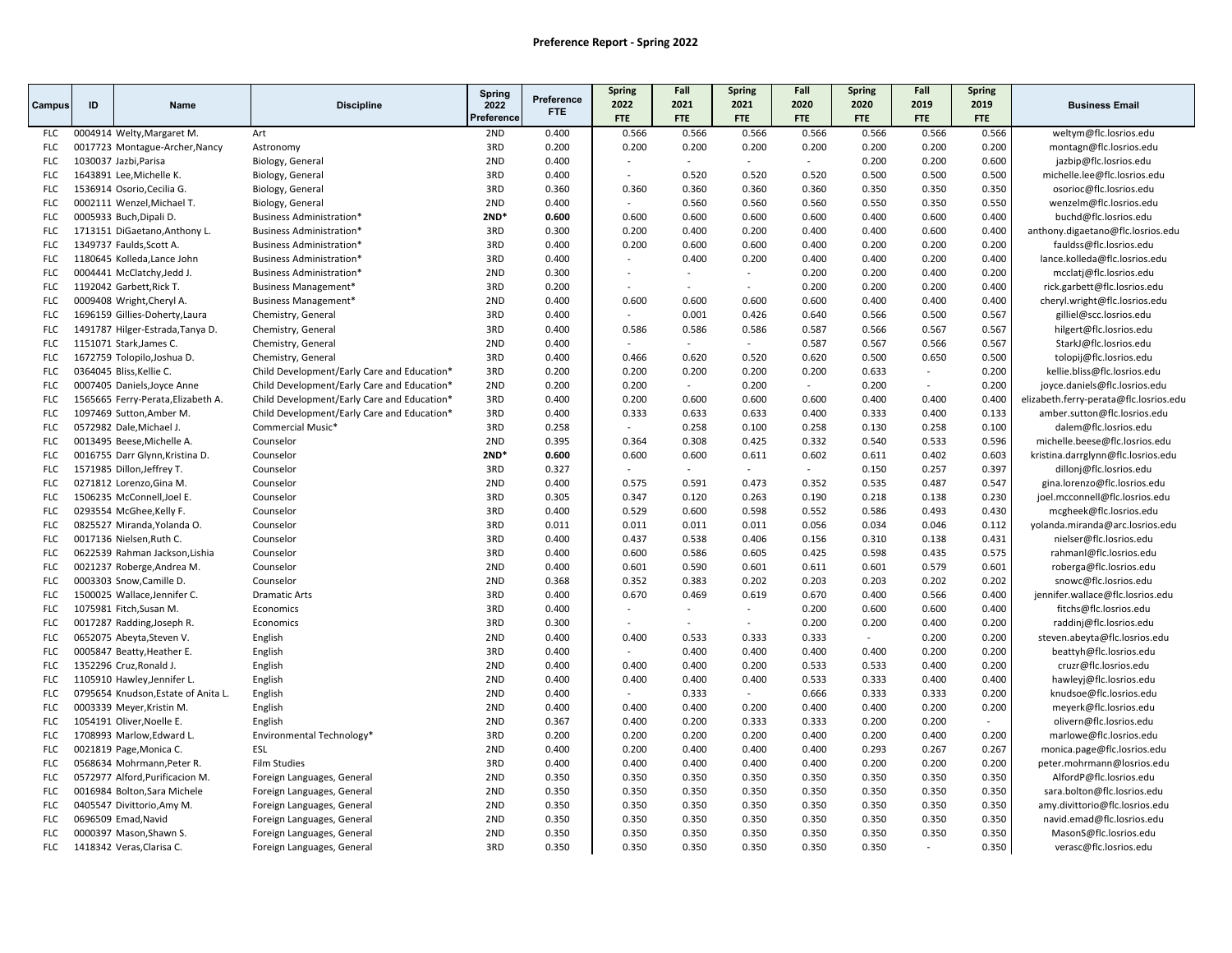|                          |    |                                                      |                                                        | Spring     |                    | Spring                            | Fall            | Spring          | Fall           | <b>Spring</b>  | Fall           | Spring         |                                                   |
|--------------------------|----|------------------------------------------------------|--------------------------------------------------------|------------|--------------------|-----------------------------------|-----------------|-----------------|----------------|----------------|----------------|----------------|---------------------------------------------------|
| Campus                   | ID | Name                                                 | <b>Discipline</b>                                      | 2022       | Preference<br>FTE. | 2022                              | 2021            | 2021            | 2020           | 2020           | 2019           | 2019           | <b>Business Email</b>                             |
|                          |    |                                                      |                                                        | Preference |                    | <b>FTE</b>                        | <b>FTE</b>      | <b>FTE</b>      | <b>FTE</b>     | <b>FTE</b>     | FTE            | FTE            |                                                   |
| FLC                      |    | 0021721 Domek, Anna L.                               | General Work Experience*                               | 3RD        | 0.200              | 0.200                             | 0.200           | 0.200           | 0.067          | 0.200          | 0.133          | 0.200          | domeka@flc.losrios.edu                            |
| <b>FLC</b>               |    | 0725977 Funderburg, Kelly L.                         | General Work Experience*                               | 3RD        | 0.300              | 0.147                             | 0.200           | 0.400           | 0.200          | 0.400          | 0.400          | 0.200          | funderk@flc.losrios.edu                           |
| <b>FLC</b>               |    | 0833937 McHenry, Jennifer L.                         | Geography                                              | 3RD        | 0.300              | 0.200                             | 0.400           | 0.200           | 0.200          | 0.200          | 0.200          | 0.400          | jennifer.mchenry@flc.losrios.edu                  |
| <b>FLC</b>               |    | 0002363 Welsh, Susan                                 | Geography                                              | 3RD        | 0.400              | 0.520                             | 0.520           | 0.500           | 0.520          | 0.650          | 0.500          | 0.350          | susan.welsh@flc.losrios.edu                       |
| <b>FLC</b>               |    | 1573905 Raskin, Samuel W.                            | Geology                                                | 3RD        | 0.360              | 0.360                             | 0.360           | 0.200           | 0.400          | 0.350          | 0.350          | 0.350          | raskins@flc.losrios.edu                           |
| <b>FLC</b>               |    | 1248563 Johnston, Erin L.                            | <b>Health Education</b>                                | 2ND        | 0.200              |                                   | 0.200           | 0.200           | 0.200          | 0.200          | 0.200          | $\sim$         | johnste@flc.losrios.edu                           |
| <b>FLC</b>               |    | 0569120 Cooper, Paul G.                              | History                                                | 2ND        | 0.400              | 0.400                             | 0.400           | 0.600           | 0.400          | 0.400          | 0.400          | 0.400          | paul.cooper@flc.losrios.edu                       |
| <b>FLC</b>               |    | 0795654 Knudson, Estate of Anita L.                  | History                                                | 2ND        | 0.200              |                                   | 0.200           | 0.200           | $\sim$         | 0.200          | 0.200          | 0.400          | knudsoe@flc.losrios.edu                           |
| <b>FLC</b>               |    | 0007473 Maddock, Robert A.                           | History                                                | 2ND        | 0.400              | 0.400                             | 0.400           | 0.600           | 0.600          | 0.400          | 0.400          | 0.600          | MaddocR@flc.losrios.edu                           |
| <b>FLC</b>               |    | 1595266 Emmert, Megan E.M.                           | Humanities                                             | 3RD        | 0.200              | 0.200                             | 0.200           | $\sim$          | 0.200          | 0.200          | 0.200          | 0.400          | megan.emmert@flc.losrios.edu                      |
| <b>FLC</b>               |    | 0008273 Mirmobiny, Shadieh                           | Humanities                                             | 2ND        | 0.200              | 0.200                             | 0.200           | 0.200           | $\sim$         | 0.200          | 0.093          | 0.200          | shadieh.mirmobiny@flc.losrios.edu                 |
| <b>FLC</b>               |    | 0245380 Allen, Stephanie Dawn                        | Information Technology, General*                       | 3RD        | 0.400              | 0.266                             | 0.549           | 0.267           | 0.267          | 0.384          | 0.267          | 0.267          | stephanie.allen@flc.losrios.edu                   |
| <b>FLC</b>               |    | 0003877 Davis, Michael R.                            | Information Technology, General*                       | 2ND        | 0.400              | 0.400                             | 0.400           | 0.400           | 0.400          | 0.550          | 0.400          | 0.550          | davism@flc.losrios.edu                            |
| <b>FLC</b>               |    | 0004155 Heiler, Felicia P.                           | Information Technology, General*                       | 2ND        | 0.300              | 0.299                             | 0.232           | 0.300           | 0.301          | 0.301          | 0.233          | 0.234          | felicia.heiler@flc.losrios.edu                    |
| <b>FLC</b>               |    | 1508584 Hendricks, Robert D.                         | Information Technology, General*                       | 2ND        | 0.400              | 0.400                             | 0.400           | 0.600           | 0.400          | 0.600          | 0.400          | 0.600          | robert.hendricks@flc.losrios.edu                  |
| <b>FLC</b>               |    | 0646444 Johnson, Glenn Allen                         | Information Technology, General*                       | 3RD        | 0.334              | 0.400                             | 0.200           | 0.267           | 0.200          | 0.400          | 0.200          | 0.400          | johnsog@flc.losrios.edu                           |
| <b>FLC</b>               |    | 0772679 Millington, James E.                         | Information Technology, General*                       | 2ND        | 0.117              | 0.116                             | 0.116           | 0.117           | 0.117          | 0.117          | 0.116          | 0.400          | millinj@flc.losrios.edu                           |
| <b>FLC</b>               |    | 0002225 Tully, David D.                              | Information Technology, General*                       | 2ND        | 0.400              | 0.550                             | 0.666           | 0.400           | 0.400          | 0.400          | 0.667          | 0.667          | TullyD@flc.losrios.edu                            |
| <b>FLC</b>               |    | 0947071 Burmester, Jami A.                           | Librarian                                              | 3RD        | 0.262              | $\sim$                            | 0.174           | 0.350           | 0.146          | 0.098          | 0.202          | 0.210          | burmesj@flc.losrios.edu                           |
| <b>FLC</b>               |    | 0985075 Marks, Ann L.                                | Librarian                                              | 3RD        | 0.074              | 0.074                             | 0.010           | 0.073           | 0.083          | 0.166          | 0.171          | 0.148          | ann.marks@flc.losrios.edu                         |
| <b>FLC</b>               |    | 0621293 Wathen, Myrna K.                             | Librarian                                              | 3RD        | 0.400              | 0.521                             | 0.396           | 0.405           | 0.423          | 0.411          | 0.421          | 0.398          | myrna.wathen@flc.losrios.edu                      |
| <b>FLC</b>               |    | 1130884 Bulaong, Jesse Paul C.                       | Mathematics, General                                   | 3RD        | 0.400              | $\overline{\phantom{a}}$          | 0.533           | 0.533           | 0.600          | 0.333          | 0.600          | 0.600          | bulaonj@flc.losrios.edu                           |
| <b>FLC</b>               |    | 1419147 Cai, Yueqiang                                | Mathematics, General                                   | 2ND        | 0.333              | $\sim$                            | 0.333           | 0.333           | 0.333          | 0.333          | 0.333          | 0.333          | caiy@flc.losrios.edu                              |
| <b>FLC</b>               |    | 0002964 Eitel, Juliet D.                             | Mathematics, General                                   | 2ND        | 0.367              | 0.333                             | 0.333           | 0.400           | 0.333          | 0.333          | $\sim$         |                | eitelj2@flc.losrios.edu                           |
| <b>FLC</b>               |    | 0013777 Wai, Newton Y.                               | Mathematics, General                                   | 2ND        | 0.367              | 0.200                             | 0.533           | 0.200           | 0.533          | 0.534          | 0.400          | 0.001          | newton.wai@flc.losrios.edu                        |
| <b>FLC</b>               |    | 1127348 Watson, Bethany R.                           | Mathematics, General                                   | 3RD        | 0.267              | $\overline{a}$                    | $\sim$          | 0.075           | 0.267          | 0.267          | 0.333          | 0.267          | watsonb@crc.losrios.edu                           |
| <b>FLC</b>               |    | 1580378 Zhang, Ying                                  | Mathematics, General                                   | 3RD        | 0.300              | 0.075                             | 0.333           | 0.266           | 0.666          | $\sim$         | 0.400          | 0.333          | zhangy@flc.losrios.edu                            |
| <b>FLC</b>               |    | 0000357 Cherok-Fenner, Natalie J.                    | Medical Laboratory Technology*                         | 3RD        | 0.400              | 0.593                             | 0.561           | 0.640           | 0.369          | 0.543          | 0.175          | 0.433          | cherokn@flc.losrios.edu                           |
| <b>FLC</b>               |    | 0572982 Dale, Michael J.                             | Music                                                  | 3RD        | 0.400              |                                   | 0.400           | 0.500           | 0.400          | 0.517          | 0.300          | 0.517          | dalem@flc.losrios.edu                             |
| <b>FLC</b>               |    | 1370619 Hood, Khulan J                               | Music                                                  | 3RD        | 0.275              | 0.200                             | 0.350           | 0.200           | 0.350          | 0.200          | 0.317          | 0.200          | hoodk@flc.losrios.edu                             |
| <b>FLC</b>               |    | 0000249 Johnson, Lewis E.                            | Music                                                  | 2ND        | 0.363              | 0.350                             | 0.350           | 0.375           | 0.175          | 0.350          | 0.350          | 0.175          | johnsol3@flc.losrios.edu                          |
| <b>FLC</b>               |    | 1442370 Pechenova, Mariia                            | Music                                                  | 3RD        | 0.400              | 0.616                             | 0.616           | 0.600           | 0.617          | 0.617          | 0.617          | 0.617          | pechenm@flc.losrios.edu                           |
| <b>FLC</b>               |    | 1166172 Sporov, Evgeniy V.                           | Music                                                  | 2ND        | 0.150              | 0.150                             | 0.150           | 0.150           | 0.230          | 0.150          | 0.150          | 0.150          | sporove@flc.losrios.edu                           |
| <b>FLC</b>               |    | 0450217 BoarerPitchford, Julie K.                    | Nutrition, Foods, and Culinary Arts*                   | 2ND        | 0.200              | 0.200                             | $\sim$          | $\sim$          | 0.200          | 0.200          | $\sim$         | 0.200          | julie.boarerpitchford@flc.losrios.edu             |
| <b>FLC</b>               |    | 0014872 Hicks, Charity C.                            | Office Technology/Office Computer Applications*        | 2ND        | 0.239              | 0.316                             | 0.116           | 0.161           | 0.317          | 0.317          | 0.233          | 0.117          | HicksC@flc.losrios.edu                            |
| <b>FLC</b>               |    | 0002758 Swanson, James K.                            | Paramedic*                                             | 2ND        | 0.400              | $\overline{\phantom{a}}$          | $\sim$          | 0.026           | $\sim$         | 0.617          | 0.641          | 0.639          | james.swanson@flc.losrios.edu                     |
| <b>FLC</b>               |    | 0022464 Bauer, Christian A.                          | Philosophy                                             | 2ND        | 0.400              | 0.400                             | 0.400           | 0.400           | 0.400          | 0.400          | 0.400          | 0.600          | christian.bauer@flc.losrios.edu                   |
| <b>FLC</b>               |    | 1580686 Tees, Jonathan M.                            | Philosophy                                             | 3RD        | 0.400              | 0.200                             | 0.400           | 0.400           | 0.400          | 0.600          | 0.400          | 0.600          | jonathan.tees@flc.losrios.edu                     |
| <b>FLC</b><br><b>FLC</b> |    | 1539533 Warnes, Mathias                              | Philosophy                                             | 3RD<br>3RD | 0.300              | $\overline{\phantom{a}}$<br>0.393 | 0.200<br>0.393  | 0.400           | 0.200          | 0.400          | 0.200          | 0.200          | mathias.warnes@flc.losrios.edu                    |
|                          |    | 0588224 Benford, William                             | <b>Physical Education</b>                              |            | 0.400              |                                   |                 | 0.561           | 0.225          | 0.543          | 0.394          | 0.393          | william.benford@flc.losrios.edu                   |
| <b>FLC</b><br><b>FLC</b> |    | 0010275 Diehl, Kellie A.                             | <b>Physical Education</b>                              | 2ND        | 0.150              | 0.150<br>$\sim$                   | 0.150<br>$\sim$ | 0.150           | 0.300          | 0.300          | 0.150          | 0.150          | diehlk@flc.losrios.edu                            |
| <b>FLC</b>               |    | 0001975 Gaviola Frank E.                             | <b>Physical Education</b>                              | 2ND<br>3RD | 0.150<br>0.400     | 0.450                             | 0.636           | $\sim$<br>0.561 | 0.150<br>0.375 | 0.150<br>0.600 | 0.150<br>0.636 | 0.150<br>0.522 | gaviolf@flc.losrios.edu                           |
| <b>FLC</b>               |    | 0766432 Hanrahan, Molly P.                           | <b>Physical Education</b>                              | 2ND        | 0.375              | 0.300                             | 0.450           | 0.300           | 0.300          | 0.300          | 0.150          | 0.300          | hanrahm@flc.losrios.edu                           |
|                          |    | 0001546 Jacques, Molly M.                            | <b>Physical Education</b>                              |            |                    | 0.300                             |                 |                 |                |                |                |                | jacquem@flc.losrios.edu                           |
| <b>FLC</b><br><b>FLC</b> |    | 1248563 Johnston, Erin L.<br>0001674 Perez, Craig S. | <b>Physical Education</b><br><b>Physical Education</b> | 2ND<br>2ND | 0.300<br>0.400     | 0.150                             | 0.300<br>0.450  | 0.300<br>0.450  | 0.300<br>0.300 | 0.150<br>0.300 | 0.300<br>0.300 | 0.450<br>0.150 | johnste@flc.losrios.edu<br>perezc@flc.losrios.edu |
| <b>FLC</b>               |    | 0447228 Rutz, Patrick                                | <b>Physical Education</b>                              | 3RD        | 0.400              | 0.486                             | 0.450           | 0.486           | 0.450          | 0.486          | 0.450          | 0.486          | rutzp@flc.losrios.edu                             |
| <b>FLC</b>               |    | 0382126 Zarecky, Barry V.                            | <b>Physical Education</b>                              | 3RD        | 0.400              | 0.486                             | 0.150           | 0.486           | 0.150          | 0.486          | 0.150          | 0.486          | zareckb@flc.losrios.edu                           |
| <b>FLC</b>               |    | 1099295 Ring, David M.                               | Physics, General                                       | 2ND        | 0.400              | 0.520                             | 0.360           | 0.360           | 0.360          | 0.500          | 0.350          | 0.500          | ringd@flc.losrios.edu                             |
| <b>FLC</b>               |    | 1535505 Gaffaney, Timothy J.                         | <b>Political Science</b>                               | 3RD        | 0.200              | 0.200                             | 0.200           | 0.200           | $\sim$         | 0.259          | 0.200          | 0.200          | timothy.gaffaney@scc.losrios.edu                  |
| <b>FLC</b>               |    | 0004015 Repetto, Deanne R.                           | <b>Political Science</b>                               | 2ND        | 0.400              | $\sim$                            | 0.200           | 0.400           | 0.400          | 0.580          | 0.400          | 0.200          | repettd@flc.losrios.edu                           |
| <b>FLC</b>               |    | 1623409 Selby, David A.                              | <b>Political Science</b>                               | 3RD        | 0.400              | 0.400                             | 0.400           | 0.400           | 0.400          | 0.200          | 0.400          | 0.200          | david.selby@flc.losrios.edu                       |
|                          |    |                                                      |                                                        |            |                    |                                   |                 |                 |                |                |                |                |                                                   |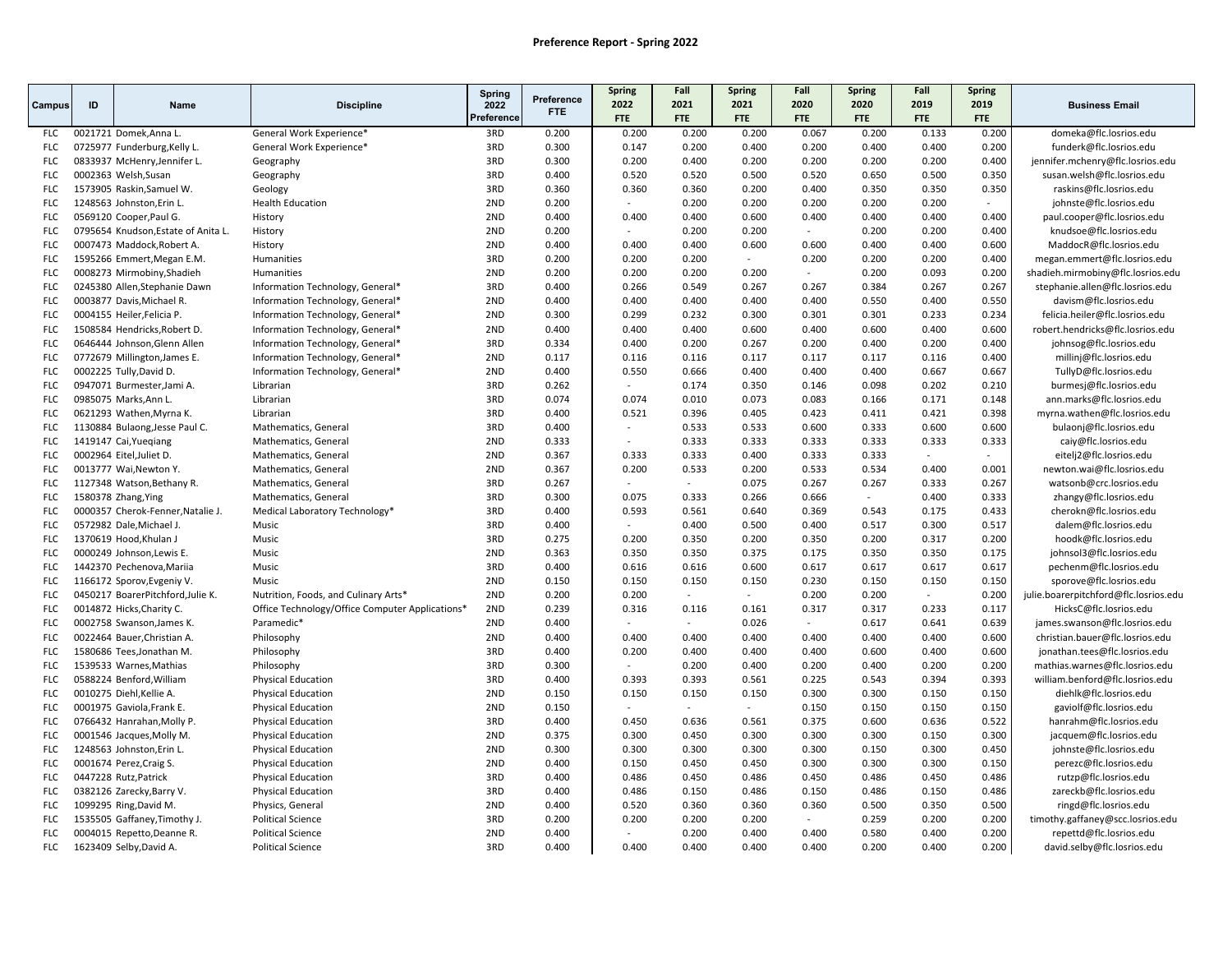|            |    |                                    |                                               | Spring             | Preference | <b>Spring</b>      | Fall        | <b>Spring</b> | Fall        | <b>Spring</b>      | Fall        | Spring      |                                    |
|------------|----|------------------------------------|-----------------------------------------------|--------------------|------------|--------------------|-------------|---------------|-------------|--------------------|-------------|-------------|------------------------------------|
| Campus     | ID | <b>Name</b>                        | <b>Discipline</b>                             | 2022<br>Preference | <b>FTE</b> | 2022<br><b>FTE</b> | 2021<br>FTE | 2021<br>FTE   | 2020<br>FTE | 2020<br><b>FTE</b> | 2019<br>FTE | 2019<br>FTE | <b>Business Email</b>              |
| <b>FLC</b> |    | 1021287 Cone, Bryan A              | Psychology, General                           | 3RD                | 0.300      | 0.200              | 0.200       | 0.400         | 0.200       | 0.200              | 0.200       | 0.200       | coneb@flc.losrios.edu              |
| <b>FLC</b> |    | 1261632 Lynch, Blair N.            | Psychology, General                           | 3RD                | 0.400      | 0.400              | 0.400       | 0.400         | 0.400       | 0.400              | 0.200       | 0.400       | lynchb@flc.losrios.edu             |
| <b>FLC</b> |    | 0012887 Patten Armbrust, Evelyn T. | Psychology, General                           | 3RD                | 0.200      | 0.200              | 0.200       | 0.200         | 0.600       | $\sim$             | 0.200       | 0.200       | pattene@flc.losrios.edu            |
| <b>FLC</b> |    | 1052995 Rodriguez, Julie L.        | Psychology, General                           | $2ND*$             | 0.600      | 0.600              | 0.600       | 0.400         | 0.600       | 0.600              | 0.600       | 0.400       | rodrigj@flc.losrios.edu            |
| <b>FLC</b> |    | 0003303 Snow, Camille D.           | Psychology, General                           | 2ND                | 0.300      | 0.200              | 0.200       | 0.400         | 0.400       | 0.400              | 0.400       | 0.400       | snowc@flc.losrios.edu              |
| <b>FLC</b> |    | 1536736 Stieferman, Rachel Latter  | Psychology, General                           | 3RD                | 0.400      | 0.400              | 0.400       | 0.400         | 0.400       | 0.400              | 0.200       | 0.400       | rachel.stieferman@flc.losrios.edu  |
| <b>FLC</b> |    | 1613590 Youngblood, Brandon S.     | Psychology, General                           | 3RD                | 0.200      | 0.200              | 0.200       | 0.200         | 0.200       | 0.400              | 0.600       |             | youngbb@scc.losrios.edu            |
| <b>FLC</b> |    | 0005352 Burke, Paul W.             | Sociology                                     | 2ND                | 0.400      | 0.200              | 0.400       | 0.400         | 0.400       | 0.200              | 0.200       | 0.200       | burkep@flc.losrios.edu             |
| <b>FLC</b> |    | 0606141 Faulkner, Leisa A.         | Sociology                                     | 3RD                | 0.200      | 0.200              | 0.200       | 0.200         | 0.200       | 0.600              | 0.400       | 0.400       | leisa.faulkner@flc.losrios.edu     |
| <b>FLC</b> |    | 1585348 DeMercurio, Dana M.        | Speech Communication                          | 3RD                | 0.400      | 0.400              | 0.400       | 0.400         | 0.400       | 0.400              | 0.600       | 0.400       | demercd@crc.losrios.edu            |
| <b>FLC</b> |    | 1110307 Droege, Brooke J.          | Speech Communication                          | 2ND                | 0.400      | 0.400              | 0.600       | 0.600         | 0.600       | 0.600              | 0.400       | 0.200       | brooke.droege@flc.losrios.edu      |
| <b>FLC</b> |    | 1250135 Haeuptle, Christina W.     | Speech Communication                          | 2ND                | 0.400      | 0.200              | 0.400       | 0.400         | 0.600       | 0.200              | 0.400       | 0.200       | christina.haeuptle@flc.losrios.edu |
| <b>FLC</b> |    | 0000810 LeFebvre, Edith E.         | Speech Communication                          | 2ND                | 0.200      | 0.200              | 0.200       | 0.200         | 0.200       | 0.200              | 0.200       | 0.200       | lefebve@flc.losrios.edu            |
| <b>FLC</b> |    | 0020422 Winters, Frances A.        | Speech Communication                          | 3RD                | 0.400      | 0.400              | 0.400       | 0.400         | 0.600       | 0.400              | 0.600       | 0.400       | winterf@flc.losrios.edu            |
| <b>FLC</b> |    | 1581750 Works, Bethany C.          | Speech Communication                          | 3RD                | 0.400      | 0.400              | 0.600       | 0.600         | 0.600       | 0.600              | 0.600       | 0.400       | bethany.works@flc.losrios.edu      |
| SCC        |    | 1404537 Acosta, Ruben              | Academic Guidance/HCD                         | 3RD                | 0.066      | 0.066              | 0.066       | 0.066         | 0.066       | 0.066              | $\sim$      | $\sim$      | ruben.acosta@scc.losrios.edu       |
| SCC        |    | 0005286 Grady, Kevin R.            | Academic Guidance/HCD                         | 2ND                | 0.216      | $\sim$             | 0.216       | 0.216         | 0.216       | 0.433              | 0.650       | 0.650       | kevin.grady@scc.losrios.edu        |
| SCC        |    | 1571546 Jones, Amy Rebecca         | Academic Guidance/HCD                         | 3RD                | 0.233      | 0.200              | 0.266       | 0.200         | 0.132       | 0.200              | 0.066       | 0.200       | jonesa2@scc.losrios.edu            |
| SCC        |    | 0856661 McDaniel, Arrickia R.      | Academic Guidance/HCD                         | 3RD                | 0.400      | $\sim$             | 0.400       | 0.200         | 0.400       | 0.200              | 0.400       | 0.278       | arrickia.mcdaniel@scc.losrios.edu  |
| SCC        |    | 0002653 Swafford, Derek L          | Academic Guidance/HCD                         | 2ND                | 0.400      | 0.200              | 0.400       | 0.400         | 0.600       | 0.200              | 0.400       | 0.200       | derek.swafford@scc.losrios.edu     |
| SCC        |    | 0517619 Alexander, Frances V.      | Accounting*                                   | 3RD                | 0.250      | 0.200              | 0.300       | 0.200         |             | 0.200              |             | 0.200       | frances.alexander@scc.losrios.edu  |
| SCC        |    | 1636145 Heisinger, Kurt D.         | Accounting*                                   | 3RD                | 0.367      | 0.200              | 0.533       | 0.200         | 0.466       | 0.466              | 0.466       | 0.533       | heisink@arc.losrios.edu            |
| <b>SCC</b> |    | 0647995 Appel, Rolfe P.            | Administration of Justice*                    | 3RD                | 0.400      |                    |             |               | $\sim$      | 0.400              | 0.400       | 0.400       | AppelR@losrios.edu                 |
| SCC        |    | 0806005 Harris, Richard A.         | Administration of Justice*                    | 2ND                | 0.400      | 0.400              | 0.400       | 0.400         | 0.200       | 0.200              | 0.400       | 0.400       | harrisr2@scc.losrios.edu           |
| SCC        |    | 0146975 Kalar, Barry D.            | Administration of Justice*                    | $2ND*$             | 0.600      | 0.600              | 0.600       | 0.600         | 0.600       | 0.600              | 0.600       | 0.600       | kalarb@scc.losrios.edu             |
| SCC        |    | 0767506 Palmi, Jason R             | Administration of Justice*                    | 3RD                | 0.400      | 0.400              | 0.400       | 0.400         | 0.600       | 0.600              | 0.400       | 0.200       | jason.palmi@scc.losrios.edu        |
| SCC        |    | 0730298 Pytel, Darren L.           | Administration of Justice*                    | 2ND                | 0.400      | 0.400              | 0.400       | 0.400         | 0.200       | 0.200              | 0.400       | 0.400       | pyteld@scc.losrios.edu             |
| SCC        |    | 0000471 Thorpe, Wade S.            | Administration of Justice*                    | 2ND                | 0.200      | 0.200              | 0.200       | 0.200         | 0.200       | 0.200              | 0.200       | 0.200       | ThorpeW@scc.losrios.edu            |
| <b>SCC</b> |    | 0433765 Waltz, Thomas W.           | Administration of Justice*                    | 3RD                | 0.400      | 0.200              | 0.600       | 0.200         | 0.400       | 0.200              | 0.200       | 0.400       | waltzt@scc.losrios.edu             |
| <b>SCC</b> |    | 0836774 Etting, Stephanie F        | Anthropology                                  | 3RD                | 0.400      | 0.560              | 0.360       | 0.560         | 0.520       | 0.550              | 0.550       | 0.550       | ettings@scc.losrios.edu            |
| SCC        |    | 0023808 Fayko, Robyn E.            | Anthropology                                  | 2ND                | 0.400      | 0.560              | 0.560       | 0.560         | 0.520       | 0.550              | 0.550       | 0.550       | faykor@scc.losrios.edu             |
| SCC        |    | 0666769 Johansen, Trine B.         | Anthropology                                  | 2ND                | 0.400      | 0.560              | 0.560       | 0.560         | 0.560       | 0.550              | 0.550       | 0.550       | johanst@scc.losrios.edu            |
| SCC        |    | 1091054 Marshall, Jessica A.       | Anthropology                                  | 3RD                | 0.400      | 0.520              | 0.200       | 0.360         | 0.200       | 0.400              | 0.200       | 0.500       | marshaj2@scc.losrios.edu           |
| <b>SCC</b> |    | 1496842 Schwortz, Steven D.        | Anthropology                                  | 3RD                | 0.340      | 0.320              | 0.320       | 0.360         | 0.160       | 0.350              | 0.500       | 0.350       | steven.schwortz@scc.losrios.edu    |
| <b>SCC</b> |    | 0586113 Storms, Natascha           | Anthropology                                  | 2ND                | 0.400      | 0.560              | 0.560       | 0.560         | 0.560       | 0.550              | 0.550       | 0.550       | natascha.storms@scc.losrios.edu    |
| SCC        |    | 1160330 Angello, James J.          | Art                                           | 3RD                | 0.400      | 0.566              | 0.283       | 0.283         | 0.566       | 0.283              | 0.283       | 0.283       | james.angello@scc.losrios.edu      |
| SCC        |    | 0008186 Cho, Eun L.                | Art                                           | 2ND                | 0.400      | 0.533              | 0.566       | 0.566         | 0.566       | 0.566              | 0.566       | 0.566       | eun.cho@scc.losrios.edu            |
| SCC        |    | 0518839 Frisby, lanna N.           | Art                                           | 3RD                | 0.400      | 0.283              | 0.566       | 0.283         | 0.566       | 0.566              | 0.566       | 0.290       | ianna.frisby@scc.losrios.edu       |
| SCC        |    | 0853736 Koch, Kristen V.           | Art                                           | 2ND                | 0.400      | 0.200              | 0.400       | 0.400         | 0.200       | 0.200              | 0.200       | 0.400       | kristen.koch@losrios.edu           |
| SCC        |    | 0000581 Schumacher, Robert J.      | Art                                           | 2 <sub>ND</sub>    | 0.400      | 0.566              | 0.566       | 0.566         | 0.566       | 0.566              | 0.566       | 0.566       | schumar@scc.losrios.edu            |
| <b>SCC</b> |    | 1186152 Wood, Eric S.              | Art                                           | 3RD                | 0.400      | 0.566              | 0.566       | 0.566         | 0.566       | 0.566              | 0.566       | 0.566       | woode@scc.losrios.edu              |
| <b>SCC</b> |    | 1096825 Bratton, Clayton G.        | Astronomy                                     | 2ND                | 0.400      | 0.160              | 0.400       | 0.400         | 0.200       | 0.300              | 0.300       | $\sim$      | brattoc@scc.losrios.edu            |
| SCC        |    | 0215382 Tener, Sean G.             | Aviation and Airport Management and Services* | 3RD                | 0.400      | 0.653              | 0.632       | 0.200         | 0.633       | $\sim$             | 0.621       |             | teners@scc.losrios.edu             |
| <b>SCC</b> |    | 1658842 Albumalalah, Aoss H.       | Biology, General                              | 3RD                | 0.400      | 0.520              | 0.001       | 0.520         | 0.520       | 0.500              | $\sim$      | 0.500       | albumaa@scc.losrios.edu            |
| <b>SCC</b> |    | 0954306 Carney, Diane              | Biology, General                              | 2ND                | 0.380      | 0.560              | 0.200       | 0.200         | 0.160       | 0.200              | 0.200       | $\sim$      | diane.carney@losrios.edu           |
| SCC        |    | 0000487 Graves, Sherri D.          | Biology, General                              | $2ND*$             | 0.600      | 0.001              | 0.640       | 0.649         | 0.640       | 0.639              | 0.650       | 0.600       | gravess@scc.losrios.edu            |
| <b>SCC</b> |    | 0652667 Hansen, Eric C.            | Biology, General                              | 3RD                | 0.360      | 0.360              | 0.360       | 0.260         | 0.160       | 0.150              | 0.150       | 0.150       | hansene@scc.losrios.edu            |
| SCC        |    | 0951657 Kjos, Troy A.              | Biology, General                              | 2ND                | 0.400      | 0.400              | 0.400       | 0.400         | 0.400       | 0.400              | 0.400       | 0.400       | kjost@scc.losrios.edu              |
| SCC        |    | 0003349 Wagner, Erica L.           | Biology, General                              | 2ND                | 0.400      | 0.400              | 0.600       | 0.520         | 0.600       | 0.500              | 0.600       | 0.500       | erica.wagner@scc.losrios.edu       |
| <b>SCC</b> |    | 1034072 Wright, Stanley A.         | Biology, General                              | 3RD                | 0.400      | 0.640              | 0.640       | 0.466         | 0.600       | 0.639              | 0.650       | 0.517       | wrights2@scc.losrios.edu           |
| SCC        |    | 0985766 Zimmerman, Lance C.        | Biology, General                              | 2ND                | 0.400      |                    | 0.037       | 0.520         | 0.520       | 0.500              | 0.500       | 0.500       | ZimmerL@scc.losrios.edu            |
| SCC        |    | 1449063 Bastian, Gregory A.        | <b>Business Administration*</b>               | 3RD                | 0.300      | 0.400              | 0.200       | 0.200         | 0.200       | 0.200              | 0.200       | 0.200       | gregory.bastian@scc.losrios.edu    |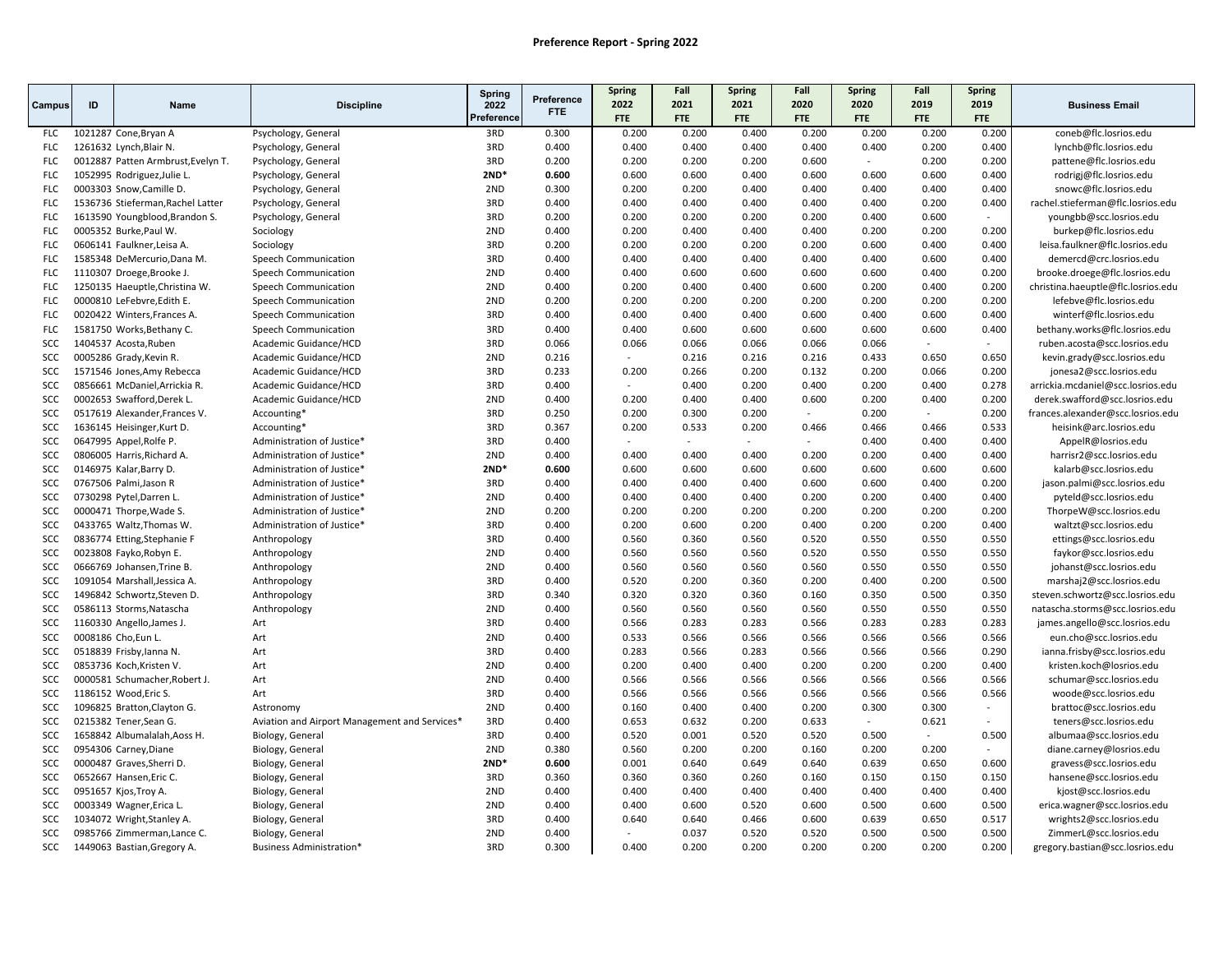|            |                     |                                      |                                             | Spring             | Preference | <b>Spring</b>       | Fall                     | <b>Spring</b>       | Fall                | <b>Spring</b>       | Fall                | Spring              |                                   |
|------------|---------------------|--------------------------------------|---------------------------------------------|--------------------|------------|---------------------|--------------------------|---------------------|---------------------|---------------------|---------------------|---------------------|-----------------------------------|
| Campus     | ID                  | Name                                 | <b>Discipline</b>                           | 2022<br>Preference | <b>FTE</b> | 2022                | 2021                     | 2021                | 2020                | 2020                | 2019                | 2019                | <b>Business Email</b>             |
| SCC        |                     | 0004703 Handy, Kimberly A.           | <b>Business Administration*</b>             | $2ND*$             | 0.600      | <b>FTE</b><br>0.600 | <b>FTE</b><br>0.600      | <b>FTE</b><br>0.600 | <b>FTE</b><br>0.600 | <b>FTE</b><br>0.600 | <b>FTE</b><br>0.600 | <b>FTE</b><br>0.600 | handyk@scc.losrios.edu            |
| <b>SCC</b> |                     | 0007422 Hunter, James W.             | <b>Business Administration*</b>             | 2ND                | 0.166      |                     | $\overline{\phantom{a}}$ | $\sim$              | ÷                   | 0.099               | 0.166               | 0.166               | hunterj@flc.losrios.edu           |
| SCC        |                     | 1141270 Minawi, Rima                 | <b>Business Administration*</b>             | 3RD                | 0.300      | 0.200               | 0.200                    | 0.400               | 0.200               | 0.400               | 0.200               | 0.200               | minawir@scc.losrios.edu           |
| SCC        |                     | 0005316 Carmazzi, Paul L.            | Business Management*                        | 2ND                | 0.300      | 0.400               | 0.200                    | 0.200               | $\sim$              | 0.200               | 0.200               | 0.200               | carmazp@scc.losrios.edu           |
| SCC        |                     | 1354686 Dicus, Michelle M.           | Chemistry, General                          | 2ND                | 0.400      |                     | $\sim$                   | 0.587               | 0.587               | 0.567               | 0.634               | 0.401               | dicusm@scc.losrios.edu            |
| SCC        |                     | 0003621 Imai, Stephen T.             | Chemistry, General                          | 2ND                | 0.400      | 0.520               | 0.587                    | 0.520               | 0.587               | 0.567               | 0.566               | 0.500               | ImaiS@scc.losrios.edu             |
| SCC        |                     | 1020725 Mao, Alvin W.                | Chemistry, General                          | 3RD                | 0.400      | 0.520               | 0.546                    | 0.413               | 0.599               | 0.600               | 0.567               | 0.550               | maoa@scc.losrios.edu              |
| SCC        |                     | 0006788 Mehadi, Ahmed                | Chemistry, General                          | 2ND                | 0.400      | 0.520               | 0.426                    | 0.626               | 0.587               | 0.500               | 0.400               | 0.500               | MehadiA@scc.losrios.edu           |
| SCC        |                     | 0946141 Mukherjee, Sharmila          | Chemistry, General                          | 2ND                | 0.400      | 0.520               | 0.587                    | 0.520               | 0.626               | 0.500               | 0.500               | 0.500               | mukhers@scc.losrios.edu           |
| SCC        |                     | 0003149 Nasiri, Melekeh              | Chemistry, General                          | 2ND                | 0.400      | 0.587               | 0.587                    | 0.587               | 0.587               | 0.567               | 0.567               | 0.500               | melekeh.nasiri@scc.losrios.edu    |
| SCC        |                     | 0002665 Niyati, Fatemeh              | Chemistry, General                          | 2ND                | 0.400      | 0.587               | 0.587                    | 0.520               | 0.587               | 0.567               | 0.567               | 0.567               | niyatif@scc.losrios.edu           |
| SCC        |                     | 1539800 Richman, Sylvia J.           | Chemistry, General                          | 3RD                | 0.155      |                     |                          | $\sim$              | 0.160               | 0.150               | 0.150               | 0.150               | richmas@scc.losrios.edu           |
| SCC        |                     | 1543586 Trunnelle, Kelly J.          | Chemistry, General                          | 3RD                | 0.400      | $\overline{a}$      | 0.414                    | 0.520               | 0.626               | 0.500               | 0.567               | 0.633               | trunnek@scc.losrios.edu           |
| SCC        |                     | 0005673 Carter, Kathy A.             | Child Development/Early Care and Education* | 2ND                | 0.200      | 0.200               | 0.200                    | 0.200               | 0.200               | 0.200               | 0.200               | 0.200               | CarterK@arc.losrios.edu           |
| SCC        |                     | 0515984 Edwinson, Shawn A.           | Child Development/Early Care and Education* | 2ND                | 0.400      |                     | 0.400                    | 0.400               | 0.600               | 0.600               | 0.400               | 0.400               | edwinss@scc.losrios.edu           |
| SCC        |                     | 0704942 Kolesnikov, Veronika         | Child Development/Early Care and Education* | 3RD                | 0.400      | 0.400               | 0.600                    | 0.200               | 0.400               | 0.600               | 0.600               | 0.400               | kolesnv@scc.losrios.edu           |
| SCC        |                     | 0848064 Minnick, Michael A.          | Child Development/Early Care and Education* | 3RD                | 0.400      | 0.200               | $\sim$                   | 0.400               | 0.400               | 0.400               | 0.400               | 0.400               | michael.minnick@losrios.edu       |
| SCC        |                     | 0373253 Murphy, Charlynne M.         | Child Development/Early Care and Education* | 2ND                | 0.400      | 0.400               | 0.600                    | 0.400               | 0.400               | 0.400               | 0.400               | 0.400               | murphyc@scc.losrios.edu           |
| SCC        |                     | 0009726 Otto, Anna M.                | Child Development/Early Care and Education* | 2ND                | 0.400      | 0.600               | 0.600                    | 0.400               | 0.400               | $\sim$              | $\sim$              | 0.400               | ottoa@scc.losrios.edu             |
| SCC        |                     | 0004167 Rosen-Aydlett, Lisa          | Child Development/Early Care and Education* | 2ND                | 0.400      | 0.400               | 0.400                    | 0.400               | 0.400               | 0.400               | 0.400               | 0.400               | rosen-I@scc.losrios.edu           |
| SCC        |                     | 0804304 Salluzzo, Michelle Anne      | Child Development/Early Care and Education* | 2ND                | 0.200      | 0.200               | 0.200                    | 0.200               | 0.200               | 0.200               | 0.400               | 0.267               | salluzm@scc.losrios.edu           |
| SCC        |                     | 0412791 Ward-Richardson, Joycelyn M. | Child Development/Early Care and Education* | 2ND                | 0.200      | 0.200               | 0.200                    | 0.200               | 0.200               | 0.200               | 0.200               | 0.200               | ward-rj@scc.losrios.edu           |
| <b>SCC</b> |                     | 0014584 Weatherspoon, Lorraine       | Child Development/Early Care and Education* | 2ND                | 0.200      | 0.200               | 0.200                    | 0.200               | 0.200               | 0.200               | 0.200               | 0.200               | WeatheL@scc.losrios.edu           |
| SCC        |                     | 1053340 Beatrice, Gabrielle          | Commercial Music*                           | 3RD                | 0.200      | 0.200               | 0.200                    | 0.200               | 0.200               | 0.200               | 0.200               | 0.200               | beatrig@scc.losrios.edu           |
| SCC        |                     | 0016275 Villec, John Lee             | Commercial Music*                           | 3RD                | 0.400      | 0.617               | 0.416                    | 0.633               | 0.633               | 0.633               | 0.400               | 0.400               | john.villec@scc.losrios.edu       |
| SCC        | 0003134 Amir, Yael  |                                      | Coordinator - Graphic Communication         | 2ND                | 0.104      | 0.104               | 0.098                    | 0.104               | 0.093               | 0.098               | 0.092               | 0.098               | amiry@scc.losrios.edu             |
| SCC        |                     | 0776413 Jackson, Angela M.           | Coordinator - Graphic Communication         | 2ND                | 0.350      | 0.334               | 0.337                    | 0.362               | 0.332               | 0.347               | 0.328               | 0.333               | jacksoa@scc.losrios.edu           |
| <b>SCC</b> |                     | 0819139 Talle, Tricia                | Coordinator - Graphic Communication         | 2ND                | 0.400      | 0.498               | 0.478                    | 0.498               | 0.498               | 0.498               | 0.498               | 0.498               | tallet@scc.losrios.edu            |
| SCC        |                     | 0858803 Waters, Michelle D.          | Coordinator - Graphic Communication         | 2ND                | 0.098      | 0.092               | 0.098                    | 0.098               | 0.098               | 0.092               | 0.098               | 0.092               | wagnerm@scc.losrios.edu           |
| SCC        |                     | 0538136 Garcia, Isela                | Cosmetology and Barbering*                  | 3RD                | 0.400      | 0.492               | 0.533                    | 0.187               | ÷.                  | 0.631               | 0.642               | 0.229               | garciai@scc.losrios.edu           |
| SCC        |                     | 0348255 Rendon Hall, Velma           | Cosmetology and Barbering*                  | 3RD                | 0.400      | $\sim$              | 0.659                    | 0.327               | $\sim$              | 0.611               | 0.657               | 0.665               | rendonv@scc.losrios.edu           |
| SCC        |                     | 0000401 Beyrer, Kimberlee M.D.       | Counselor                                   | 3RD                | 0.239      | 0.220               | 0.207                    | 0.258               | 0.264               | 0.084               | 0.293               | 0.103               | beyrerk@crc.losrios.edu           |
| <b>SCC</b> |                     | 0929595 Braun, Regina J              | Counselor                                   | 3RD                | 0.400      | 0.498               | 0.398                    | 0.146               | 0.195               | 0.177               | 0.208               | 0.394               | braunr@scc.losrios.edu            |
| SCC        |                     | 1551561 Cardenas, Theresa M.         | Counselor                                   | 3RD                | 0.400      | 0.552               | 0.197                    | 0.382               | 0.437               | 0.550               | 0.514               | 0.559               | theresa.cardenas@scc.losrios.edu  |
| <b>SCC</b> |                     | 1675710 Chave, Joshua J.             | Counselor                                   | 3RD                | 0.288      | 0.305               | 0.270                    | 0.238               | 0.282               | 0.171               | 0.150               | 0.166               | chavej@scc.losrios.edu            |
| SCC        |                     | 1144672 Dang, Tina G.                | Counselor                                   | 3RD                | 0.164      | 0.110               | $\sim$                   | 0.161               | 0.167               | 0.147               | 0.014               | 0.018               | dangt@scc.losrios.edu             |
| <b>SCC</b> |                     | 0684808 Garboushian, Maida Y.        | Counselor                                   | 3RD                | 0.361      | 0.200               | 0.406                    | 0.315               | 0.345               | 0.429               | 0.305               | 0.444               | garboum@scc.losrios.edu           |
| SCC        |                     | 0273044 Geddis, Maurice A.           | Counselor                                   | 3RD                | 0.346      | 0.320               | 0.372                    | 0.156               | 0.135               | 0.100               | 0.058               | 0.428               | geddism@scc.losrios.edu           |
| SCC        |                     | 0801354 Hill, Deirdre R.             | Counselor                                   | 3RD                | 0.400      | 0.324               | 0.571                    | 0.519               | 0.538               | 0.377               | 0.371               | 0.604               | hilld@scc.losrios.edu             |
| <b>SCC</b> |                     | 0592750 Hung, Gary W.                | Counselor                                   | 2ND                | 0.400      | 0.377               | 0.133                    | 0.433               | 0.409               | 0.327               | 0.281               | 0.357               | hungg@scc.losrios.edu             |
| SCC        |                     | 1571546 Jones, Amy Rebecca           | Counselor                                   | 3RD                | 0.097      | 0.107               | 0.087                    | 0.067               | 0.074               | 0.136               | 0.069               | 0.241               | jonesa2@scc.losrios.edu           |
| SCC        | 1104693 Lee, Pao    |                                      | Counselor                                   | 3RD                | 0.400      | 0.613               | 0.559                    | 0.656               | 0.511               | 0.618               | 0.595               | 0.548               | leep@scc.losrios.edu              |
| SCC        |                     | 0005544 Maningo, Rita A.             | Counselor                                   | 2ND                | 0.204      |                     |                          |                     | $\overline{a}$      | 0.017               | 0.123               | 0.284               | rita.maningo@scc.losrios.edu      |
| SCC        |                     | 0856661 McDaniel, Arrickia R.        | Counselor                                   | 3RD                | 0.034      | 0.018               | 0.021                    | 0.046               | $\sim$              | 0.015               | 0.104               | 0.169               | arrickia.mcdaniel@scc.losrios.edu |
| <b>SCC</b> |                     | 0923198 Moylan-Aube, Joanne E.       | Counselor                                   | 2ND                | 0.175      |                     | $\sim$                   | $\sim$              | 0.184               | 0.092               | 0.166               | 0.054               | moylanj@scc.losrios.edu           |
| SCC        |                     | 0726943 Palaspas, Candice M.         | Counselor                                   | 3RD                | 0.063      | 0.080               | 0.046                    | $\sim$              | $\overline{a}$      | $\sim$              | 0.012               | 0.012               | palaspc@arc.losrios.edu           |
| <b>SCC</b> |                     | 0022361 Piskun, Yelena               | Counselor                                   | 2ND                | 0.382      | 0.378               | 0.319                    | 0.386               | 0.201               | 0.360               | 0.203               | 0.289               | yelena.piskun@scc.losrios.edu     |
| SCC        |                     | 0000465 Reach, Lorna J.              | Counselor                                   | 2ND                | 0.400      | 0.586               | 0.586                    | 0.444               | 0.506               | 0.528               | 0.458               | 0.601               | reachl@scc.losrios.edu            |
| SCC        | 0264053 Sala, Alina |                                      | Counselor                                   | 3RD                | 0.082      | 0.062               | 0.075                    | 0.089               | 0.087               | 0.053               |                     | 0.066               | alina.sala@scc.losrios.edu        |
| <b>SCC</b> |                     | 0007964 Suy, Shaun                   | Counselor                                   | 2ND                | 0.400      | 0.626               | 0.638                    | 0.620               | 0.588               | 0.511               | 0.255               | 0.516               | suys@scc.losrios.edu              |
| SCC        |                     | 0002653 Swafford, Derek L.           | Counselor                                   | 2ND                | 0.086      | $\overline{a}$      | 0.050                    | 0.116               | 0.055               | $\sim$              | $\sim$              | 0.059               | derek.swafford@scc.losrios.edu    |
| SCC        |                     | 0848034 Wright, Tatyana N.           | Counselor                                   | 2ND                | 0.400      | 0.620               | 0.625                    | 0.448               | 0.465               | 0.596               | 0.495               | 0.624               | tatyana.wright@scc.losrios.edu    |
|            |                     |                                      |                                             |                    |            |                     |                          |                     |                     |                     |                     |                     |                                   |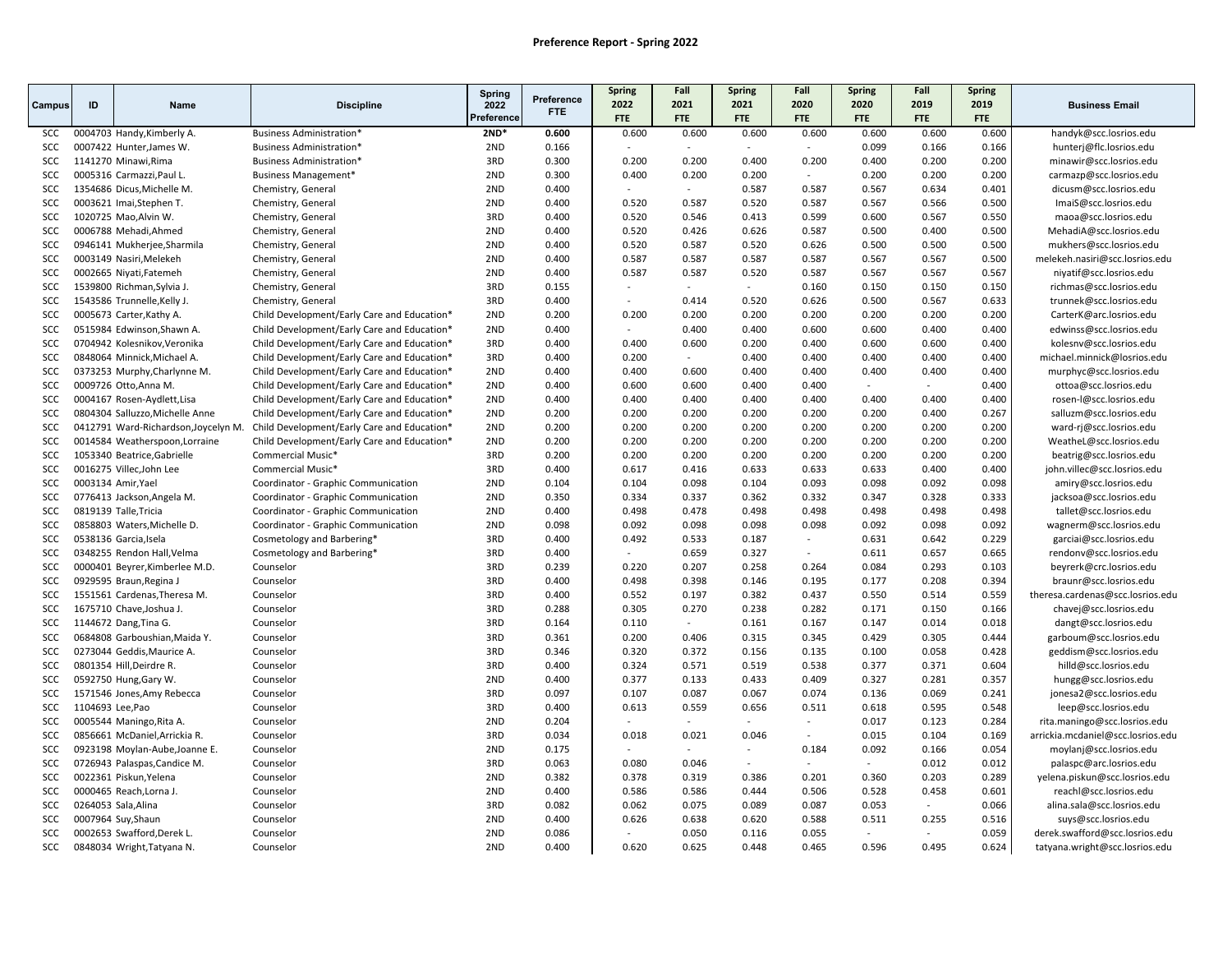|            |    |                                  |                                  | Spring          |                          | <b>Spring</b>            | Fall                     | Spring | Fall                     | <b>Spring</b> | Fall   | Spring         |                                |
|------------|----|----------------------------------|----------------------------------|-----------------|--------------------------|--------------------------|--------------------------|--------|--------------------------|---------------|--------|----------------|--------------------------------|
| Campus     | ID | <b>Name</b>                      | <b>Discipline</b>                | 2022            | Preference<br><b>FTE</b> | 2022                     | 2021                     | 2021   | 2020                     | 2020          | 2019   | 2019           | <b>Business Email</b>          |
|            |    |                                  |                                  | Preference      |                          | <b>FTE</b>               | <b>FTE</b>               | FTE    | FTE                      | <b>FTE</b>    | FTE    | FTE            |                                |
| SCC        |    | 1206382 Walker, Melissa C.       | Dental Assistant*                | 3RD             | 0.400                    | 0.480                    | 0.480                    | $\sim$ | $\sim$                   | 0.300         | 0.525  | 0.413          | melissa.walker@scc.losrios.edu |
| <b>SCC</b> |    | 0400907 Wheeldon, Sandra M.      | Dental Assistant*                | 2ND             | 0.400                    | 0.560                    | 0.560                    | 0.001  | 0.001                    | 0.637         | 0.525  | 0.653          | wheelds@scc.losrios.edu        |
| <b>SCC</b> |    | 0643321 Gates, Jennine E.        | Dental Hygienist*                | 3RD             | 0.400                    | 0.266                    | 0.422                    | 0.666  | 0.118                    | 0.433         | 0.666  | $\mathcal{L}$  | gatesj@scc.losrios.edu         |
| <b>SCC</b> |    | 0995504 Korp, Diana R.           | Dental Hygienist*                | 3RD             | 0.400                    | $\overline{\phantom{a}}$ | $\sim$                   | 0.350  | 0.506                    | 0.451         | 0.625  | 0.626          | korpd@losrios.edu              |
| <b>SCC</b> |    | 1403095 Korp, Norbert Gunter     | Dental Hygienist*                | 3RD             | 0.400                    |                          | $\sim$                   | 0.029  | 0.373                    | 0.480         | 0.438  | 0.547          | korpn@losrios.edu              |
| SCC        |    | 1150700 McClain, Jimmie Jo       | Dental Hygienist*                | 3RD             | 0.350                    |                          |                          |        | $\sim$                   | 0.350         | 0.235  | 0.350          | mcclaij@scc.losrios.edu        |
| SCC        |    | 1152725 Pea, Sarah O.            | Dental Hygienist*                | 3RD             | 0.217                    | 0.108                    | 0.094                    | $\sim$ | $\overline{\phantom{a}}$ | 0.325         | 0.625  | 0.500          | peas@scc.losrios.edu           |
| <b>SCC</b> |    | 1551715 Quiggle, Dexter H.       | Dental Hygienist*                | 3RD             | 0.190                    | 0.093                    | 0.117                    | $\sim$ | ÷.                       | 0.262         | 0.261  | 0.262          | quiggId@scc.losrios.edu        |
| SCC        |    | 0769110 Anapolsky, Carol S.      | Digital Media*                   | 2ND             | 0.400                    | 0.516                    | 0.408                    | 0.416  | 0.408                    | 0.566         | 0.408  | 0.416          | anapolc@scc.losrios.edu        |
| SCC        |    | 0008029 Crail, Charr P.          | Digital Media*                   | 3RD             | 0.400                    | 0.416                    | 0.624                    | 0.624  | 0.416                    | 0.416         | 0.208  | 0.624          | crailc@scc.losrios.edu         |
| SCC        |    | 0971991 Hogan, Heather N.        | Digital Media*                   | 3RD             | 0.400                    | $\mathcal{L}$            | 0.416                    | $\sim$ | 0.416                    | 0.416         | 0.350  | $\sim$         | heather.hogan@scc.losrios.edu  |
| SCC        |    | 1594044 Okada, Mikiya            | Digital Media*                   | 3RD             | 0.400                    | 0.416                    | 0.624                    | 0.416  | 0.416                    | 0.416         | 0.624  | 0.208          | okadam@scc.losrios.edu         |
| <b>SCC</b> |    | 0008230 DeLappe, Lori A.         | <b>Dramatic Arts</b>             | 2ND             | 0.400                    | 0.650                    | 0.200                    | 0.600  | 0.200                    | 0.600         | 0.600  | 0.600          | delappl@scc.losrios.edu        |
| SCC        |    | 0568634 Mohrmann, Peter R.       | <b>Dramatic Arts</b>             | 2ND             | 0.225                    | 0.250                    | 0.200                    | 0.200  | 0.200                    | 0.200         | 0.283  | 0.300          | peter.mohrmann@losrios.edu     |
| SCC        |    | 0003582 Nicholson, Joy Christine | <b>Dramatic Arts</b>             | 2ND             | 0.400                    | 0.350                    | 0.650                    | 0.200  | 0.500                    | 0.500         | 0.400  | 0.500          | nicholj@scc.losrios.edu        |
| SCC        |    | 0927096 Sher, Adrienne R.        | <b>Dramatic Arts</b>             | 2ND             | 0.200                    | 0.200                    | 0.200                    | 0.200  | $\sim$                   | 0.583         | 0.300  | 0.483          | adrienne.sher@scc.losrios.edu  |
| <b>SCC</b> |    | 1097678 Barrett, James M.        | Economics                        | 2ND             | 0.200                    | 0.200                    | 0.200                    | 0.200  | 0.200                    | 0.200         | $\sim$ | 0.400          | barretj@scc.losrios.edu        |
| SCC        |    | 1585893 Camp, Kevin M.           | Economics                        | 3RD             | 0.400                    |                          | $\sim$                   | 0.200  | 0.400                    | 0.400         | 0.400  | 0.200          | campk@scc.losrios.edu          |
| SCC        |    | 0000868 Constantine, John H      | Economics                        | 2ND             | 0.300                    | 0.400                    | $\sim$                   | 0.200  | 0.200                    | 0.200         | 0.200  | 0.600          | constaj@scc.losrios.edu        |
| <b>SCC</b> |    | 0616485 Davis, Kenneth A.        | Engineering Technology, General* | 2ND             | 0.400                    | 0.566                    | 0.566                    | 0.283  | 0.566                    | $\sim$        | 0.283  | 0.283          | davisk@scc.losrios.edu         |
| SCC        |    | 0000995 Taheri, Mansour          | Engineering, General             | 2ND             | 0.400                    | 0.400                    | 0.400                    | 0.400  | 0.333                    | 0.533         | 0.333  | 0.333          | mansour.taheri@flc.losrios.edu |
| <b>SCC</b> |    | 1578991 Abrams, Ellen A.         | English                          | 3RD             | 0.200                    | $\blacksquare$           | 0.200                    | $\sim$ | $\overline{\phantom{a}}$ | 0.200         | 0.200  | 0.400          | abramse@scc.losrios.edu        |
| <b>SCC</b> |    | 0911429 Austin, April J.         | English                          | 2ND             | 0.200                    |                          | $\sim$                   |        | ÷                        | 0.200         | 0.200  | 0.200          | austina@crc.losrios.edu        |
| SCC        |    | 1494766 Borders, Angela M.       | English                          | 3RD             | 0.400                    | 0.400                    | 0.400                    |        | 0.533                    | 0.400         | 0.466  | 0.466          | bordera@scc.losrios.edu        |
| <b>SCC</b> |    | 0640004 Colombo, Julie A.        | English                          | 3RD             | 0.400                    | ÷                        | 0.400                    | $\sim$ | 0.400                    | 0.600         | 0.466  | 0.466          | julie.colombo@scc.losrios.edu  |
| SCC        |    | 0000587 Daunt, Jonathan G.       | English                          | 2ND             | 0.200                    | ÷                        | $\sim$                   |        | ÷                        | 0.200         | 0.200  | 0.200          | DauntJ@scc.losrios.edu         |
| SCC        |    | 0124763 Dobbs, Charles K.P.      | English                          | 3RD             | 0.400                    |                          | $\overline{\phantom{a}}$ | $\sim$ | 0.400                    | 0.400         | 0.600  | 0.600          | charles.dobbs@scc.losrios.edu  |
| <b>SCC</b> |    | 0224562 Eakins, Robert G.        | English                          | 2ND             | 0.333                    | 0.266                    | 0.400                    | 0.200  | 0.400                    | 0.266         | 0.400  | 0.533          | robert.eakins@scc.losrios.edu  |
| SCC        |    | 1127353 Fore, Dana Y.            | English                          | 2ND             | 0.400                    | 0.474                    | 0.400                    | 0.200  | 0.600                    | 0.400         | 0.600  | 0.600          | fored@scc.losrios.edu          |
| <b>SCC</b> |    | 0001866 Fraser, Linda M.         | English                          | 2ND             | 0.200                    | 0.200                    | 0.200                    | 0.200  | 0.200                    | 0.200         | 0.200  | 0.200          | fraserl@scc.losrios.edu        |
| SCC        |    | 0931865 French, Catherine A.     | English                          | 2ND             | 0.300                    | 0.200                    | 0.400                    | 0.200  | 0.400                    | 0.400         | 0.400  | 0.400          | frenchc@scc.losrios.edu        |
| SCC        |    | 0007319 Gmelin, Robert P.        | English                          | 2ND             | 0.400                    | 0.400                    | 0.400                    | 0.200  | 0.400                    | 0.400         | 0.400  | 0.400          | robert.gmelin@scc.losrios.edu  |
| SCC        |    | 0012816 Gutowsky, Edward A.      | English                          | 3RD             | 0.200                    | $\sim$                   | $\sim$                   | 0.200  | 0.200                    | 0.200         | 0.200  | 0.200          | gutowse@arc.losrios.edu        |
| SCC        |    | 0591955 Imagine, Eve M.          | English                          | 2ND             | 0.200                    | 0.200                    | 0.200                    | 0.200  | 0.400                    | 0.400         | 0.400  | 0.400          | ImaginE@scc.losrios.edu        |
| SCC        |    | 1237675 Jacobsen, Ann P.         | English                          | 2ND             | 0.400                    | 0.200                    | 0.400                    | $\sim$ | 0.400                    | 0.400         | 0.400  | 0.466          | jacobsa@scc.losrios.edu        |
| SCC        |    | 0791411 Jones, Evan A.           | English                          | 2ND             | 0.400                    | 0.400                    | 0.400                    | $\sim$ | 0.400                    | 0.400         | 0.600  | 0.600          | jonese3@scc.losrios.edu        |
| <b>SCC</b> |    | 0000588 Kahl, Timothy J.         | English                          | 2ND             | 0.233                    | 0.266                    | 0.200                    | 0.200  | 0.400                    | 0.200         | 0.400  | 0.400          | KahlT@scc.losrios.edu          |
| SCC        |    | 1496824 Kellogg, Cynthia         | English                          | 3RD             | 0.300                    | ٠                        | $\sim$                   | $\sim$ | 0.200                    | $\sim$        | 0.400  | 0.200          | kellogc@scc.losrios.edu        |
| <b>SCC</b> |    | 0004610 Kiehn, Kenneth           | English                          | 2ND             | 0.400                    | ÷.                       | 0.600                    | 0.200  | 0.400                    | 0.205         | 0.400  | 0.666          | kiehnk@scc.losrios.edu         |
| <b>SCC</b> |    | 0013551 Krumm, Helen T.          | English                          | 2ND             | 0.200                    | 0.200                    | 0.200                    | 0.200  | 0.200                    | 0.400         | 0.200  | 0.400          | KrummH@scc.losrios.edu         |
| SCC        |    | 1684559 Lee, Jeffrey R.          | English                          | 3RD             | 0.400                    | $\overline{\phantom{a}}$ | 0.400                    | $\sim$ | 0.400                    | 0.400         | 0.600  | 0.600          | jeff.lee@losrios.edu           |
| SCC        |    | 1580441 Lore, Elisabeth Marie    | English                          | 3RD             | 0.200                    | ÷.                       | 0.200                    | $\sim$ | 0.200                    | 0.200         | 0.200  | 0.400          | loree@scc.losrios.edu          |
| SCC        |    | 0009410 Mahmood, Iqbal           | English                          | 2ND             | 0.400                    |                          | $\sim$                   | $\sim$ | 0.400                    | 0.200         | 0.400  | $\overline{a}$ | mahmooi@scc.losrios.edu        |
| SCC        |    | 0644774 Passal, Steven R.        | English                          | 2ND             | 0.400                    | 0.400                    | 0.400                    | 0.200  | 0.400                    | 0.400         | 0.600  | 0.600          | passals@scc.losrios.edu        |
| SCC        |    | 1166817 Perkins Brett T.         | English                          | 2ND             | 0.300                    | 0.200                    | 0.400                    | 0.200  | 0.600                    | 0.400         | 0.400  | 0.600          | perkinb@scc.losrios.edu        |
| SCC        |    | 0003304 Richmond, Pamela R.      | English                          | 2ND             | 0.300                    | 0.400                    | 0.200                    | 0.082  | 0.400                    | 0.200         | 0.600  | 0.200          | richmop@scc.losrios.edu        |
| SCC        |    | 0406858 Sachdev, Poonam          | English                          | 3RD             | 0.400                    | $\sim$                   | 0.400                    | $\sim$ | 0.200                    | 0.400         | 0.400  | 0.600          | poonam.sachdev@scc.losrios.edu |
| <b>SCC</b> |    | 1088237 Salazar, Rosalinda R.    | English                          | 2ND             | 0.400                    | 0.400                    | 0.600                    | 0.400  | 0.400                    | 0.400         | 0.600  | 0.471          | salazar@scc.losrios.edu        |
| SCC        |    | 0009328 Sanchez, Rafael          | English                          | 2ND             | 0.400                    | 0.400                    | 0.400                    | 0.266  | 0.400                    | 0.400         | 0.400  | 0.533          | rafael.sanchez@scc.losrios.edu |
| SCC        |    | 0003924 Spruce-Veatch,L Renee    | English                          | 2ND             | 0.300                    | 0.200                    | 0.400                    | 0.200  | 0.400                    | 0.400         | 0.400  | 0.400          | SpruceL@scc.losrios.edu        |
| SCC        |    | 0628962 Stimers, Dennis G.       | English                          | 2ND             | 0.400                    | 0.400                    | 0.400                    | 0.200  | 0.400                    | 0.400         | 0.400  | 0.400          | dennis.stimers@scc.losrios.edu |
| SCC        |    | 1195777 Tittle, Matt G           | English                          | 2 <sub>ND</sub> | 0.400                    | 0.400                    | 0.466                    | 0.266  | 0.400                    | 0.400         | 0.400  | 0.400          | tittlem@scc.losrios.edu        |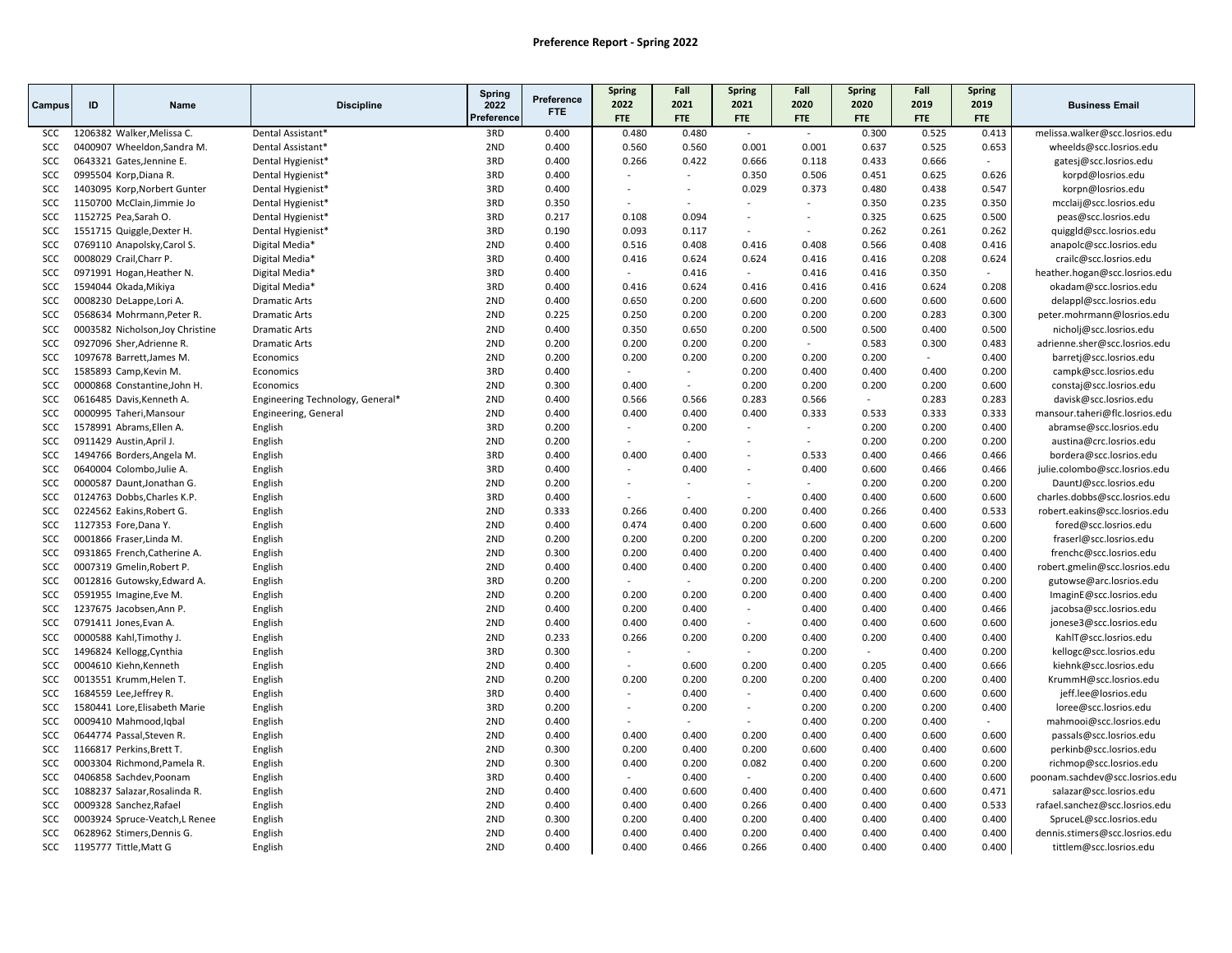|            |    |                                                                   |                                          | Spring     |            | <b>Spring</b> | Fall                     | <b>Spring</b>            | Fall   | <b>Spring</b> | Fall   | Spring |                                               |
|------------|----|-------------------------------------------------------------------|------------------------------------------|------------|------------|---------------|--------------------------|--------------------------|--------|---------------|--------|--------|-----------------------------------------------|
| Campus     | ID | Name                                                              | <b>Discipline</b>                        | 2022       | Preference | 2022          | 2021                     | 2021                     | 2020   | 2020          | 2019   | 2019   | <b>Business Email</b>                         |
|            |    |                                                                   |                                          | Preference | <b>FTE</b> | <b>FTE</b>    | <b>FTE</b>               | <b>FTE</b>               | FTE    | <b>FTE</b>    | FTE    | FTE    |                                               |
| SCC        |    | 1579901 Torres, Laura J.                                          | English                                  | 3RD        | 0.400      | $\sim$        | 0.600                    | $\overline{\phantom{a}}$ | 0.466  | 0.266         | 0.466  | 0.600  | torresl@scc.losrios.edu                       |
| <b>SCC</b> |    | 0547916 Treon, Caron L.                                           | English                                  | 2ND        | 0.400      | 0.400         | 0.423                    | 0.200                    | 0.400  | 0.266         | 0.400  | 0.600  | treonc@scc.losrios.edu                        |
| <b>SCC</b> |    | 0848105 Van Dusen, Jody                                           | English                                  | 2ND        | 0.200      |               | 0.200                    | $\sim$                   | 0.200  | 0.200         | 0.200  | 0.200  | vandusj@scc.losrios.edu                       |
| SCC        |    | 1148868 Van Zanten, Jill                                          | English                                  | 3RD        | 0.400      |               | 0.400                    | $\sim$                   | $\sim$ | 0.400         | 0.400  | 0.400  | vanzanj@scc.losrios.edu                       |
| SCC        |    | 0021812 Wallace, Jason                                            | English                                  | 2ND        | 0.300      | 0.200         | 0.400                    | 0.200                    | 0.400  | 0.200         | 0.308  | 0.200  | WallacJ@scc.losrios.edu                       |
| SCC        |    | 0016144 Waltonen, Karma J.                                        | English                                  | 2ND        | 0.300      |               | 0.200                    | 0.200                    | 0.400  | 0.400         | 0.213  | 0.600  | waltonk@scc.losrios.edu                       |
| SCC        |    | 1538790 Zellmer, Matthew A.                                       | English                                  | 3RD        | 0.400      |               | 0.400                    | $\sim$                   | 0.400  | $\sim$        | 0.400  | 0.200  | zellmem@scc.losrios.edu                       |
| <b>SCC</b> |    | 0719117 Aldabe, Bertrand C.                                       | Environmental Control Technology (HVAC)* | 2ND        | 0.400      | 0.483         | 0.483                    | 0.279                    | 0.383  | 0.669         | 0.483  | 0.400  | bertrand.aldabe@scc.losrios.edu               |
| SCC        |    | 0002948 Dayton, David E.                                          | ESL                                      | 2ND        | 0.366      |               | $\overline{\phantom{a}}$ | $\sim$                   |        | 0.366         | 0.366  | 0.366  | DaytonD@scc.losrios.edu                       |
| <b>SCC</b> |    | 1189949 Gere, C. Jean                                             | ESL                                      | 3RD        | 0.400      |               | $\overline{\phantom{a}}$ | $\overline{\phantom{a}}$ |        | 0.366         | 0.466  | 0.366  | gerec@losrios.edu                             |
| <b>SCC</b> |    | 0001661 Leek, Laura C.                                            | ESL                                      | 2ND        | 0.267      | 0.200         | 0.200                    | $\overline{\phantom{a}}$ | 0.333  | 0.532         | 0.266  | 0.532  | leekl@scc.losrios.edu                         |
| SCC        |    | 0002670 Maffly, Nancy E.                                          | ESL                                      | 2ND        | 0.400      | 0.600         | 0.200                    | $\sim$                   | 0.200  | 0.532         | 0.532  | 0.533  | mafflyn@scc.losrios.edu                       |
| <b>SCC</b> |    | 0002381 Michell, Douglas B.                                       | ESL                                      | 2ND        | 0.400      |               | $\sim$                   |                          | $\sim$ | 0.532         | 0.532  | 0.532  | douglas.michell@scc.losrios.edu               |
| SCC        |    | 1065338 Peterson, Krysta R.                                       | ESL                                      | 3RD        | 0.200      | 0.200         | 0.133                    | $\sim$                   | 0.200  | 0.266         | 0.366  | 0.632  | krysta.peterson@losrios.edu                   |
| SCC        |    | 0003218 Roberts-Eccles, Debora C.                                 | ESL                                      | 2ND        | 0.200      | 0.200         | 0.200                    | 0.200                    | 0.400  | 0.532         | 0.532  | 0.532  | robertdc@scc.losrios.edu                      |
| <b>SCC</b> |    | 0002969 Stefani, Nancy M.                                         | ESL                                      | 2ND        | 0.400      | 0.400         | 0.600                    | 0.050                    | 0.400  | 0.532         | 0.532  | 0.532  | nancy.stefani@scc.losrios.edu                 |
| <b>SCC</b> |    | 0000747 Tinti, Sharee                                             | ESL                                      | 2ND        | 0.383      |               | $\sim$                   | $\sim$                   | 0.400  | 0.366         | 0.266  | 0.366  | tintis@losrios.edu                            |
| SCC        |    | 0005487 Toy-Moy, Victoria T                                       | ESL                                      | 3RD        | 0.283      | 0.200         | $\overline{a}$           | $\overline{\phantom{a}}$ | 0.200  | 0.366         | 0.266  | 0.266  | victoria.toy-moy@scc.losrios.edu              |
| SCC        |    | 0002247 Whetstone, Sandy F.                                       | ESL                                      | 2ND        | 0.300      | $\sim$        | 0.200                    | $\sim$                   | 0.233  | 0.366         | 0.100  | 0.532  | whetsts@scc.losrios.edu                       |
| <b>SCC</b> |    | 0660357 Shima, Todd M.                                            | <b>Ethnic and Cultural Studies</b>       | 3RD        | 0.200      | 0.200         | 0.200                    | $\sim$                   | 0.200  | $\sim$        | 0.200  | $\sim$ | todd.shima@scc.losrios.edu                    |
| SCC        |    | 0313129 Korn, Madeline A.                                         | Fashion and Related Technologies         | 3RD        | 0.400      | 0.566         | 0.400                    | 0.283                    | 0.200  | 0.483         | 0.200  | 0.483  | madeline.korn@scc.losrios.edu                 |
| SCC        |    | 1643130 Kuwamoto, Jill                                            | Fashion and Related Technologies         | 3RD        | 0.283      | 0.283         | 0.283                    | 0.283                    | $\sim$ | 0.283         | 0.566  | 0.566  | kuwamoj@scc.losrios.edu                       |
| <b>SCC</b> |    | 0709178 Schemel, Nathan C.                                        | <b>Film Studies</b>                      | 2ND        | 0.400      | 0.533         | 0.400                    | 0.400                    | 0.400  | 0.400         | $\sim$ | 0.483  | nathan.schemel@scc.losrios.edu                |
| SCC        |    | 0565025 Avramenko, Liliana P.                                     | Foreign Languages, General               | 2ND        | 0.400      | 0.266         | 0.533                    | 0.266                    | 0.533  | 0.266         | 0.266  | 0.266  | AvrameL@scc.losrios.edu                       |
| <b>SCC</b> |    | 0852800 Batarseh, Joseph M.                                       | Foreign Languages, General               | 2ND        | 0.333      | 0.333         | 0.333                    | 0.333                    | 0.333  | 0.333         | 0.333  | 0.333  | joseph.batarseh@scc.losrios.edu               |
| SCC        |    | 0000516 Diaz-Gastelum, Gloria                                     | Foreign Languages, General               | 2ND        | 0.400      | 0.533         | 0.532                    | 0.533                    | 0.533  | 0.533         | 0.533  | 0.532  | diaz-gg@scc.losrios.edu                       |
| <b>SCC</b> |    | 0937306 Gregory MacMillan, Marcella S. Foreign Languages, General |                                          | 2ND        | 0.400      | 0.533         | 0.533                    | 0.533                    | 0.533  | 0.533         | 0.533  | 0.533  | gregorms@scc.losrios.edu                      |
| <b>SCC</b> |    | 0684623 Hur, Soon S.                                              | Foreign Languages, General               | 2ND        | 0.400      | 0.266         | 0.533                    | 0.266                    | 0.266  | 0.533         | 0.533  | 0.533  | hurs@scc.losrios.edu                          |
| SCC        |    | 0781360 Kumagai, Mizue                                            | Foreign Languages, General               | 2ND        | 0.266      | 0.266         | 0.266                    | 0.266                    | 0.266  | 0.266         | 0.266  | 0.533  | kumagam@scc.losrios.edu                       |
| <b>SCC</b> |    | 0004750 Lagunas-Carvacho, Magaly A.                               | Foreign Languages, General               | 2ND        | 0.400      | 0.532         | 0.532                    | 0.533                    | $\sim$ | 0.532         | 0.533  |        | 0.532 magaly.lagunas-carvacho@scc.losrios.edu |
| SCC        |    | 0010661 Liu, Steve S.                                             | Foreign Languages, General               | 2ND        | 0.400      | 0.266         | 0.533                    | 0.266                    | 0.533  | 0.533         | 0.266  | 0.533  | steve.liu@scc.losrios.edu                     |
| <b>SCC</b> |    | 0664718 Mo, Melody H.                                             | Foreign Languages, General               | 2ND        | 0.266      | 0.266         | 0.266                    | 0.266                    | 0.533  | 0.266         | 0.266  | 0.266  | melody.mo@scc.losrios.edu                     |
| <b>SCC</b> |    | 0444566 Sekhon, Manjit K.                                         | Foreign Languages, General               | 3RD        | 0.266      | 0.266         | 0.266                    | 0.266                    | 0.266  | 0.266         | 0.266  | 0.266  | manjit.sekhon@scc.losrios.edu                 |
| <b>SCC</b> |    | 0007031 Testeza, Tess                                             | Foreign Languages, General               | 3RD        | 0.266      | 0.266         | $\overline{\phantom{a}}$ | 0.266                    | 0.266  | 0.533         | 0.533  | 0.533  | testezt@scc.losrios.edu                       |
| SCC        |    | 1418342 Veras, Clarisa C.                                         | Foreign Languages, General               | 3RD        | 0.266      | 0.266         | $\overline{a}$           | 0.266                    | 0.266  | 0.266         | 0.266  |        | verasc@flc.losrios.edu                        |
| SCC        |    | 1242867 Zheng-Dobbs, Tan Yi                                       | Foreign Languages, General               | 3RD        | 0.400      | 0.533         | 0.533                    | 0.533                    | 0.533  | 0.533         | 0.533  | 0.266  | zheng-t@scc.losrios.edu                       |
| <b>SCC</b> |    | 0003355 Spears, Estelita L.                                       | General Work Experience*                 | 2ND        | 0.200      | 0.133         | 0.200                    | 0.200                    | 0.133  | 0.200         | 0.200  | 0.200  | SpearsE@scc.losrios.edu                       |
| SCC        |    | 0003440 Earle, Robert E                                           | Geography                                | 2ND        | 0.400      | 0.420         | 0.400                    | 0.420                    | $\sim$ | 0.218         | $\sim$ | 0.392  | robert.earle@losrios.edu                      |
| <b>SCC</b> |    | 1695312 Jackson, Jillian J                                        | Geography                                | 3RD        | 0.260      | 0.160         | 0.160                    | 0.360                    | 0.400  | 0.400         | 0.200  | 0.350  | jacksoj3@arc.losrios.edu                      |
| <b>SCC</b> |    | 0743404 Jones, Erica Leigh                                        | Geography                                | 2ND        | 0.400      | 0.520         | 0.560                    | 0.520                    | 0.560  | 0.350         | 0.550  | 0.350  | jonese2@scc.losrios.edu                       |
| SCC        |    | 0956443 Neil, Richard R.                                          | Geography                                | 2ND        | 0.400      | 0.560         | 0.560                    | 0.560                    | 0.560  | 0.550         | 0.550  | 0.550  | richard.neil@scc.losrios.edu                  |
| <b>SCC</b> |    | 0007494 Robinson, Curtis J.                                       | Geography                                | 2ND        | 0.400      | 0.400         | 0.400                    | 0.400                    | 0.200  | 0.350         | 0.350  | $\sim$ | robinsc@scc.losrios.edu                       |
| SCC        |    | 0000161 Steele, Marlene M.                                        | Health Occupations, General*             | 2ND        | 0.367      | 0.266         | 0.333                    | 0.400                    | 0.222  | 0.533         | 0.133  | 0.533  | steelem@scc.losrios.edu                       |
| SCC        |    | 1495352 Adams, Stephen J.                                         | History                                  | 3RD        | 0.400      | 0.400         | 0.400                    | 0.200                    | 0.400  | 0.400         | 0.200  | 0.400  | adamss2@scc.losrios.edu                       |
| <b>SCC</b> |    | 0852800 Batarseh, Joseph M.                                       | History                                  | 2ND        | 0.200      | 0.200         | 0.200                    | 0.200                    | $\sim$ | 0.200         | 0.200  | 0.200  | joseph.batarseh@scc.losrios.edu               |
| SCC        |    | 0002344 Dilley, Paul J.                                           | History                                  | 2ND        | 0.400      | 0.400         | 0.400                    | 0.400                    | 0.400  | 0.400         | 0.667  | 0.600  | dilleyp@scc.losrios.edu                       |
| <b>SCC</b> |    | 0765005 Kehew, Julia K.                                           | History                                  | $2ND*$     | 0.600      | 0.600         | 0.600                    | 0.600                    | 0.600  | 0.600         | 0.600  | 0.600  | KehewJ@scc.losrios.edu                        |
| <b>SCC</b> |    | 0013763 Lemoine, Florence A.                                      | History                                  | 2ND        | 0.400      | 0.400         | 0.400                    | 0.400                    | 0.400  | 0.400         | 0.400  | 0.400  | lemoinf@crc.losrios.edu                       |
| <b>SCC</b> |    | 0385984 Martinez, Jesus R.                                        | History                                  | 2ND        | 0.400      | 0.400         | 0.400                    | 0.400                    | 0.400  | 0.400         | 0.467  | 0.400  | martinj2@scc.losrios.edu                      |
| SCC        |    | 0652708 Mobery, Jerry C.                                          | History                                  | 2ND        | 0.400      | 0.400         | 0.400                    | 0.400                    | 0.400  | 0.400         | 0.400  | 0.400  | MoberyJ@scc.losrios.edu                       |
| SCC        |    | 0399104 Orr, Timothy A.                                           | History                                  | $2ND*$     | 0.600      | 0.600         | 0.600                    | 0.600                    | 0.600  | 0.600         | 0.650  | 0.600  | timothy.orr@scc.losrios.edu                   |
| SCC        |    | 0000755 Rozek, Paul A.                                            | History                                  | 2ND        | 0.400      | 0.400         | 0.400                    | 0.400                    | 0.400  | 0.400         | 0.400  | 0.400  | RozekP@scc.losrios.edu                        |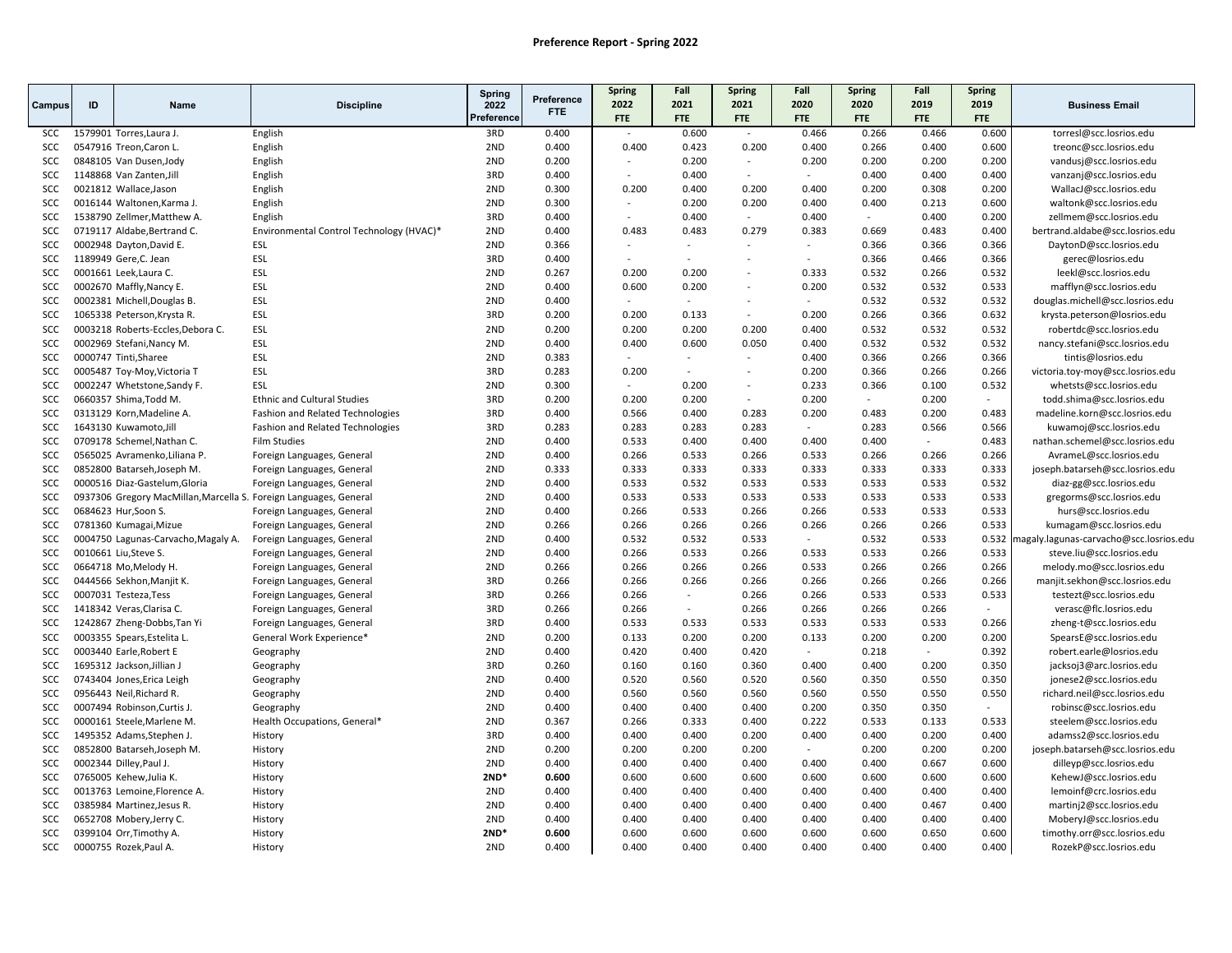|                          |                    |                                                               |                                              | Spring     |                    | Spring                   | Fall                     | <b>Spring</b>            | Fall                        | <b>Spring</b>   | Fall           | Spring         |                                                               |
|--------------------------|--------------------|---------------------------------------------------------------|----------------------------------------------|------------|--------------------|--------------------------|--------------------------|--------------------------|-----------------------------|-----------------|----------------|----------------|---------------------------------------------------------------|
| Campus                   | ID                 | Name                                                          | <b>Discipline</b>                            | 2022       | Preference<br>FTE. | 2022                     | 2021                     | 2021                     | 2020                        | 2020            | 2019           | 2019           | <b>Business Email</b>                                         |
|                          |                    |                                                               |                                              | Preference |                    | <b>FTE</b>               | FTE                      | FTE                      | <b>FTE</b>                  | FTE             | <b>FTE</b>     | FTE            |                                                               |
| SCC                      |                    | 1289006 Wiseman, Maury I.                                     | History                                      | 2ND        | 0.400              | 0.400                    | 0.400                    | 0.400                    | 0.400                       | 0.400           | 0.467          | 0.600          | wisemam@scc.losrios.edu                                       |
| SCC                      |                    | 0004760 Bair, Lewis E                                         | Information Technology, General*             | 2ND        | 0.400              | 0.525                    | 0.400                    | 0.525                    | 0.400                       | 0.508           | 0.550          | 0.575          | bairl@scc.losrios.edu                                         |
| SCC                      |                    | 0170199 Bennett, Gary N.                                      | Information Technology, General*             | 2ND        | 0.400              | 0.307                    | 0.241                    | 0.516                    | $\sim$                      | $\sim$          | 0.549          | 0.507          | bennetg@scc.losrios.edu                                       |
| <b>SCC</b>               |                    | 0005595 Bryant, Paul R.                                       | Information Technology, General*             | 3RD        | 0.400              |                          | 0.375                    | $\sim$                   | 0.550                       | 0.200           | 0.575          |                | bryantp@scc.losrios.edu                                       |
| SCC                      |                    | 0011021 Chapek, Carl W.                                       | Information Technology, General*             | 3RD        | 0.200              | 0.200                    | $\overline{a}$           | 0.200                    | $\mathcal{L}_{\mathcal{A}}$ | 0.133           | 0.133          | 0.266          | chapekc@scc.losrios.edu                                       |
| <b>SCC</b>               |                    | 0809240 Cheung, Joseph L.                                     | Information Technology, General*             | 3RD        | 0.400              | 0.275                    | 0.241                    | 0.550                    | 0.482                       | 0.516           | 0.241          | 0.516          | cheungj@scc.losrios.edu                                       |
| SCC                      |                    | 0451416 Dao, Thanh-Thuy N.                                    | Information Technology, General*             | 3RD        | 0.400              | 0.001                    | 0.525                    | 0.350                    | 0.525                       |                 | 0.175          | 0.350          | daot2@scc.losrios.edu                                         |
| SCC                      |                    | 0002751 Moore, Thomas G.                                      | Information Technology, General*             | 2ND        | 0.400              | 0.616                    | 0.550                    | 0.616                    | 0.525                       | 0.550           | 0.658          | 0.508          | thomas.moore@losrios.edu                                      |
| SCC                      |                    | 0018561 Pettler, Janelle S.                                   | Information Technology, General*             | 2ND        | 0.400              | 0.350                    | 0.350                    | 0.525                    | 0.525                       | 0.350           | 0.425          | 0.350          | pettlej@scc.losrios.edu                                       |
| SCC                      |                    | 1591406 Royal, Joy R.                                         | Information Technology, General*             | 3RD        | 0.400              |                          | $\sim$                   | $\sim$                   | 0.525                       | 0.525           | 0.525          | 0.525          | royalj@scc.losrios.edu                                        |
| <b>SCC</b>               |                    | 0012448 Van Acker, Gregory                                    | Information Technology, General*             | 3RD        | 0.350              | 0.350                    | 0.175                    | 0.350                    | 0.175                       | 0.175           | 0.350          | 0.010          | vanackg@scc.losrios.edu                                       |
| SCC                      |                    | 0021686 Boyd, Rebecca M.                                      | Librarian                                    | 2ND        | 0.350              | 0.365                    | 0.334                    | 0.294                    | 0.341                       | 0.356           | 0.372          | 0.346          | boydr@scc.losrios.edu                                         |
| SCC                      |                    | 0004426 Clark, Terri A.                                       | Librarian                                    | 2ND        | 0.400              | 0.404                    | 0.424                    | 0.427                    | 0.390                       | 0.431           | 0.421          | 0.478          | clarkt2@scc.losrios.edu                                       |
| SCC                      |                    | 0783645 Harker, Caroline J.                                   | Librarian                                    | 2ND        | 0.307              | $\overline{a}$           | $\sim$                   | $\mathcal{L}$            | $\sim$                      | 0.307           | 0.307          | 0.307          | harkerc@scc.losrios.edu                                       |
| <b>SCC</b>               |                    | 0021956 Howe, Judith D.                                       | Librarian                                    | 2ND        | 0.400              | 0.525                    | 0.527                    | 0.506                    | 0.496                       | 0.493           | 0.494          | 0.569          | howej@scc.losrios.edu                                         |
| <b>SCC</b>               |                    | 1666020 Livas, Melinda M.                                     | Librarian                                    | 3RD        | 0.248              | 0.105                    | 0.285                    | 0.210                    | 0.175                       | 0.202           | 0.182          | 0.151          | livasm@scc.losrios.edu                                        |
| SCC                      |                    | 0400585 O'Neal-Watts, Jennifer Lee                            | Librarian                                    | 3RD        | 0.129              | 0.060                    | 0.120                    | 0.137                    | 0.137                       | 0.117           | 0.117          | 0.102          | oneal-j@flc.losrios.edu                                       |
| <b>SCC</b>               |                    | 1342734 Buchanan-Cello, Shelly A.                             | Library Science, General                     | 2ND        | 0.200              | 0.200                    | 0.200                    | 0.200                    | 0.200                       | 0.200           | 0.200          | 0.200          | buchans@crc.losrios.edu                                       |
| SCC                      |                    | 0021956 Howe, Judith D.                                       | Library Science, General                     | 2ND        | 0.066              | 0.066                    | 0.066                    | 0.066                    | 0.133                       | 0.066           | 0.133          | 0.066          | howej@scc.losrios.edu                                         |
| SCC                      | 1449676 Li, Xiaoli |                                                               | Library Technician (Aide)*                   | 2ND        | 0.200              | 0.200                    | 0.200                    | 0.200                    | 0.200                       | 0.200           | 0.200          | 0.200          | lix@scc.losrios.edu                                           |
| <b>SCC</b>               |                    | 0920841 Bailey, Amelita H.                                    | Mathematics, General                         | 2ND        | 0.400              | 0.333                    | 0.600<br>$\sim$          | 0.400<br>$\sim$          | 0.600                       | 0.600<br>$\sim$ | 0.400          | 0.666          | BaileyA@scc.losrios.edu                                       |
| SCC                      |                    | 0013893 Boyd, Halsey                                          | Mathematics, General                         | 2ND        | 0.367              | 0.333                    |                          |                          | $\sim$                      |                 | 0.333          | 0.400          | boydh@scc.losrios.edu                                         |
| SCC                      |                    | 0000831 Caviness, Richard L.                                  | Mathematics, General                         | 2ND        | 0.400              | 0.083                    | 0.500                    | 0.516                    | 0.516                       | 0.500           | 0.400          | 0.500          | caviner@scc.losrios.edu                                       |
| SCC                      |                    | 0019911 Challender, Michael                                   | Mathematics, General                         | 2ND        | 0.233              | 0.266<br>÷.              | 0.200                    | $\sim$<br>$\sim$         | 0.200                       | 0.333           | $\blacksquare$ | 0.266          | michael.challender@scc.losrios.edu                            |
| SCC                      |                    | 0005723 Crawford, Robert L.                                   | Mathematics, General                         | 2ND        | 0.400              |                          | 0.666                    |                          | 0.599                       | 0.666           | 0.533          | 0.658          | crawfor@scc.losrios.edu                                       |
| <b>SCC</b>               |                    | 0002323 Gander, Therese A.                                    | Mathematics, General                         | 2ND        | 0.367              | 0.400                    | 0.333                    | 0.266<br>$\overline{a}$  | 0.600                       | 0.666           | 0.383          | 0.599          | gandert@scc.losrios.edu                                       |
| SCC                      |                    | 0001706 Gee, Jenny A.                                         | Mathematics, General                         | 2ND        | 0.233              |                          | 0.200                    |                          | 0.200                       | 0.266           | 0.333          | 0.219          | geej@scc.losrios.edu                                          |
| SCC                      |                    | 1086229 Haroyan, Satenik                                      | Mathematics, General                         | $2ND*$     | 0.600              | 0.600                    | 0.600                    | 0.466<br>$\sim$          | 0.666<br>$\sim$             | 0.650           | 0.616          | 0.666          | haroyas@scc.losrios.edu                                       |
| SCC                      |                    | 1484210 Mathur, Reena                                         | Mathematics, General                         | 3RD<br>2ND | 0.400              | 0.266<br>$\overline{a}$  | 0.550                    |                          |                             | 0.579           | 0.133          | 0.533          | mathurr@scc.losrios.edu                                       |
| SCC                      |                    | 0005667 Norman, Ben Eric                                      | Mathematics, General                         |            | 0.400              |                          | 0.200                    | 0.333                    | 0.599                       | 0.400           | 0.400          | 0.333          | ben.norman@scc.losrios.edu                                    |
| SCC                      |                    | 1067067 Prilepina, Tamara F.                                  | Mathematics, General                         | 2ND<br>2ND | 0.400              | 0.400<br>0.346           | 0.532<br>0.666           | 0.450<br>0.133           | 0.400<br>0.666              | 0.400<br>0.408  | 0.666<br>0.466 | 0.600<br>0.533 | tamara.prilepina@scc.losrios.edu                              |
| <b>SCC</b><br><b>SCC</b> |                    | 0001741 Rodriguez, Hector                                     | Mathematics, General                         | 2ND        | 0.400              | 0.200                    | 0.200                    | $\sim$                   | 0.333                       | 0.533           |                |                | rodrigh@scc.losrios.edu                                       |
| SCC                      |                    | 1013856 Rosoff-Horne, Philip D.<br>0003781 Smith, Jennifer L. | Mathematics, General                         | 3RD        | 0.267<br>0.400     | $\overline{\phantom{a}}$ | $\sim$                   | $\overline{\phantom{a}}$ | $\sim$                      | 0.516           | 0.333<br>0.516 | 0.266<br>0.583 | philip.rosoff-horne@scc.losrios.edu<br>smithj@scc.losrios.edu |
| SCC                      |                    | 0000995 Taheri, Mansour                                       | Mathematics, General                         | 3RD        | 0.300              | ÷,                       | 0.133                    | $\overline{\phantom{a}}$ | 0.266                       |                 | 0.333          | 0.266          | mansour.taheri@flc.losrios.edu                                |
| SCC                      |                    | 0018370 Uram, Peter                                           | Mathematics, General<br>Mathematics, General | 2ND        | 0.400              | 0.533                    | 0.666                    | 0.533                    | 0.666                       | 0.600           | 0.666          | 0.600          | uramp@scc.losrios.edu                                         |
| <b>SCC</b>               |                    | 0018369 Uram, Tatyana A.                                      | Mathematics, General                         | 2ND        | 0.400              | 0.434                    | 0.533                    | 0.200                    | 0.666                       | 0.599           | 0.533          | 0.533          | UramT@scc.losrios.edu                                         |
| <b>SCC</b>               |                    | 0013620 Van Warmerdam, Wim L. G.                              | Mathematics, General                         | 2ND        | 0.400              |                          |                          |                          | 0.266                       | 0.333           | 0.466          | 0.333          | vanWarW@scc.losrios.edu                                       |
| SCC                      |                    | 0002579 Wong, Malcolm E.                                      | Mathematics, General                         | 2ND        | 0.400              | 0.466                    | 0.266                    | 0.333                    | 0.666                       | 0.400           | 0.400          | 0.333          | WongME@scc.losrios.edu                                        |
| <b>SCC</b>               |                    | 0708971 Crain, Michael R.                                     | Music                                        | 2ND        | 0.200              | 0.200                    | 0.200                    | 0.200                    | 0.200                       | 0.200           | 0.200          | 0.200          | crainm@scc.losrios.edu                                        |
| SCC                      |                    | 0003808 Goldsmith, Maryll R.                                  | Music                                        | 2ND        | 0.400              | 0.633                    | 0.502                    | 0.316                    | 0.316                       | 0.316           | 0.316          | 0.316          | goldsmm@scc.losrios.edu                                       |
| SCC                      |                    | 0004519 Graham, Reginald A.                                   | Music                                        | 2ND        | 0.316              | $\overline{\phantom{a}}$ | $\overline{\phantom{a}}$ | 0.316                    | 0.116                       | 0.316           | 0.233          | 0.233          | reginald.graham@losrios.edu                                   |
| SCC                      |                    | 1056710 Grasso, Matthew A.                                    | Music                                        | 2ND        | 0.366              | 0.183                    | 0.549                    | 0.183                    | 0.183                       | 0.183           | 0.183          | 0.183          | grassom@scc.losrios.edu                                       |
| SCC                      |                    | 1680394 Hoover, Estate of Jeffrey L.                          | Music                                        | 3RD        | 0.316              |                          | 0.130                    | 0.316                    | 0.316                       | 0.533           | 0.200          | 0.216          | hoovere@arc.losrios.edu                                       |
| SCC                      |                    | 0006248 Kang, Rachel E.                                       | Music                                        | 2ND        | 0.400              | 0.583                    | 0.583                    | 0.400                    | 0.466                       | 0.583           | 0.466          | 0.466          | kangr@scc.losrios.edu                                         |
| SCC                      |                    | 0018432 Wrenn, Robert Alan                                    | Music                                        | 2ND        | 0.300              | $\overline{a}$           | 0.200                    | 0.400                    | 0.200                       | 0.600           | 0.600          | 0.516          | wrennr@scc.losrios.edu                                        |
| SCC                      |                    | 0838630 Khoshsefat, Joshua R.                                 | Nursing*                                     | 3RD        | 0.256              | $\overline{a}$           | 0.244                    | 0.267                    | 0.133                       | 0.267           | 0.133          | 0.370          | khoshsj@scc.losrios.edu                                       |
| SCC                      |                    | 1191667 Lothrop, Joshua L                                     | Nursing <sup>*</sup>                         | 3RD        | 0.400              | 0.604                    | 0.604                    | 0.607                    | 0.667                       | 0.603           | 0.633          | 0.602          | joshua.lothrop@scc.losrios.edu                                |
| SCC                      |                    | 0839536 Cooper, Kevin D.                                      | Nutrition, Foods, and Culinary Arts*         | 3RD        | 0.400              |                          |                          |                          | $\sim$                      | 0.400           | 0.400          | 0.600          | kevin.cooper@scc.losrios.edu                                  |
| SCC                      |                    | 0303621 Tharalson, Julie A.                                   | Nutrition, Foods, and Culinary Arts*         | 2ND        | 0.400              | 0.400                    | 0.400                    | 0.450                    | 0.400                       | 0.200           | 0.350          | 0.200          | tharalj@scc.losrios.edu                                       |
| <b>SCC</b>               |                    | 1703242 Kaneko-Hutton, Patricia K.                            | Occupational Therapy Technology*             | 3RD        | 0.153              | 0.166                    | 0.033                    | $\mathbb{L}^+$           | 0.139                       | 0.081           | 0.099          | 0.081          | kanekop@scc.losrios.edu                                       |
| SCC                      |                    | 1496016 Neilson, Wendy N.                                     | Occupational Therapy Technology*             | 2ND        | 0.400              | 0.658                    | 0.499                    | 0.067                    | 0.090                       | 0.458           | 0.018          | 0.420          | neilsow@scc.losrios.edu                                       |
|                          |                    |                                                               |                                              |            |                    |                          |                          |                          |                             |                 |                |                |                                                               |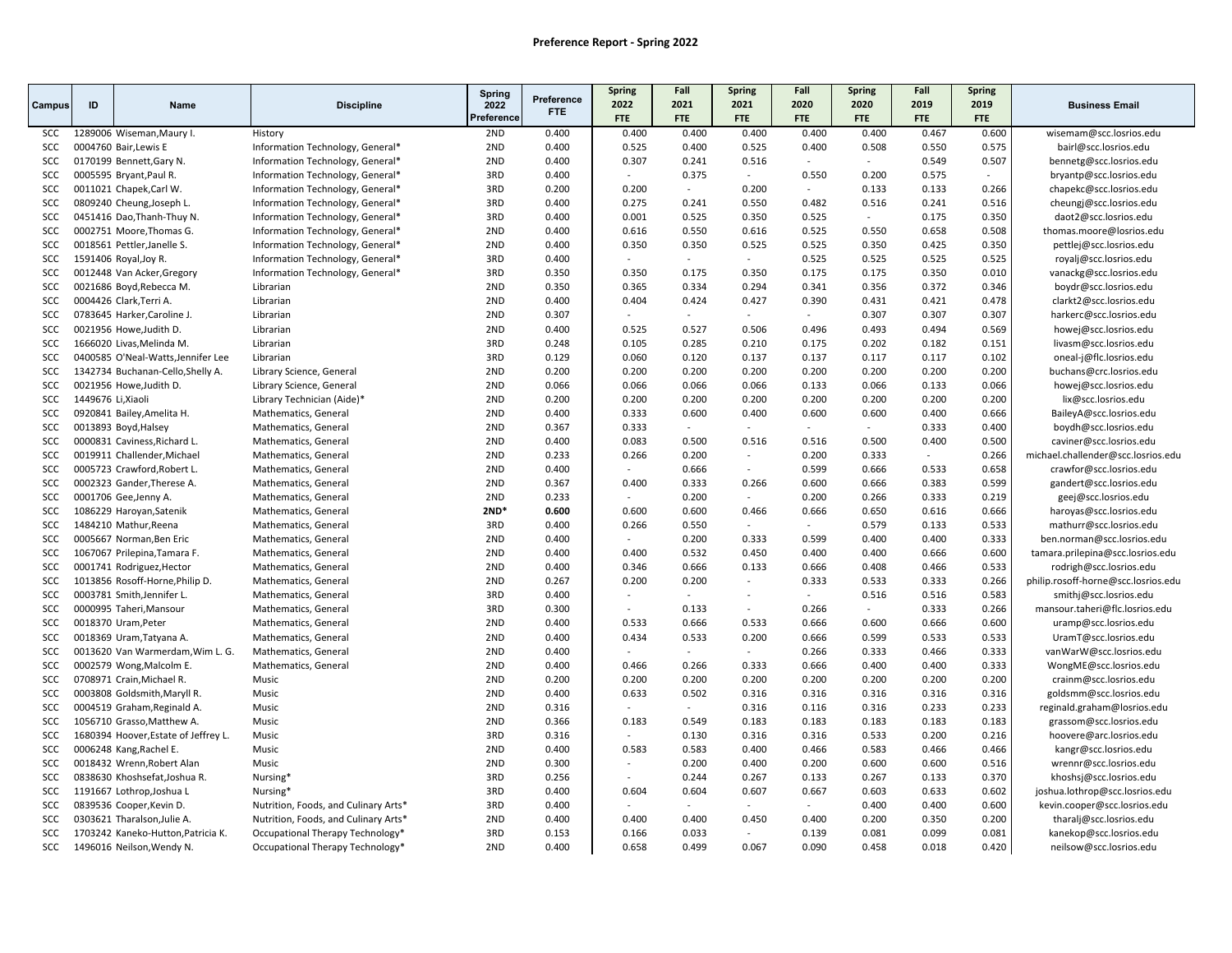|            |    |                                     |                                  | <b>Spring</b> |                          | <b>Spring</b>  | Fall                     | <b>Spring</b> | Fall                     | <b>Spring</b>            | Fall       | <b>Spring</b> |                                    |
|------------|----|-------------------------------------|----------------------------------|---------------|--------------------------|----------------|--------------------------|---------------|--------------------------|--------------------------|------------|---------------|------------------------------------|
| Campus     | ID | <b>Name</b>                         | <b>Discipline</b>                | 2022          | Preference<br><b>FTE</b> | 2022           | 2021                     | 2021          | 2020                     | 2020                     | 2019       | 2019          | <b>Business Email</b>              |
|            |    |                                     |                                  | Preference    |                          | <b>FTE</b>     | <b>FTE</b>               | <b>FTE</b>    | <b>FTE</b>               | <b>FTE</b>               | <b>FTE</b> | <b>FTE</b>    |                                    |
| <b>SCC</b> |    | 0000161 Steele, Marlene M.          | Occupational Therapy Technology* | 2ND           | 0.279                    | 0.138          | $\sim$                   | 0.111         | 0.419                    | 0.111                    | 0.410      | 0.111         | steelem@scc.losrios.edu            |
| SCC        |    | 1205191 Diehl, Nicholas J.          | Philosophy                       | 2ND           | 0.400                    | 0.600          | 0.600                    | 0.600         | 0.600                    | 0.400                    | 0.200      | 0.400         | DiehlN@scc.losrios.edu             |
| SCC        |    | 0005344 Naify, James F.             | Philosophy                       | 2ND           | 0.400                    | 0.600          | 0.400                    | 0.400         | 0.400                    | 0.400                    | 0.400      | $\sim$        | naifyj@scc.losrios.edu             |
| SCC        |    | 0004334 Roggli, Kurt W.             | Philosophy                       | 2ND           | 0.400                    |                | $\sim$                   | $\sim$        | $\sim$                   | 0.400                    | 0.400      | 0.400         | RoggliK@scc.losrios.edu            |
| SCC        |    | 0768220 Cook, Danita G.             | Photography                      | 2ND           | 0.400                    | 0.566          | 0.566                    | 0.566         | 0.566                    | 0.566                    | 0.566      | 0.566         | danita.cook@scc.losrios.edu        |
| SCC        |    | 0474646 Lazzarone, Gordon C.        | Photography                      | 2ND           | 0.400                    | 0.500          | 0.566                    | 0.566         | 0.433                    | 0.500                    | 0.500      | 0.433         | lazzarg@scc.losrios.edu            |
| SCC        |    | 1019883 Lowrie, Angela C.           | Photography                      | 3RD           | 0.400                    | 0.416          | 0.566                    | 0.283         | 0.566                    | 0.283                    | 0.566      | 0.283         | angela.lowrie@losrios.edu          |
| SCC        |    | 1032030 Meza, Ryan Angel            | Photography                      | 3RD           | 0.400                    | 0.650          | 0.283                    | 0.283         | 0.283                    | 0.500                    | 0.275      | 0.283         | mezar2@scc.losrios.edu             |
| SCC        |    | 0002186 Areson, Mark H.             | <b>Physical Education</b>        | 2ND           | 0.300                    | $\overline{a}$ | $\overline{\phantom{a}}$ |               | $\sim$                   | 0.300                    | 0.300      | 0.300         | aresonm@scc.losrios.edu            |
| SCC        |    | 0001591 Carson, Connie S.           | <b>Physical Education</b>        | 2ND           | 0.300                    |                |                          |               |                          | 0.300                    | 0.300      | 0.300         | carsonc@losrios.edu                |
| SCC        |    | 0001921 Ferrara-Jones, Julie D.     | <b>Physical Education</b>        | 2ND           | 0.300                    |                | $\overline{\phantom{a}}$ | $\sim$        | $\overline{\phantom{a}}$ | 0.250                    | 0.300      | 0.300         | ferrarj@scc.losrios.edu            |
| SCC        |    | 0004335 Hayashi, David I.           | <b>Physical Education</b>        | 2ND           | 0.150                    |                |                          |               | $\overline{a}$           | 0.150                    | 0.150      | 0.150         | hayashd@losrios.edu                |
| SCC        |    | 0002833 Hoskins, David L.           | <b>Physical Education</b>        | 2ND           | 0.100                    |                |                          |               | $\sim$                   | 0.100                    | 0.100      | 0.100         | HoskinD@scc.losrios.edu            |
| SCC        |    | 0916562 Kehl, Anthony J.            | <b>Physical Education</b>        | 2ND           | 0.225                    | 0.150          | 0.225                    | 0.225         | 0.200                    | 0.400                    | 0.550      | 0.375         | kehla@scc.losrios.edu              |
| SCC        |    | 0019608 Pryor, Peter L.             | <b>Physical Education</b>        | 2ND           | 0.150                    |                | 0.150                    | 0.150         | 0.075                    | 0.250                    | 0.650      | 0.300         | pryorp@losrios.edu                 |
| SCC        |    | 0001677 Stassi, Shirley T.          | <b>Physical Education</b>        | 2ND           | 0.150                    |                | $\overline{\phantom{a}}$ | $\sim$        | $\sim$                   | 0.150                    | 0.150      | 0.150         | shirley.stassi@scc.losrios.edu     |
| <b>SCC</b> |    | 0005310 Ulrich, Walter D.           | <b>Physical Education</b>        | 2ND           | 0.175                    |                | $\overline{a}$           |               | ÷                        | 0.150                    | 0.200      | 0.150         | ulrichw@losrios.edu                |
| SCC        |    | 1185262 Asuncion, Robert J.         | Physical Therapy Assistant*      | 2ND           | 0.230                    |                |                          |               | 0.160                    | 0.150                    | 0.300      | 0.317         | robert.asuncion@scc.losrios.edu    |
| SCC        |    | 0448228 McCoin, Thomas J.           | Physical Therapy Assistant*      | 2ND           | 0.217                    |                | $\overline{a}$           | $\sim$        | $\sim$                   | 0.150                    | 0.283      | 0.150         | mccoint@scc.losrios.edu            |
| SCC        |    | 0001934 Armstrong, Charles H.       | Physics, General                 | 2ND           | 0.360                    | 0.360          | 0.360                    | 0.360         | 0.360                    | 0.350                    | 0.350      | 0.350         | armstrc@scc.losrios.edu            |
| SCC        |    | 1096825 Bratton, Clayton G.         | Physics, General                 | 2ND           | 0.260                    | 0.360          | 0.160                    | 0.160         | 0.160                    | 0.200                    | 0.200      | 0.368         | brattoc@scc.losrios.edu            |
| SCC        |    | 0005297 Jones, Yuriko               | Physics, General                 | $2ND*$        | 0.600                    | 0.640          | 0.640                    | 0.600         | 0.640                    | 0.600                    | 0.600      | 0.600         | jonesy@scc.losrios.edu             |
| SCC        |    | 1535505 Gaffaney, Timothy J.        | <b>Political Science</b>         | 2ND           | 0.400                    | 0.400          | 0.400                    | 0.400         | 0.600                    | 0.400                    | 0.400      | 0.400         | timothy.gaffaney@scc.losrios.edu   |
| SCC        |    | 0004424 Yapundich, Diane M.         | <b>Political Science</b>         | 2ND           | 0.400                    | 0.400          | 0.400                    | 0.400         | 0.400                    | 0.600                    | 0.600      | 0.400         | yapundd@scc.losrios.edu            |
| SCC        |    | 0007529 Ackley, Robert              | Psychology, General              | 2ND           | 0.200                    | 0.200          | 0.200                    | 0.200         | 0.200                    | $\overline{\phantom{a}}$ | 0.133      | 0.200         | AckleyR@scc.losrios.edu            |
| <b>SCC</b> |    | 1201460 Arack, James N.             | Psychology, General              | 2ND           | 0.400                    | 0.586          | 0.586                    | 0.586         | 0.586                    | 0.566                    | 0.566      | 0.566         | arackj@scc.losrios.edu             |
| SCC        |    | 1634812 Caballero Talavera, Nicolas | Psychology, General              | 3RD           | 0.200                    | 0.200          | 0.200                    | 0.200         | $\sim$                   | $\sim$                   | 0.400      | 0.200         | caballn@scc.losrios.edu            |
| SCC        |    | 0003417 Eckley, Terri L.            | Psychology, General              | 2ND           | 0.200                    | 0.200          | 0.200                    | 0.200         | 0.200                    | 0.200                    | 0.200      | $\sim$        | eckleyt@arc.losrios.edu            |
| SCC        |    | 1634857 Kiel, Jeannette L.W.        | Psychology, General              | 3RD           | 0.400                    | 0.400          | 0.400                    | 0.200         | 0.200                    | 0.200                    | 0.200      | 0.400         | kielj@scc.losrios.edu              |
| SCC        |    | 1261632 Lynch, Blair N.             | Psychology, General              | 2ND           | 0.200                    | 0.200          | 0.200                    | 0.200         | 0.200                    | 0.200                    | 0.200      | 0.200         | lynchb@flc.losrios.edu             |
| <b>SCC</b> |    | 0923198 Moylan-Aube, Joanne E.      | Psychology, General              | 2ND           | 0.400                    | 0.400          | 0.400                    | 0.400         | 0.400                    | 0.533                    | 0.400      | 0.533         | moylanj@scc.losrios.edu            |
| SCC        |    | 1496316 Rickgauer, Donald R.        | Psychology, General              | 2ND           | 0.400                    | 0.600          | 0.586                    | 0.493         | 0.600                    | 0.639                    | 0.600      | 0.483         | donald.rickgauer@scc.losrios.edu   |
| SCC        |    | 0000307 Spencer, Sylvia             | Psychology, General              | 2ND           | 0.400                    | $\sim$         | 0.400                    | $\sim$        | 0.400                    | 0.400                    | 0.400      | 0.400         | spences@scc.losrios.edu            |
| <b>SCC</b> |    | 1613590 Youngblood, Brandon S.      | Psychology, General              | 3RD           | 0.400                    | 0.400          | 0.450                    | 0.400         | 0.400                    | 0.200                    | $\sim$     | 0.600         | youngbb@scc.losrios.edu            |
| SCC        |    | 0009698 Zeimet, Lois M.             | Psychology, General              | 2ND           | 0.400                    |                | 0.400                    | 0.400         | 0.400                    | 0.400                    | 0.400      | 0.400         | lois.zeimet@scc.losrios.edu        |
| SCC        |    | 0006857 Aldrich, Cathleen           | Reading                          | 2ND           | 0.217                    | 0.066          | 0.200                    | 0.233         | 0.300                    | 0.399                    | 0.533      | 0.600         | aldricc@scc.losrios.edu            |
| <b>SCC</b> |    | 1356359 Bella, Cheryl B             | Sign Language                    | 2ND           | 0.399                    | 0.266          | 0.532                    | 0.266         | 0.266                    | 0.266                    | 0.266      | 0.533         | bellac@scc.losrios.edu             |
| SCC        |    | 0011933 Cheung, Lawrence P.         | Sign Language                    | 2ND           | 0.266                    |                |                          |               |                          | 0.266                    | 0.266      | 0.266         | cheungl@scc.losrios.edu            |
| SCC        |    | 1309277 Fairchild, Sheryl D.        | Social Sciences, General         | 2ND           | 0.400                    | 0.400          | 0.400                    | 0.400         | 0.200                    | $\sim$                   | 0.400      | 0.400         | fairchs@scc.losrios.edu            |
| SCC        |    | 1634857 Kiel, Jeannette L.W.        | Social Sciences, General         | 3RD           | 0.300                    | 0.200          | 0.200                    | 0.400         | 0.400                    | 0.400                    | 0.200      | 0.200         | kielj@scc.losrios.edu              |
| SCC        |    | 0767325 Anzini-Varesio, Rosemary    | Sociology                        | 3RD           | 0.400                    | 0.400          | 0.400                    | 0.400         | 0.400                    | 0.600                    | 0.400      | 0.600         | anzinir@scc.losrios.edu            |
| SCC        |    | 1179229 Carnero, Mark A.            | Sociology                        | 3RD           | 0.300                    |                | 0.200                    | 0.200         | 0.400                    | 0.600                    | 0.400      | 0.600         | carnerm@arc.losrios.edu            |
| SCC        |    | 0009337 Farrelly, Joseph T.         | Sociology                        | 2ND           | 0.400                    | 0.400          | 0.400                    | 0.400         | 0.400                    | 0.400                    | 0.600      | 0.400         | FarrelJ@scc.losrios.edu            |
| SCC        |    | 0765757 Logan, Jason K.             | Sociology                        | 2ND           | 0.400                    | 0.400          | 0.400                    | 0.400         | 0.400                    | 0.400                    | 0.400      | 0.200         | LoganJ@scc.losrios.edu             |
| SCC        |    | 0616251 Louie, Brandon P            | Sociology                        | 3RD           | 0.200                    | 0.200          | 0.200                    | 0.200         | 0.200                    | 0.200                    | 0.200      | 0.200         | brandon.louie@scc.losrios.edu      |
| <b>SCC</b> |    | 1308761 Roberts, Cheryle Lynn       | Sociology                        | 3RD           | 0.200                    | 0.200          | 0.200                    | 0.200         | 0.200                    | 0.200                    | 0.200      | 0.200         | robertc@scc.losrios.edu            |
| SCC        |    | 1634866 Sandoval, Priscilla Maria   | Sociology                        | 3RD           | 0.200                    | 0.200          | 0.200                    | 0.200         | 0.400                    | 0.554                    | 0.200      | 0.200         | priscilla.sandoval@scc.losrios.edu |
| SCC        |    | 0746337 Williams, Angelo A.         | Sociology                        | 2ND           | 0.400                    | 0.400          | 0.400                    | 0.400         | 0.400                    | 0.200                    | 0.600      | 0.600         | williaa3@scc.losrios.edu           |
| SCC        |    | 0000065 Zanartu, Luis A.            | Sociology                        | 2ND           | 0.400                    | 0.400          | 0.400                    | 0.400         | 0.400                    | 0.200                    | 0.400      | 0.200         | zanartl@scc.losrios.edu            |
| SCC        |    | 0752519 Anderson, Jared A.          | Speech Communication             | 2ND           | 0.400                    | 0.400          | 0.400                    | 0.400         | 0.600                    | 0.600                    | 0.400      | 0.600         | andersj@scc.losrios.edu            |
| SCC        |    | 0001801 Caselli, Nancy A.           | Speech Communication             | $2ND*$        | 0.600                    | 0.600          | 0.600                    | 0.600         | 0.600                    | 0.600                    | 0.600      | 0.600         | nancy.caselli@scc.losrios.edu      |
| SCC        |    | 0001394 Jeppeson, Marsha S.         | Speech Communication             | 2ND           | 0.300                    |                | 0.200                    | 0.400         | 0.200                    | 0.400                    | 0.200      | 0.400         | jeppesm@scc.losrios.edu            |